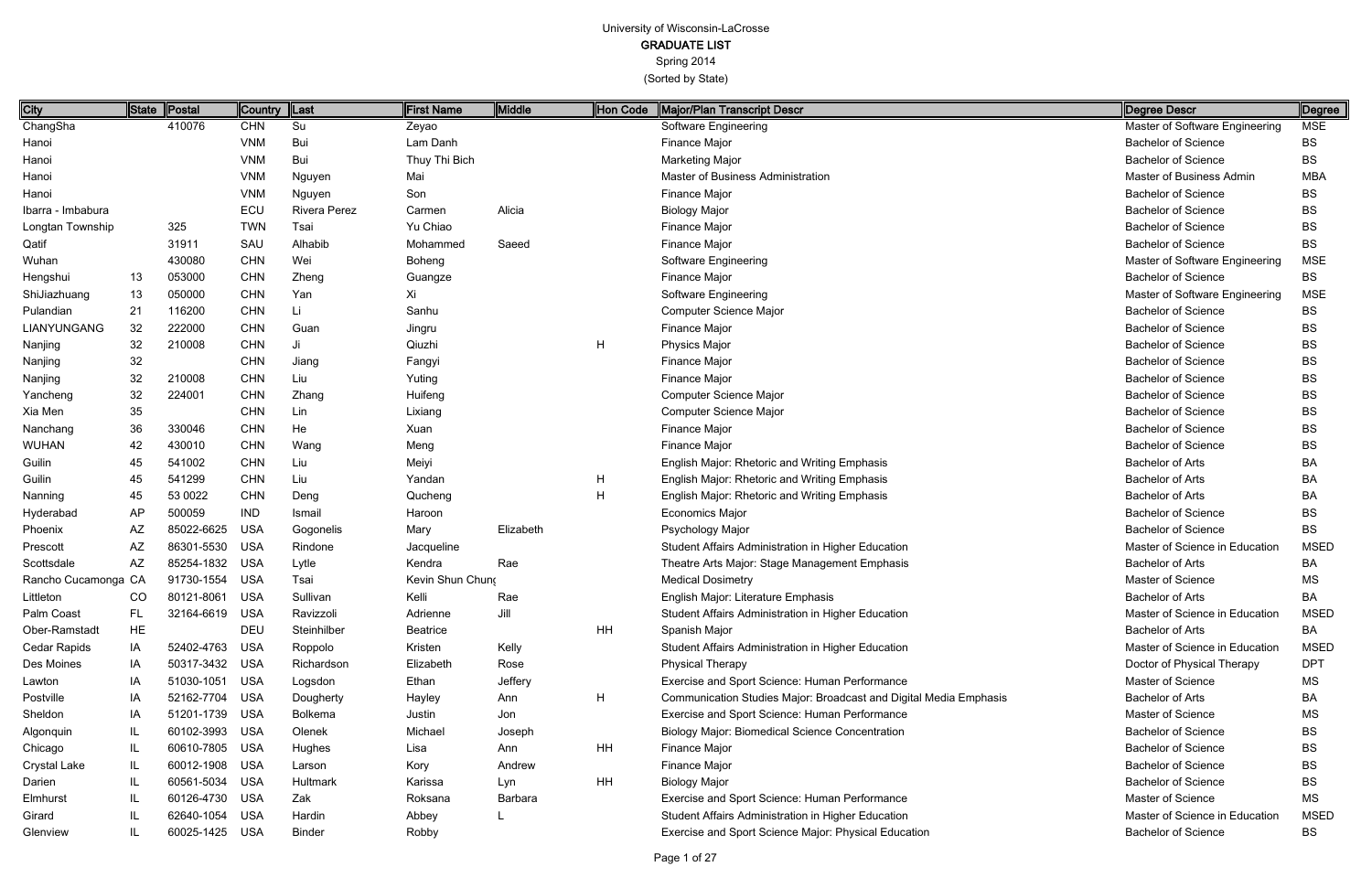| <b>City</b>       | State | $\ $ Postal    | <b>Country</b> | $\ $ Last     | <b>First Name</b> | Middle    | <b>Hon Code</b> | Major/Plan Transcript Descr                                                         | Degree Descr                   | ∥Degree     |
|-------------------|-------|----------------|----------------|---------------|-------------------|-----------|-----------------|-------------------------------------------------------------------------------------|--------------------------------|-------------|
| Gurnee            | IL.   | 60031-6328     | <b>USA</b>     | Kozerowitz    | Adam              | Lutin     |                 | <b>Political Science Major</b>                                                      | <b>Bachelor of Arts</b>        | BA          |
| Jacksonville      | IL    | 62650-2353 USA |                | Oberg         | Beth              | A         |                 | Student Affairs Administration in Higher Education                                  | Master of Science in Education | <b>MSED</b> |
| Lake Zurich       | IL.   | 60047-6724 USA |                | Palmer        | Andrew            |           |                 | Early Childhood through Middle Childhood Education Major                            | <b>Bachelor of Science</b>     | <b>BS</b>   |
| Naperville        | IL.   | 60540-4936     | <b>USA</b>     | Anderson      | Erik              | Christian | H               | Archaeological Studies Major                                                        | <b>Bachelor of Science</b>     | BS          |
| Naperville        | IL.   | 60564-5376 USA |                | Folster       | Carlton           | Paul      | H               | <b>Chemistry Major: ACS Certification</b>                                           | <b>Bachelor of Science</b>     | BS          |
| Naperville        | IL    | 60563-8896     | <b>USA</b>     | Whitley       | Megan             |           |                 | <b>Medical Dosimetry</b>                                                            | Master of Science              | <b>MS</b>   |
| Normal            | IL    | 61761-2775 USA |                | Cullen        | Jason             | Michael   | H               | <b>Biology Major: Biomedical Science Concentration</b>                              | <b>Bachelor of Science</b>     | <b>BS</b>   |
| Oswego            | IL    | 60543-8513 USA |                | Soumar        | Kimberly          |           |                 | Student Affairs Administration in Higher Education                                  | Master of Science in Education | <b>MSED</b> |
| Pearl City        | IL    | 61062-9028 USA |                | Mack          | Jacob             | Timothy   |                 | Finance Major                                                                       | <b>Bachelor of Science</b>     | <b>BS</b>   |
| Plainfield        | IL    | 60585-2829     | USA            | Conrad        | <b>Bret</b>       | Thomas    |                 | <b>Medical Dosimetry</b>                                                            | Master of Science              | <b>MS</b>   |
| Rochelle          | IL    | 61068-1792 USA |                | Garcia        | Yessica           |           |                 | Psychology Major                                                                    | <b>Bachelor of Arts</b>        | BA          |
| Schaumburg        | IL    | 60194-4037     | <b>USA</b>     | Waterloo      | Lauren            | Elizabeth |                 | Psychology Major                                                                    | <b>Bachelor of Science</b>     | <b>BS</b>   |
| Tampico           | IL    | 61283-9531     | <b>USA</b>     | Cole          | Matthew           | David     |                 | <b>Political Science Major</b>                                                      | <b>Bachelor of Science</b>     | BS          |
| Wadsworth         | IL    | 60083-9285     | <b>USA</b>     | Karlstrand    | Riley             |           |                 | <b>Political Science Major</b>                                                      | <b>Bachelor of Science</b>     | BS          |
| Warren            | IL    | 61087-9704 USA |                | <b>Briggs</b> | Kayla             | Rae       |                 | <b>Clinical Laboratory Science Major</b>                                            | <b>Bachelor of Science</b>     | BS          |
| White Heath       | IL    | 61884-9312 USA |                | Wilson        | Carrie            | Lynn      | HH              | Therapeutic Recreation Major                                                        | <b>Bachelor of Science</b>     | <b>BS</b>   |
| Demotte           | IN    | 46310-9528 USA |                | Osborn        | Kelsey            | Marie     | H               | Therapeutic Recreation Major                                                        | <b>Bachelor of Science</b>     | <b>BS</b>   |
| Huntington        | IN    | 46750-8977     | <b>USA</b>     | Kalita        | Leticia           | Nicole    |                 | Student Affairs Administration in Higher Education                                  | Master of Science in Education | <b>MSED</b> |
| Bangalore         | KA    | 560032         | <b>IND</b>     | Papanna       | Prathyusha        |           |                 | Software Engineering                                                                | Master of Software Engineering | <b>MSE</b>  |
| Lindsborg         | KS    | 67456-2741     | <b>USA</b>     | Cook          | Zacharie          | Benton    |                 | Finance Major                                                                       | <b>Bachelor of Science</b>     | <b>BS</b>   |
| Overland Park     | KS    | 66223-3492 USA |                | Luker         | Alyssa            | Elisabeth |                 | Psychology Major                                                                    | <b>Bachelor of Science</b>     | BS          |
| Louisville        | KY    | 40204-1221     | <b>USA</b>     | Melancon      | Dustin            |           |                 | <b>Medical Dosimetry</b>                                                            | Master of Science              | <b>MS</b>   |
| Cambridge         | МA    | 02139-3814     | USA            | Cooper        | Danielle          | Μ         |                 | <b>Physical Therapy</b>                                                             | Doctor of Physical Therapy     | <b>DPT</b>  |
| Germantown        | MD    | 20874-2820     | <b>USA</b>     | Yazurlo       | Coleen            | Elizabeth |                 | Student Affairs Administration in Higher Education                                  | Master of Science in Education | <b>MSED</b> |
| Dexter            | MI    | 48130-9570 USA |                | Arnould       | George            | Spencer   |                 | <b>Medical Dosimetry</b>                                                            | Master of Science              | <b>MS</b>   |
| Houghton          | MI    | 49931-2902     | <b>USA</b>     | Rubin         | Kyle              |           |                 | Student Affairs Administration in Higher Education                                  | Master of Science in Education | <b>MSED</b> |
| Howell            | MI    | 48843-7410 USA |                | Mock          | Russell           | William   |                 | Marketing Major                                                                     | <b>Bachelor of Science</b>     | <b>BS</b>   |
| Kingsford         | MI    | 49802-1142 USA |                | Tresedder     | Abby              | Joyce     | H               | Exercise and Sport Science Major: Exercise Science - Pre-professional Track         | <b>Bachelor of Science</b>     | BS          |
| Albert Lea        | MN    | 56007-4015 USA |                | Maras         | Mariah            | Lee       | H               | Philosophy Major                                                                    | <b>Bachelor of Science</b>     | BS          |
| Albertville       | MN    | 55301-4631 USA |                | Zedginidze    | Ann               |           |                 | Psychology Major                                                                    | <b>Bachelor of Science</b>     | BS          |
| Andover           | MN    | 55304-2643 USA |                | Dietz         | Lauren            | Elaine    |                 | <b>Therapeutic Recreation Major</b>                                                 | <b>Bachelor of Science</b>     | BS          |
| Annandale         | MN    | 55302-2210 USA |                | Hayes         | Lydia             | Jane      | H               | Communication Studies Major: Organizational and Professional Communication Emphasis | <b>Bachelor of Science</b>     | BS          |
| Apple Valley      | MN    | 55124-5132 USA |                | Gilbertson    | James             | Michael   |                 | Music Major: Performance Emphasis                                                   | <b>Bachelor of Science</b>     | BS          |
| Apple Valley      | MN    | 55124-9220     | USA            | Sharp         | lan               | М         |                 | Sociology Major                                                                     | <b>Bachelor of Science</b>     | BS          |
| Apple Valley      | MN    | 55124-5954 USA |                | Shie          | Adam              | Raymond   |                 | <b>Biology Major</b>                                                                | <b>Bachelor of Science</b>     | BS          |
| Bloomington       | MN    | 55437-1222 USA |                | Johnson       | Karin             | Lyn       | <b>HH</b>       | <b>Political Science Major</b>                                                      | <b>Bachelor of Arts</b>        | BA          |
| <b>Burnsville</b> | MN    | 55337-4162 USA |                | <b>Bires</b>  | Mitchell          | Edward    |                 | Finance Major                                                                       | <b>Bachelor of Science</b>     | BS          |
| Chanhassen        | MN    | 55317-9561 USA |                | Kirchner      | Benjamin          | Douglas   | H               | Communication Studies Major: Advocacy and Communication Criticism Emphasis          | <b>Bachelor of Arts</b>        | BA          |
| Chanhassen        | MN    | 55317-8558 USA |                | Kurth         | Justin            | William   |                 | Management Major                                                                    | <b>Bachelor of Science</b>     | BS          |
| Chaska            | ΜN    | 55318-1481 USA |                | Grandstrand   | Sarah             |           | H               | <b>Biology Major: Environmental Science Concentration</b>                           | <b>Bachelor of Science</b>     | BS          |
| Chaska            | MN    | 55318-1559 USA |                | Hamilton      | Kaitlyn           | Elizabeth |                 | <b>Athletic Training Major</b>                                                      | <b>Bachelor of Science</b>     | BS          |
| Chisago City      | MN    | 55013-9448 USA |                | Brun          | Alycia            | Renae     |                 | Psychology Major                                                                    | <b>Bachelor of Arts</b>        | BA          |
| Chisago City      | MN    | 55013-9467 USA |                | Turk          | Mackenzie         | Elizabeth |                 | Psychology Major                                                                    | <b>Bachelor of Science</b>     | BS          |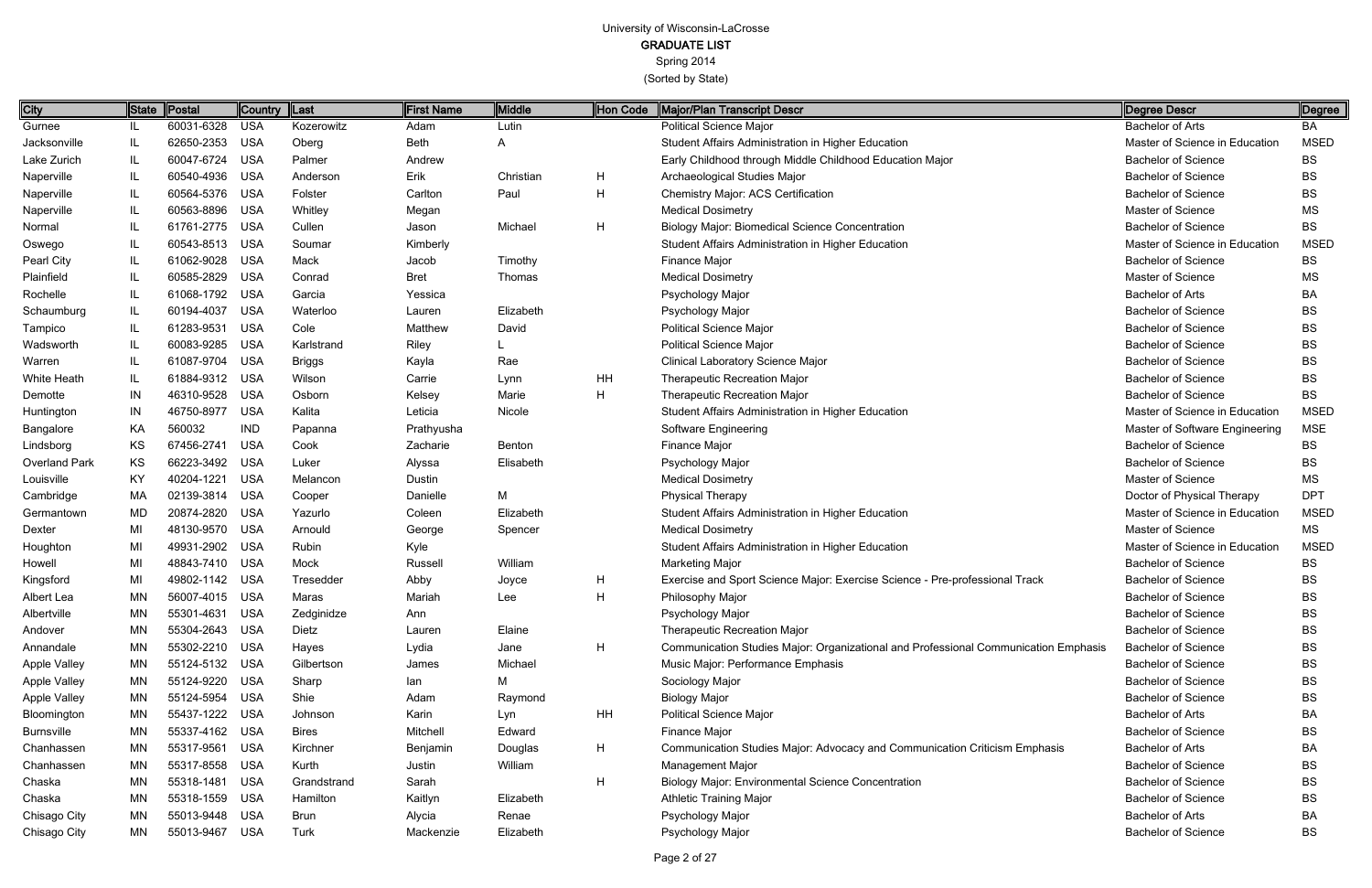Spring 2014

| <b>City</b>          | State     | Postal         | Country    | $\ $ Last      | First Name      | Middle          | Hon Code  | Major/Plan Transcript Descr                                                         | Degree Descr                   | Degree          |
|----------------------|-----------|----------------|------------|----------------|-----------------|-----------------|-----------|-------------------------------------------------------------------------------------|--------------------------------|-----------------|
| <b>Cottage Grove</b> | <b>MN</b> | 55016-3727     | <b>USA</b> | Coilan         | Amanda          | Angela          |           | <b>Physical Therapy</b>                                                             | Doctor of Physical Therapy     | <b>DPT</b>      |
| Crystal              | MN        | 55427-1813     | <b>USA</b> | Gove           | Rachel          | <b>Buehler</b>  | <b>HH</b> | Middle Childhood through Early Adolescence Education Major                          | <b>Bachelor of Science</b>     | <b>BS</b>       |
| Crystal              | <b>MN</b> | 55427-2513     | USA        | Preuss         | Victoria        | Taylor          |           | Communication Studies Major: Interpersonal Communication Emphasis                   | <b>Bachelor of Science</b>     | BS              |
| Duluth               | <b>MN</b> | 55803-1270     | <b>USA</b> | Hamman         | Mary            | <b>Beatrice</b> |           | <b>Public Administration Major</b>                                                  | <b>Bachelor of Science</b>     | BS              |
| Eagan                | <b>MN</b> | 55122-2711     | <b>USA</b> | Aderhold       | Karen           | Anne            |           | Physical Therapy                                                                    | Doctor of Physical Therapy     | <b>DPT</b>      |
| Eagan                | <b>MN</b> | 55123-2293     | <b>USA</b> | Gorman         | Ryan            | Michael         | HH        | Management Major                                                                    | <b>Bachelor of Science</b>     | <b>BS</b>       |
| Eagan                | <b>MN</b> | 55123-2609     | <b>USA</b> | Koenig         | Shannon         | Mary            | H         | Exercise and Sport Science Major: Exercise Science - Pre-professional Track         | <b>Bachelor of Science</b>     | BS              |
| Eagan                | <b>MN</b> | 55122-2222     | <b>USA</b> | Rud            | <b>Brittany</b> | Ann             |           | <b>Physical Therapy</b>                                                             | Doctor of Physical Therapy     | DP <sub>1</sub> |
| Eagan                | MN        | 55123-1459     | <b>USA</b> | Sjobeck        | Aaron           | Christopher     |           | <b>Biology Minor</b>                                                                | <b>Bachelor of Science</b>     | BS              |
| Eagan                | <b>MN</b> | 55123-1459     | <b>USA</b> | Sjobeck        | Aaron           | Christopher     |           | <b>Chemistry Major</b>                                                              | <b>Bachelor of Science</b>     | BS              |
| Eagan                | <b>MN</b> | 55123-1546     | USA        | Vega           | Katelyn         | Jo              | HH        | Communication Studies Major: Broadcast and Digital Media Emphasis                   | <b>Bachelor of Arts</b>        | ВA              |
| Easton               | <b>MN</b> | 56025-7326     | <b>USA</b> | Becker         | Jordan          | Douglas         |           | <b>Physician Assistant Studies</b>                                                  | Master of Science              | <b>MS</b>       |
| <b>Eden Prairie</b>  | <b>MN</b> | 55346-1212     | <b>USA</b> | Leone          | Jennifer        | Ellen           |           | <b>Biology Major: Biomedical Science Concentration</b>                              | <b>Bachelor of Science</b>     | BS              |
| <b>Eden Prairie</b>  | <b>MN</b> | 55346-4147     | <b>USA</b> | Stoll          | Natalie         | Ann             |           | Physical Therapy                                                                    | Doctor of Physical Therapy     | <b>DPT</b>      |
| <b>Eden Prairie</b>  | <b>MN</b> | 55347-1753     | <b>USA</b> | Weber          | Rachel          | Marie           | HH        | Middle Childhood through Early Adolescence Education Major                          | <b>Bachelor of Science</b>     | BS              |
| Eitzen               | <b>MN</b> | 55931-7759     | <b>USA</b> | Reiser         | Mitchell        | Donald          | H         | <b>Finance Major</b>                                                                | <b>Bachelor of Science</b>     | BS              |
| Elgin                | <b>MN</b> | 55932-5328     | <b>USA</b> | Weber          | Jakob           | G               |           | Management Major                                                                    | <b>Bachelor of Science</b>     | <b>BS</b>       |
| Excelsion            | <b>MN</b> | 55331-8922     | <b>USA</b> | <b>Blum</b>    | Jessica         |                 |           | <b>Therapeutic Recreation</b>                                                       | Master of Science              | <b>MS</b>       |
| Excelsior            | <b>MN</b> | 55331-5707     | <b>USA</b> | Garrison       | Natalie         | Marie           |           | <b>Physical Therapy</b>                                                             | Doctor of Physical Therapy     | <b>DPT</b>      |
| Excelsion            | <b>MN</b> | 55331-8149     | <b>USA</b> | Smith          | Kelsey          | Elizabeth       | <b>HH</b> | Psychology Major                                                                    | <b>Bachelor of Science</b>     | <b>BS</b>       |
| Excelsior            | <b>MN</b> | 55331-7713     | USA        | Troy           | Hayden          | Francis         |           | Archaeological Studies Major                                                        | <b>Bachelor of Science</b>     | BS              |
| Faribault            | <b>MN</b> | 55021-6612     | <b>USA</b> | Halvorson      | Jenna           | Marie           | H         | Psychology Major                                                                    | <b>Bachelor of Science</b>     | <b>BS</b>       |
| Faribault            | <b>MN</b> | 55021-1847     | <b>USA</b> | Peanasky       | Jenna           | Marie           | Н         | Exercise and Sport Science Major: Exercise Science - Fitness Track                  | <b>Bachelor of Science</b>     | BS              |
| Faribault            | <b>MN</b> | 55021-3419     | <b>USA</b> | Vail           | Courtney        | A               | H         | Middle Childhood through Early Adolescence Education Major                          | <b>Bachelor of Science</b>     | BS              |
| Faribault            | <b>MN</b> | 55021-9246     | <b>USA</b> | Verdick        | Mollie          | Jo              |           | <b>Finance Major</b>                                                                | <b>Bachelor of Science</b>     | BS              |
| Foley                | <b>MN</b> | 56329-8512     | <b>USA</b> | Jackson        | Zachary         | Allen           |           | <b>Biology Major</b>                                                                | <b>Bachelor of Science</b>     | <b>BS</b>       |
| <b>Golden Valley</b> | <b>MN</b> | 55427-3867     | <b>USA</b> | Tirandazi      | Nadia           | Elisabeth       |           | <b>Finance Major</b>                                                                | <b>Bachelor of Science</b>     | BS              |
| Goodhue              | <b>MN</b> | 55027-8518     | <b>USA</b> | Dale           | <b>Brianna</b>  | Marie           |           | Psychology Major                                                                    | <b>Bachelor of Science</b>     | <b>BS</b>       |
| Ham Lake             | <b>MN</b> | 55304-6373 USA |            | Hintz          | Christian       | William         | HH        | Exercise and Sport Science Major: Exercise Science - Pre-professional Track         | <b>Bachelor of Science</b>     | <b>BS</b>       |
| Harmony              | MN        | 55939-7735     | USA        | Scheevel       | Derek           | James           |           | <b>Physical Therapy</b>                                                             | Doctor of Physical Therapy     | <b>DPT</b>      |
| Hastings             | <b>MN</b> | 55033-8756     | <b>USA</b> | Ries           | Mary            | Agatha          | HH        | Management Major                                                                    | <b>Bachelor of Science</b>     | BS              |
| Hastings             | <b>MN</b> | 55033-8559     | <b>USA</b> | Spitzack       | Caitlyn         | М               |           | Communication Studies Major: Interpersonal Communication Emphasis                   | <b>Bachelor of Science</b>     | BS              |
| Hopkins              | <b>MN</b> | 55343-8435     | USA        | Petersen       | Emily           | Noel            | H         | Communication Studies Major: Organizational and Professional Communication Emphasis | <b>Bachelor of Science</b>     | BS              |
| Houston              | <b>MN</b> | 55943-7208     | <b>USA</b> | Goetzinger     | Alyssa          | Erin            | HH        | <b>Biochemistry Major</b>                                                           | <b>Bachelor of Science</b>     | BS              |
| Houston              | <b>MN</b> | 55943-8613 USA |            | Lindh          | Kevin           | Matthew         |           | Early Childhood through Middle Childhood Education Major                            | <b>Bachelor of Science</b>     | <b>BS</b>       |
| Isanti               | <b>MN</b> | 55040-3716     | USA        | Johnson        | Maggie          | Jane            | <b>HH</b> | Exercise and Sport Science Major: Exercise Science - Fitness Track                  | <b>Bachelor of Science</b>     | <b>BS</b>       |
| Janesville           | <b>MN</b> | 56048-6501     | USA        | Witt           | Tyler           | James           |           | <b>Accountancy Major</b>                                                            | <b>Bachelor of Science</b>     | BS              |
| Kenyon               | <b>MN</b> | 55946-1419     | USA        | Ashland        | Kayla           | Jo              |           | <b>Marketing Major</b>                                                              | <b>Bachelor of Science</b>     | <b>BS</b>       |
| La Crescent          | <b>MN</b> | 55947-1578 USA |            | Houge          | Myah            | Marie           |           | <b>School Psychology</b>                                                            | <b>Education Specialist</b>    | <b>EDS</b>      |
| La Crescent          | <b>MN</b> | 55947-1054     | USA        | Johnson        | Cory            |                 |           | Software Engineering                                                                | Master of Software Engineering | <b>MSE</b>      |
| La Crescent          | <b>MN</b> | 55947-9713 USA |            | Klemp          | Kirstin         | Teresa          | HH        | Clinical Laboratory Science Major                                                   | <b>Bachelor of Science</b>     | BS              |
| La Crescent          | MN        | 55947-1056     | USA        | Shay           | Mark            |                 |           | Master of Business Administration                                                   | Master of Business Admin       | MBA             |
| La Crescent          | <b>MN</b> | 55947-1840 USA |            | <b>Trisler</b> | Bree            | Ann             | HH        | Communication Studies Major: Organizational and Professional Communication Emphasis | Bachelor of Arts               | BA              |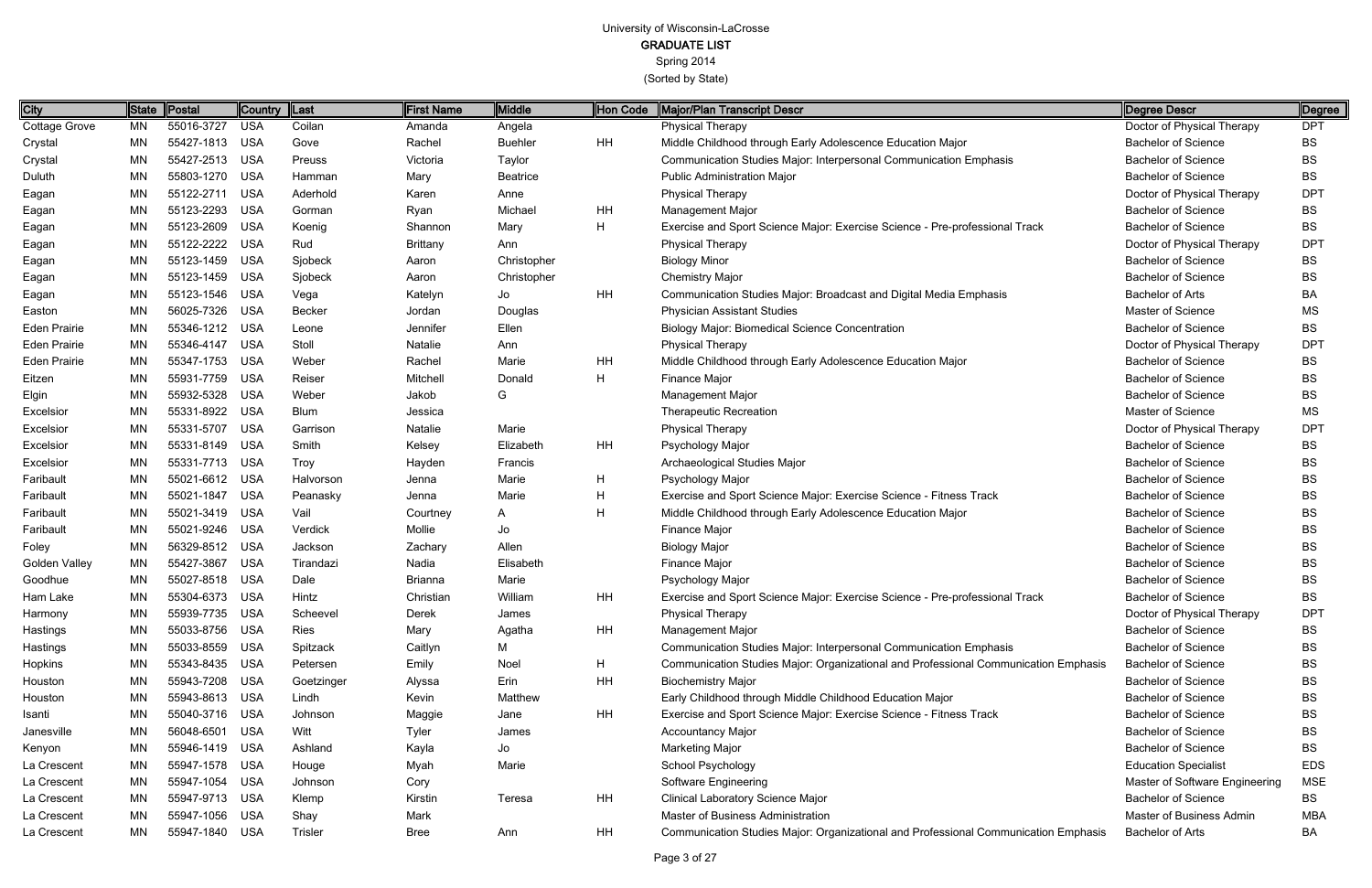Spring 2014

| City               |    | State   Postal | <b>Country</b> | $\ $ Last     | <b>First Name</b> | Middle       | Hon Code  | Major/Plan Transcript Descr                                                 | Degree Descr                   | Degree      |
|--------------------|----|----------------|----------------|---------------|-------------------|--------------|-----------|-----------------------------------------------------------------------------|--------------------------------|-------------|
| Lakeville          | MN | 55044-8350 USA |                | Foster        | Barry             | Lee          |           | Management Major                                                            | <b>Bachelor of Science</b>     | ВS          |
| Lino Lakes         | MN | 55014-1003 USA |                | <b>Bader</b>  | Elizabeth         | A            |           | History Major: Regional Emphasis                                            | <b>Bachelor of Arts</b>        | ВA          |
| Lino Lakes         | MN | 55014-1995 USA |                | Nelson        | Morgan            | Margaret     |           | Finance Major                                                               | <b>Bachelor of Science</b>     | BS          |
| Mankato            | MN | 56001-6750 USA |                | Nienow        | Jacob             | Isaac        | H         | Exercise and Sport Science Major: Exercise Science - Pre-professional Track | <b>Bachelor of Science</b>     | BS          |
| Mantorville        | MN | 55955-8069 USA |                | Hackenmiller  | Drew              | Steven       |           | <b>Biology Major</b>                                                        | <b>Bachelor of Science</b>     | BS          |
| Mantorville        | MN | 55955-7066 USA |                | Thompson      | Katherine         | Jordie       |           | Spanish Major                                                               | <b>Bachelor of Arts</b>        | ВA          |
| Maple Grove        | ΜN | 55311-2117 USA |                | Parker        | Brynn             | Marie        |           | School Psychology                                                           | <b>Education Specialist</b>    | <b>EDS</b>  |
| Maple Grove        | MN | 55369-8587     | <b>USA</b>     | Schimenz      | Charles           | Guy          |           | Mathematics Major: Applied Emphasis                                         | <b>Bachelor of Science</b>     | ВS          |
| Maple Grove        | MN | 55311-1546 USA |                | Schreiner     | Kali              | Marie        | H         | <b>Biology Major</b>                                                        | <b>Bachelor of Science</b>     | BS          |
| Maple Grove        | MN | 55311-1678 USA |                | Searle        | Lauren            | Elizabeth    |           | Exercise and Sport Science Major: Exercise Science - Pre-professional Track | <b>Bachelor of Science</b>     | BS          |
| Mapleton           | MN | 56065-9573 USA |                | Smith         | Stephanie         | Marie Irene  | HH        | <b>Accountancy Major</b>                                                    | <b>Bachelor of Science</b>     | BS          |
| Minneapolis        | MN | 55417-2302 USA |                | Angevine      | William           | Matthew      |           | Communication Studies Major: Broadcast and Digital Media Emphasis           | <b>Bachelor of Arts</b>        | ВA          |
| Minneapolis        | MN | 55410-1727 USA |                | Bernard       | Lucy              | Corinne      |           | Psychology Major                                                            | <b>Bachelor of Science</b>     | BS          |
| Minneapolis        | MN | 55416-4266 USA |                | Morasky       | Alexandra         | Michelle     |           | <b>Biology Major: Biomedical Science Concentration</b>                      | <b>Bachelor of Science</b>     | BS          |
| Minneapolis        | MN | 55408-1407 USA |                | Nobiensky     | Maxwell           | Stewart      | <b>HH</b> | Sociology Major                                                             | <b>Bachelor of Science</b>     | BS          |
| <b>Minneapolis</b> | MN | 55405-1217     | USA            | Rolfe         | Matthew           | E.           |           | <b>Physician Assistant Studies</b>                                          | Master of Science              | МS          |
| Minneapolis        | MN | 55403-2449 USA |                | Tooley        | Kara              |              |           | Finance Major                                                               | <b>Bachelor of Science</b>     | BS          |
| Minnetonka         | MN | 55305-1231     | <b>USA</b>     | Hoey          | Krystina          | Marie        |           | Marketing Major                                                             | <b>Bachelor of Science</b>     | BS          |
| Minnetonka         | MN | 55345-5122 USA |                | Kawell        | Spencer           | John         | H         | Archaeological Studies Major                                                | <b>Bachelor of Science</b>     | BS          |
| Minnetonka         | MN | 55305-2609 USA |                | Montilino     | Gina              | Lee          |           | Student Affairs Administration in Higher Education                          | Master of Science in Education | <b>MSED</b> |
| Minnetonka         | MN | 55345-6031     | <b>USA</b>     | Olson         | Jenna             | Rae          |           | Exercise and Sport Science Major: Exercise Science - Fitness Track          | <b>Bachelor of Science</b>     | BS          |
| Minnetonka         | MN | 55345-1967     | <b>USA</b>     | Spicer        | Michael           | George       |           | Art Major                                                                   | <b>Bachelor of Science</b>     | BS          |
| Minnetonka         | MN | 55345-2604 USA |                | Wicklacz      | Shelby            | Kay          | HH        | Psychology Major                                                            | <b>Bachelor of Arts</b>        | BA          |
| New Brighton       | MN | 55112-2617     | USA            | <b>Bialek</b> | Karli             | Lauren       | HH        | Exercise and Sport Science Major: Exercise Science - Pre-professional Track | <b>Bachelor of Science</b>     | ВS          |
| New Hope           | MN | 55427-1016 USA |                | Carr          | Matt              | Edward       |           | Physics Major: Biomedical Concentration                                     | <b>Bachelor of Science</b>     | ВS          |
| New Richland       | MN | 56072-1850 USA |                | Firme         | Tyler             | R.           |           | Marketing Major                                                             | <b>Bachelor of Science</b>     | BS          |
| New Richland       | MN | 56072-1820 USA |                | Hagen         | <b>Brett</b>      | Charles      | H         | Exercise and Sport Science Major: Exercise Science - Pre-professional Track | <b>Bachelor of Science</b>     | BS          |
| New Ulm            | MN | 56073-4553 USA |                | Clyne         | <b>Bradley</b>    | <b>Brian</b> |           | Clinical Laboratory Science Major                                           | <b>Bachelor of Science</b>     | BS          |
| New Ulm            | MN | 56073-4433 USA |                | Kuehn         | Eric              |              |           | School Psychology                                                           | Master of Science in Education | <b>MSED</b> |
| Oronoco            | ΜN | 55960-1706 USA |                | Acker         | Jessica           | Ann          | <b>HH</b> | <b>Biology Major: Biomedical Science Concentration</b>                      | <b>Bachelor of Science</b>     | BS          |
| Owatonna           | ΜN | 55060-1385 USA |                | Hrdlichka     | Krysta            | Marie        |           | <b>Physician Assistant Studies</b>                                          | Master of Science              | MS.         |
| Owatonna           | ΜN | 55060-2150 USA |                | O'Neill       | Erica             | Faye         |           | Marketing Major                                                             | <b>Bachelor of Science</b>     | BS          |
| Pelican Rapids     | MN | 56572-0193 USA |                | Huseby        | Taylor            | Martin       |           | <b>Physical Therapy</b>                                                     | Doctor of Physical Therapy     | <b>DPT</b>  |
| Perham             | ΜN | 56573-8643 USA |                | Hofius        | Tanner            | Christian    |           | Archaeological Studies Major                                                | <b>Bachelor of Science</b>     | BS          |
| Perham             | ΜN | 56573-8944 USA |                | Rutten        | Casey             | John         |           | <b>Physics Major: Biomedical Concentration</b>                              | <b>Bachelor of Science</b>     | BS          |
| Plymouth           | ΜN | 55447-1256 USA |                | Janikowski    | Anthony           | Joseph       |           | Marketing Major                                                             | <b>Bachelor of Science</b>     | ВS          |
| Plymouth           | ΜN | 55447-1710 USA |                | Robie         | Alaina            | Ruth         |           | <b>Physician Assistant Studies</b>                                          | Master of Science              | MS.         |
| Plymouth           | ΜN | 55446-1397 USA |                | Sutton        | Bethany           | Michele      | H         | <b>Biochemistry Major</b>                                                   | <b>Bachelor of Science</b>     | ВS          |
| Plymouth           | ΜN | 55447-2114 USA |                | Torborg       | Alex              | Raymond      |           | <b>Biology Major: Biomedical Science Concentration</b>                      | <b>Bachelor of Science</b>     | BS          |
| Princeton          | ΜN | 55371-6424 USA |                | Halverson     | Kyra              | Lou          |           | School Psychology                                                           | Master of Science in Education | <b>MSED</b> |
| Racine             | ΜN | 55967-8611 USA |                | Maxwell       | Jennifer          | Jane         |           | Nuclear Medicine Technology Major                                           | <b>Bachelor of Science</b>     | BS          |
| Richfield          | MN | 55423-1656 USA |                | Sausen        | Jeet              | Marie        |           | Student Affairs Administration in Higher Education                          | Master of Science in Education | <b>MSED</b> |
| Richmond           | ΜN | 56368-8344 USA |                | Mehr          | Alexis            | Marie        | HH        | Exercise and Sport Science Major: Exercise Science - Pre-professional Track | <b>Bachelor of Science</b>     | BS          |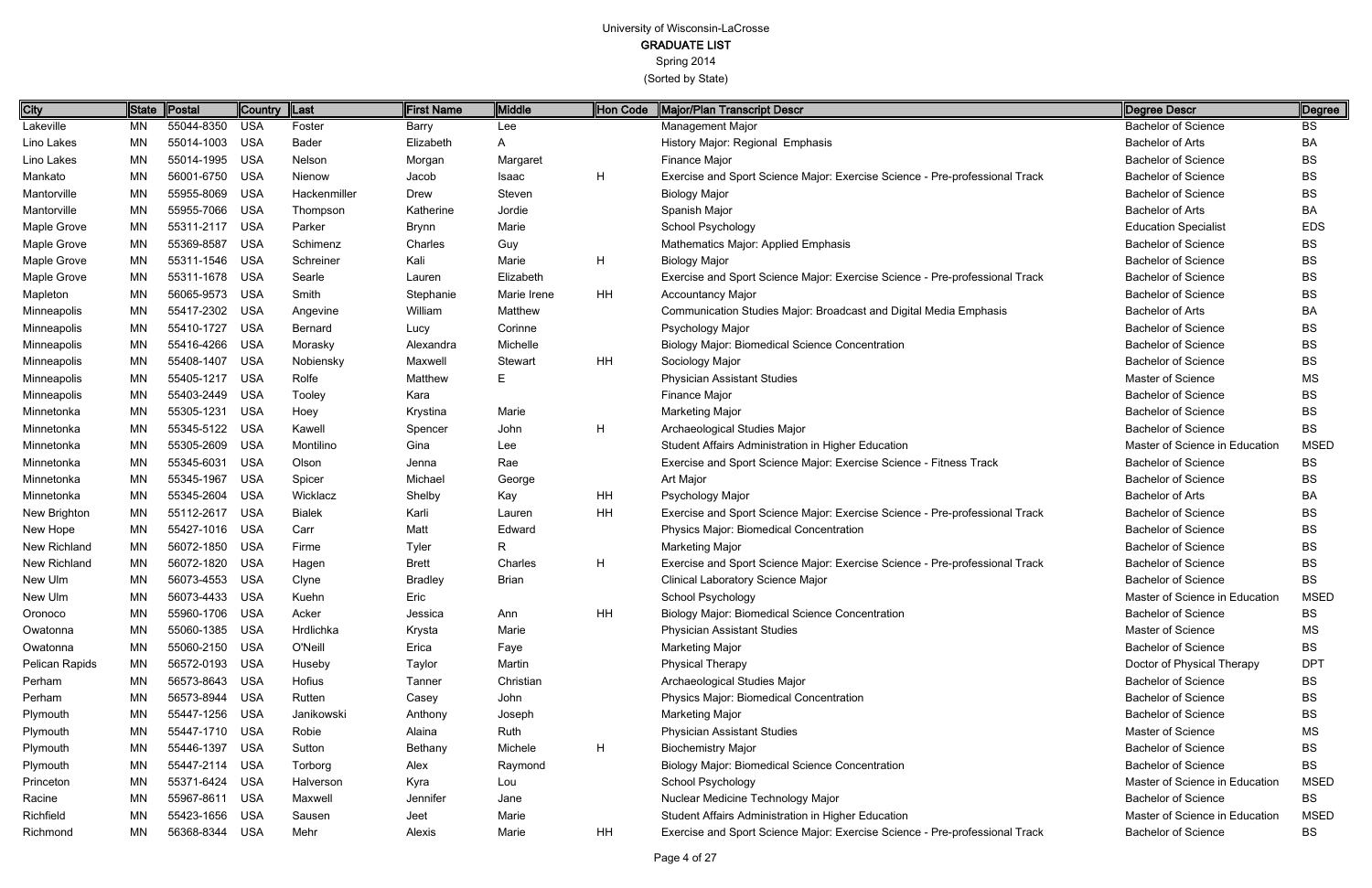Spring 2014

| <b>City</b>   |           | State Postal   | Country    | ∥Last           | <b>First Name</b> | <b>Middle</b> | Hon Code       | Major/Plan Transcript Descr                                                | Degree Descr                   | ∥Degree     |
|---------------|-----------|----------------|------------|-----------------|-------------------|---------------|----------------|----------------------------------------------------------------------------|--------------------------------|-------------|
| Rochester     | MN        | 55904-5618     | <b>USA</b> | Aranguren       | Faith             | Lynn          |                | <b>Therapeutic Recreation Major</b>                                        | <b>Bachelor of Science</b>     | BS          |
| Rochester     | MN        | 55901-7617     | <b>USA</b> | Bottelson       | Nicole            | Joy           | H              | Psychology Major                                                           | <b>Bachelor of Science</b>     | <b>BS</b>   |
| Rochester     | MN        | 55904-6348     | <b>USA</b> | <b>Braatz</b>   | Kaitlyn           | Marie         |                | <b>Biology Major</b>                                                       | <b>Bachelor of Science</b>     | <b>BS</b>   |
| Rochester     | MN        | 55906-4164     | <b>USA</b> | <b>Burt</b>     | Jade              | Eliza         | HH             | Psychology Major                                                           | <b>Bachelor of Science</b>     | <b>BS</b>   |
| Rochester     | <b>MN</b> | 55904-6463     | <b>USA</b> | Fink            | Stephanie         | Robin         |                | <b>Physician Assistant Studies</b>                                         | Master of Science              | MS          |
| Rochester     | MN        | 55906-6200     | <b>USA</b> | Freeman         | Nicole            | Elise         |                | <b>Therapeutic Recreation</b>                                              | Master of Science              | <b>MS</b>   |
| Rochester     | MN        | 55901-3914     | <b>USA</b> | Goddeyne        | Michael           | Charles       |                | Clinical Laboratory Science Major                                          | <b>Bachelor of Science</b>     | <b>BS</b>   |
| Rochester     | MN        | 55901-3548     | <b>USA</b> | Hoffmann        | Chelsey           | Marie         |                | <b>Physician Assistant Studies</b>                                         | Master of Science              | MS          |
| Rochester     | MN        | 55901-8409     | <b>USA</b> | Luedke          | Ashley            | Ann           | $\mathsf{H}$   | <b>Athletic Training Major</b>                                             | <b>Bachelor of Science</b>     | <b>BS</b>   |
| Rochester     | MN        | 55902-8741     | <b>USA</b> | Lynch           | Eliza             | Grace         |                | Communication Studies Major: Advocacy and Communication Criticism Emphasis | <b>Bachelor of Science</b>     | <b>BS</b>   |
| Rochester     | <b>MN</b> | 55901-1978     | <b>USA</b> | Piper           | Kayla             |               |                | Student Affairs Administration in Higher Education                         | Master of Science in Education | <b>MSED</b> |
| Rochester     | MN        | 55901-1540     | <b>USA</b> | Poleschuk       | Brian             | Andrew        |                | Finance Major                                                              | <b>Bachelor of Science</b>     | <b>BS</b>   |
| Rochester     | MN        | 55904-8400     | <b>USA</b> | Priebe          | Noah              | Scott         |                | <b>Biology Major</b>                                                       | <b>Bachelor of Science</b>     | <b>BS</b>   |
| Rochester     | MN        | 55901-8253     | <b>USA</b> | Rushton         | Tyler             |               |                | Finance Major                                                              | <b>Bachelor of Science</b>     | <b>BS</b>   |
| Rochester     | MN        | 55906-4085     | <b>USA</b> | Salzman         | Julia             | Marie         |                | School Psychology                                                          | <b>Education Specialist</b>    | <b>EDS</b>  |
| Rochester     | MN        | 55901-4704     | <b>USA</b> | Scales          | David             | Albert        |                | Psychology Major                                                           | <b>Bachelor of Science</b>     | <b>BS</b>   |
| Rochester     | MN        | 55901-7512 USA |            | Schieve         | <b>Brett</b>      | Edwin         |                | Student Affairs Administration in Higher Education                         | Master of Science in Education | <b>MSED</b> |
| Rochester     | MN        | 55906-8332     | <b>USA</b> | Sherden         | Eric              | Michael       |                | Exercise and Sport Science Major: Sport Management                         | <b>Bachelor of Science</b>     | BS          |
| Rochester     | MN        | 55901-0561     | <b>USA</b> | Spavin          | Derek             |               |                | Finance Major                                                              | <b>Bachelor of Science</b>     | <b>BS</b>   |
| Rochester     | MN        | 55901-8432     | <b>USA</b> | Wilcken         | Jessica           | Lynne         | $\overline{H}$ | <b>Biology Major</b>                                                       | <b>Bachelor of Science</b>     | <b>BS</b>   |
| Rochester     | MN        | 55906-4533     | <b>USA</b> | Zimmerman       | Kristin           | Leigh         |                | Clinical Laboratory Science Major                                          | <b>Bachelor of Science</b>     | <b>BS</b>   |
| Rochester     | MN        | 55906-4533     | <b>USA</b> | Zimmerman       | Kristin           | Leigh         |                | Microbiology Major: Biomedical Concentration                               | <b>Bachelor of Science</b>     | <b>BS</b>   |
| Roosevelt     | MN        | 56673-3202 USA |            | Walchak         | Dayna             | Marie         | HH             | Community Health Education Major                                           | <b>Bachelor of Science</b>     | <b>BS</b>   |
| Rosemount     | MN        | 55068-1590     | <b>USA</b> | Jobin           | Taylor            | Anne          |                | Therapeutic Recreation Major                                               | <b>Bachelor of Science</b>     | <b>BS</b>   |
| Rosemount     | <b>MN</b> | 55068-4606     | <b>USA</b> | Mothershead     | Hannah            | Emily         |                | Psychology Major                                                           | <b>Bachelor of Science</b>     | <b>BS</b>   |
| Roseville     | MN        | 55113-6407     | <b>USA</b> | Marmesh         | Kyle              | Anthony       | <b>HH</b>      | Psychology Major                                                           | <b>Bachelor of Science</b>     | <b>BS</b>   |
| Saint Charles | MN        | 55972-1677     | <b>USA</b> | Colvin          | Benjamin          | Steven        |                | Clinical Laboratory Science Major                                          | <b>Bachelor of Science</b>     | <b>BS</b>   |
| Saint Cloud   | MN        | 56301-9440     | <b>USA</b> | Anderman        | Emily             | Joy           |                | <b>Physician Assistant Studies</b>                                         | Master of Science              | MS          |
| Saint Cloud   | MN        | 56301-8744     | USA        | Torborg         | Katie             | Marie         | Н              | Communication Studies Major: Interpersonal Communication Emphasis          | Bachelor of Arts               | BA          |
| Saint James   | MN        | 56081-1437     | USA        | Mueller         | <b>Brett</b>      | Thomas        |                | <b>Physical Therapy</b>                                                    | Doctor of Physical Therapy     | <b>DPT</b>  |
| Saint James   | ΜN        | 56081-1437     | <b>USA</b> | Mueller         | Scott             | Jeffrey       | HH             | <b>Physics Major</b>                                                       | <b>Bachelor of Science</b>     | <b>BS</b>   |
| Saint Paul    | ΜN        | 55117-3368     | <b>USA</b> | Fratto          | Alexandra         | Lynn          |                | Psychology Major                                                           | <b>Bachelor of Science</b>     | BS.         |
| Saint Paul    | MN        | 55105-1749 USA |            | Jensen-Kowski   | William           | Phillip       |                | Psychology Major                                                           | <b>Bachelor of Science</b>     | BS.         |
| Saint Paul    | ΜN        | 55119-3341     | USA        | Moncrief        | Allison           | <b>Brooke</b> | $\mathsf{H}$   | <b>Athletic Training Major</b>                                             | <b>Bachelor of Science</b>     | BS          |
| Saint Paul    | MN        | 55107-2457     | USA        | Ruckmar         | Tommy             | Lee           |                | Exercise and Sport Science Major: Sport Management                         | <b>Bachelor of Science</b>     | <b>BS</b>   |
| Saint Paul    | ΜN        | 55104-6416 USA |            | Van Driessche   | Lily              | Kristina      | $\mathsf{H}$   | Communication Studies Major: Interpersonal Communication Emphasis          | <b>Bachelor of Science</b>     | <b>BS</b>   |
| Saint Peter   | MN        | 56082-1523 USA |            | Forkey          | Kaylyn            | Elizabeth     | HH             | Theatre Arts Major: Performance Emphasis                                   | <b>Bachelor of Arts</b>        | BA          |
| Sauk Centre   | ΜN        | 56378-8101 USA |            | Ball            | Alisha            | Ann           | H              | <b>History Major</b>                                                       | <b>Bachelor of Arts</b>        | BA          |
| Savage        | MN        | 55378-2625     | USA        | Lechner         | Sarah             | Ruth          |                | English Major: Rhetoric and Writing Emphasis                               | <b>Bachelor of Arts</b>        | BA          |
| Savage        | ΜN        | 55378-3007     | USA        | Olson           | Kirsten           | Elizabeth     |                | Communication Studies Major: Interpersonal Communication Emphasis          | <b>Bachelor of Arts</b>        | BA          |
| Savage        | MN        | 55378-2494     | <b>USA</b> | Siebenaler      | Alyssa            | Marie         |                | Social Studies Education Major (Broad Field Option A)                      | <b>Bachelor of Science</b>     | BS.         |
| Shakopee      | MN        | 55379-3904     | <b>USA</b> | <b>Brittain</b> | Ruth              | Elizabeth     |                | Student Affairs Administration in Higher Education                         | Master of Science in Education | <b>MSED</b> |
| Shakopee      | MN        | 55379-8243     | <b>USA</b> | Franklin        | Katherine         | Rose          |                | Finance Major                                                              | <b>Bachelor of Science</b>     | BS          |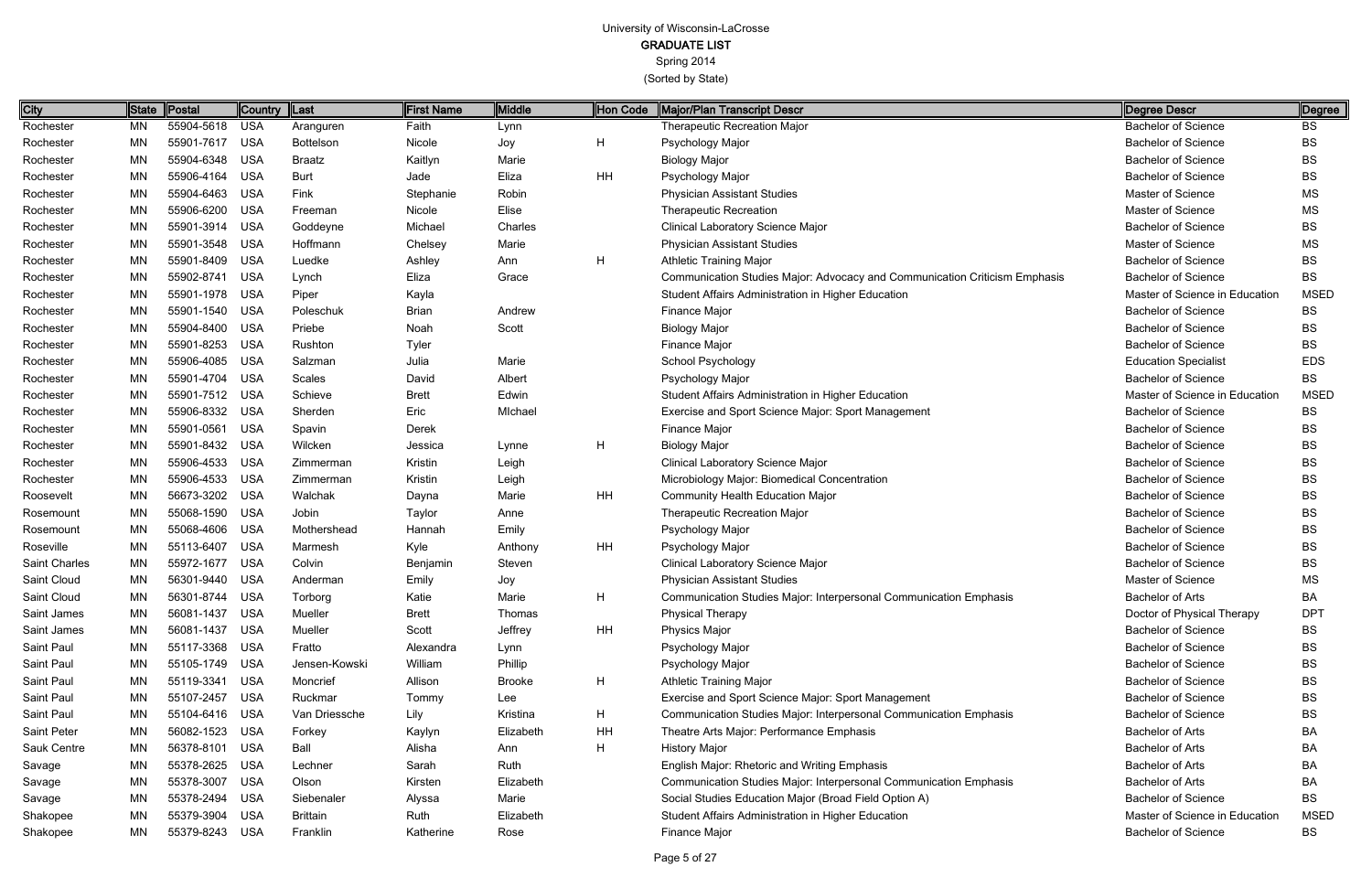Spring 2014

| City                | State     | Postal         | Country  Last |                | <b>First Name</b> | Middle          | Hon Code | Major/Plan Transcript Descr                                                         | Degree Descr                   | ∥Degree     |
|---------------------|-----------|----------------|---------------|----------------|-------------------|-----------------|----------|-------------------------------------------------------------------------------------|--------------------------------|-------------|
| Shakopee            | MN        | 55379-9524     | <b>USA</b>    | Sheehan        | Lindsey           | June            | HH       | Exercise and Sport Science Major: Exercise Science - Pre-professional Track         | <b>Bachelor of Science</b>     | BS          |
| <b>Spring Grove</b> | <b>MN</b> | 55974-2425 USA |               | Morken         | Joseph            | Todd            |          | <b>Clinical Laboratory Science Major</b>                                            | <b>Bachelor of Science</b>     | <b>BS</b>   |
| Stewartville        | <b>MN</b> | 55976-8388 USA |               | Christie       | Hannah            | Ruth            | HH       | Exercise and Sport Science Major: Exercise Science - Pre-professional Track         | <b>Bachelor of Science</b>     | <b>BS</b>   |
| Stillwater          | MN        | 55082-8316 USA |               | David          | Matthew           | Kwon            |          | <b>Recreation Management Major</b>                                                  | <b>Bachelor of Science</b>     | <b>BS</b>   |
| Stillwater          | MN        | 55082-4280 USA |               | Jackson-Leidig | Rachael           | Faye            |          | Communication Studies Major: Organizational and Professional Communication Emphasis | <b>Bachelor of Arts</b>        | BA          |
| Stillwater          | MN        | 55082-1866 USA |               | Peterson       | Alicya            | Anne            |          | <b>Biology Major: Biomedical Science Concentration</b>                              | <b>Bachelor of Science</b>     | <b>BS</b>   |
| Victoria            | <b>MN</b> | 55386-4545 USA |               | Beall          | Kelly             | Kristine        | H        | Psychology Major                                                                    | <b>Bachelor of Science</b>     | BS          |
| White Bear Lake     | <b>MN</b> | 55110-2354     | USA           | Bartz          | Heather           | Lynn            | H        | Exercise and Sport Science Major: Exercise Science - Pre-professional Track         | <b>Bachelor of Science</b>     | <b>BS</b>   |
| White Bear Lake     | ΜN        | 55110-2318 USA |               | Rivard         | Gabrielle         | Vanderah        |          | <b>Physician Assistant Studies</b>                                                  | Master of Science              | MS          |
| White Bear Lake     | ΜN        | 55110-6610 USA |               | Schmidt        | Jenna             | Catherine       |          | Psychology Major                                                                    | <b>Bachelor of Science</b>     | BS          |
| Willmar             | MN        | 56201-2176 USA |               | Long           | Kamry             | Ann             |          | Middle Childhood through Early Adolescence Education Major                          | <b>Bachelor of Science</b>     | <b>BS</b>   |
| Winona              | MN        | 55987-9175 USA |               | Bloemke        | Benjamin          | James           |          | <b>Physical Therapy</b>                                                             | Doctor of Physical Therapy     | <b>DPT</b>  |
| Winona              | MN        | 55987-2817 USA |               | Conner         | Kelly             | Marie           |          | <b>Marketing Major</b>                                                              | <b>Bachelor of Science</b>     | <b>BS</b>   |
| Winona              | MN        | 55987-5796 USA |               | Erdmann        | Jessie            | Mae             |          | Middle Childhood through Early Adolescence Education Major                          | <b>Bachelor of Science</b>     | BS          |
| Winona              | MN        | 55987-2169 USA |               | Howes          | Nicole            | Christine       |          | School Psychology                                                                   | <b>Education Specialist</b>    | <b>EDS</b>  |
| Winona              | MN        | 55987-1630     | USA           | Mackey         | Joseph            | Dawson          |          | <b>Marketing Major</b>                                                              | <b>Bachelor of Science</b>     | BS          |
| Woodbury            | <b>MN</b> | 55129-5232 USA |               | Bloomer        | Benjamin          | Alan            |          | <b>Physical Therapy</b>                                                             | Doctor of Physical Therapy     | <b>DPT</b>  |
| Woodbury            | <b>MN</b> | 55125-2396 USA |               | Heslin         | Matt              | Sean            |          | Finance Major                                                                       | <b>Bachelor of Science</b>     | BS          |
| Zumbro Falls        | <b>MN</b> | 55991-5020 USA |               | <b>Bailey</b>  | Katlin            | Ann             |          | Management Major                                                                    | <b>Bachelor of Science</b>     | BS          |
| Zumbrota            | <b>MN</b> | 55992-7286     | USA           | Kruse          | Sarah             | Marie           | HH       | <b>Biology Major: Biomedical Science Concentration</b>                              | <b>Bachelor of Science</b>     | BS          |
| Kansas City         | <b>MO</b> | 64152-4228 USA |               | Shene          | Morgan            | Elizabeth       |          | <b>Management Major</b>                                                             | <b>Bachelor of Science</b>     | BS          |
| Gretna              | <b>NE</b> | 68028-7223     | USA           | Sweeter        | Jenea             | Marie           |          | <b>Biology: Clinical Microbiology Concentration</b>                                 | <b>Master of Science</b>       | MS          |
| Lincoln             | <b>NE</b> | 68512-9348 USA |               | <b>Blount</b>  | Jane              |                 |          | <b>Therapeutic Recreation</b>                                                       | <b>Master of Science</b>       | MS          |
| Lincoln             | <b>NE</b> | 68505-2206     | USA           | Owen           | Sarah             | Elizabeth       | H        | <b>Therapeutic Recreation Major</b>                                                 | <b>Bachelor of Science</b>     | BS          |
| Henderson           | <b>NV</b> | 89011-3056 USA |               | Godfrey        | Catherine         | Marie           |          | Student Affairs Administration in Higher Education                                  | Master of Science in Education | MSED        |
| Ithaca              | <b>NY</b> | 14850-6350 USA |               | Younger        | Victor            | B               |          | Student Affairs Administration in Higher Education                                  | Master of Science in Education | <b>MSED</b> |
| Columbus            | OH        | 43215-1910 USA |               | Pyfferoen      | Ashley            | Elizabeth       |          | <b>Medical Dosimetry</b>                                                            | <b>Master of Science</b>       | ΜS          |
| Whitehouse          | OH        | 43571-9616 USA |               | Phillips       | Shelby            | Jo              |          | English Major: Rhetoric and Writing Emphasis                                        | <b>Bachelor of Arts</b>        | BA          |
| Portland            | OR.       | 97239-2840 USA |               | <b>Becker</b>  | Halie             | Joslyn          |          | Theatre Arts Major: Performance Emphasis                                            | Bachelor of Arts               | ВA          |
| Okatie              | SC        | 29909-3957 USA |               | Henderson      | Cody              | Michael         |          | Student Affairs Administration in Higher Education                                  | Master of Science in Education | <b>MSED</b> |
| Brandt              | <b>SD</b> | 57218-5702 USA |               | Moore          | Sara              | Jane            |          | <b>Therapeutic Recreation</b>                                                       | <b>Master of Science</b>       | МS          |
| Jefferson           | <b>SD</b> | 57038-6868 USA |               | Smith          | Michael           | Lee             |          | Exercise and Sport Science: Human Performance                                       | <b>Master of Science</b>       | МS          |
| Kirkel              | SL        | 66459          | DEU           | Venn           | Kristian          |                 |          | Master of Business Administration                                                   | Master of Business Admin       | MBA         |
| Hebbronville        | TX        | 78361-0339     | USA           | Schroeder      | Carly             | Allison         | HH       | Psychology Major                                                                    | <b>Bachelor of Science</b>     | BS          |
| Noida               | UP        | 201301         | <b>IND</b>    | Mukherjee Das  | Arpan             |                 | н        | <b>Economics Major</b>                                                              | <b>Bachelor of Science</b>     | BS          |
| Taylorsville        | UT        | 84123-5893 USA |               | Lauritsen      | Lindsey           | Ann             |          | <b>Physical Therapy</b>                                                             | Doctor of Physical Therapy     | <b>DPT</b>  |
| Alexandria          | VA.       | 22309-1518 USA |               | Mathias        | Eyob              |                 |          | <b>Medical Dosimetry</b>                                                            | <b>Master of Science</b>       | МS          |
| Alexandria          | VA.       | 22306-3740 USA |               | Negussie       | Amanuel           |                 |          | <b>Medical Dosimetry</b>                                                            | Master of Science              | MS          |
| Farmville           | VA        | 23901-1443 USA |               | Fehr           | Eric              | Jacob Alexander |          | Student Affairs Administration in Higher Education                                  | Master of Science in Education | <b>MSED</b> |
| Richmond            | VA.       | 23233-1923 USA |               | McMillen       | Kevin             | Maxwell         |          | Communication Studies Major: Organizational and Professional Communication Emphasis | <b>Bachelor of Science</b>     | BS          |
| Shoreline           | WA        | 98133-5252 USA |               | Thomsen        | Paula             | A               |          | <b>Biology: Clinical Microbiology Concentration</b>                                 | <b>Master of Science</b>       | ΜS          |
| Abbotsford          | WI.       | 54405-9591 USA |               | Castillo       | Eric              |                 |          | <b>Marketing Major</b>                                                              | <b>Bachelor of Science</b>     | BS          |
| Adell               | WI        | 53001-1199 USA |               | Schneider      | Lucas             | Duane           | H        | Communication Studies Major: Interpersonal Communication Emphasis                   | <b>Bachelor of Arts</b>        | BA          |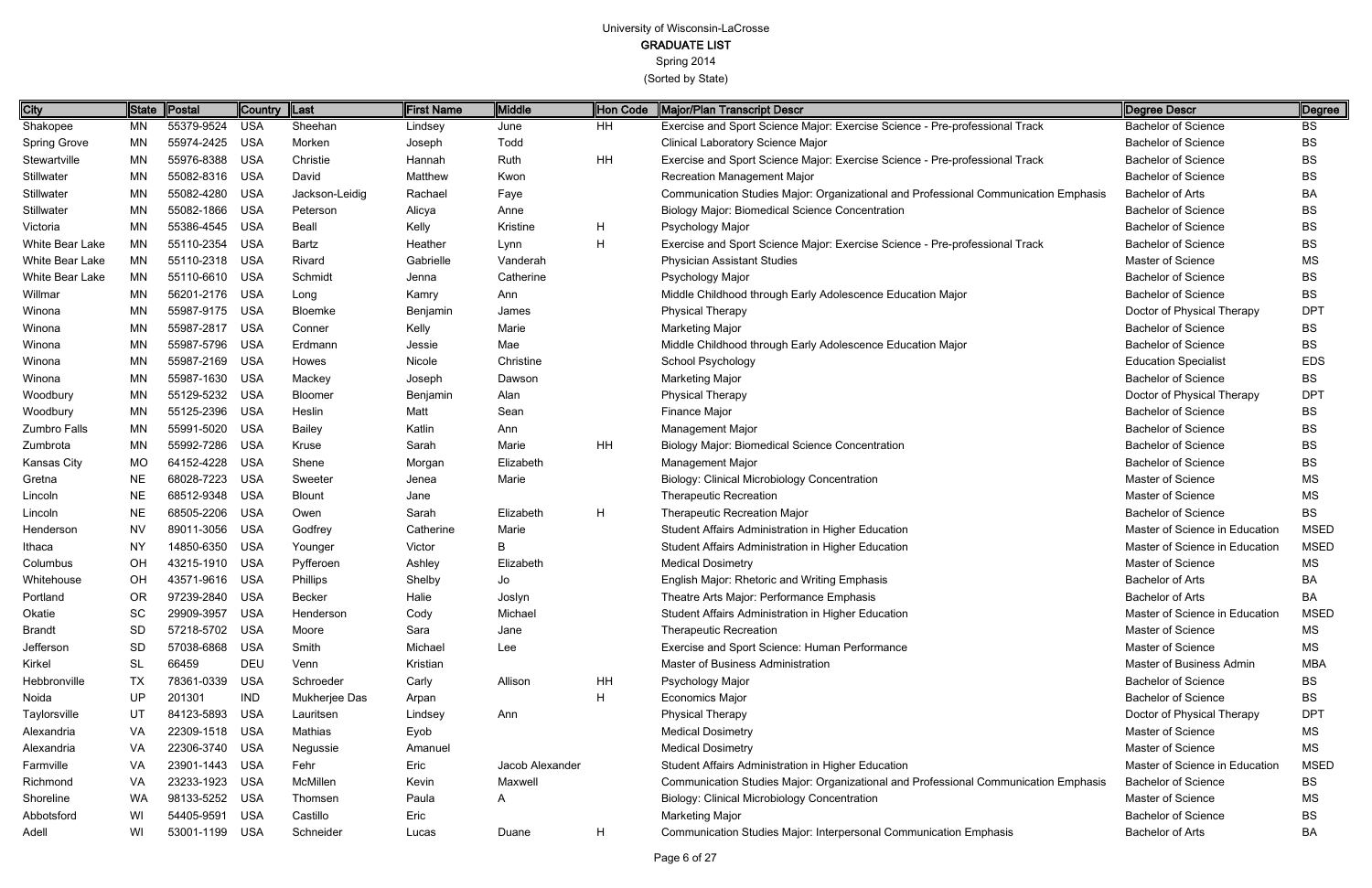| <b>City</b>        |    | State Postal   | Country  Last |               | <b>First Name</b> | Middle                | Hon Code | Major/Plan Transcript Descr                                                 | Degree Descr                   | Degree      |
|--------------------|----|----------------|---------------|---------------|-------------------|-----------------------|----------|-----------------------------------------------------------------------------|--------------------------------|-------------|
| Amery              | WI | 54001-1322 USA |               | Mullenbach    | <b>Britney</b>    | Irene                 |          | Biology Major: Cellular and Molecular Biology Concentration                 | <b>Bachelor of Science</b>     | BS          |
| Antigo             | WI | 54409-9527     | <b>USA</b>    | <b>Below</b>  | <b>Britney</b>    | Lee                   |          | School Psychology                                                           | <b>Education Specialist</b>    | <b>EDS</b>  |
| Antigo             | WI | 54409-2218 USA |               | Geiger        | Alexis            | <b>Catherine Mary</b> |          | Psychology Major                                                            | <b>Bachelor of Science</b>     | <b>BS</b>   |
| Antigo             | WI | 54409-1836 USA |               | Wolf          | Rebekah           | Louise                | HH       | Early Childhood through Middle Childhood Education Major                    | <b>Bachelor of Science</b>     | BS          |
| Appleton           | WI | 54914-9184 USA |               | Armstrong     | Darcy             | Jo                    |          | Archaeological Studies Major                                                | <b>Bachelor of Arts</b>        | BA          |
| Appleton           | WI | 54913-5448 USA |               | Bauer         | <b>Bailey</b>     | Sue                   |          | <b>Biology Major: Biomedical Science Concentration</b>                      | <b>Bachelor of Science</b>     | <b>BS</b>   |
| Appleton           | WI | 54911-5126 USA |               | Beard         | Travis            | Jay                   |          | Management Major                                                            | <b>Bachelor of Science</b>     | BS          |
| Appleton           | WI | 54915-4027     | <b>USA</b>    | Haack         | Andrew            | Carl                  |          | Management Major                                                            | <b>Bachelor of Science</b>     | <b>BS</b>   |
| Appleton           | WI | 54914-4553 USA |               | Harney        | Joseph            | Richard               |          | <b>Political Science Major</b>                                              | <b>Bachelor of Science</b>     | BS          |
| Appleton           | WI | 54913-9738 USA |               | Hofacker      | Samantha          | Rose                  | H        | Psychology Major                                                            | <b>Bachelor of Science</b>     | <b>BS</b>   |
| Appleton           | WI | 54913-6398 USA |               | Hoppe         | Kelly             | Gay                   |          | <b>Biology Major</b>                                                        | <b>Bachelor of Science</b>     | BS          |
| Appleton           | WI | 54911-5069 USA |               | Johnson       | Kaitlyn           | Rose                  | H        | <b>Therapeutic Recreation Major</b>                                         | <b>Bachelor of Science</b>     | <b>BS</b>   |
| Appleton           | WI | 54911-8550 USA |               | Lovison       | Emily             | Lauren                | HH       | Archaeological Studies Major                                                | <b>Bachelor of Arts</b>        | BA          |
| Appleton           | WI | 54915-8109 USA |               | Murray        | Nathaniel         | Arthur                |          | Exercise and Sport Science Major: Exercise Science - Pre-professional Track | <b>Bachelor of Science</b>     | <b>BS</b>   |
| Appleton           | WI | 54913-7655 USA |               | Olbrantz      | Christina         | Renee                 | HH       | Exercise and Sport Science Major: Exercise Science - Pre-professional Track | <b>Bachelor of Science</b>     | BS          |
| Appleton           | WI | 54915-7099 USA |               | Pagel         | Benjamin          | Exton                 | HH       | <b>English Education Major</b>                                              | <b>Bachelor of Science</b>     | <b>BS</b>   |
| Appleton           | WI | 54913-8084 USA |               | Peebles       | Chloe             | Nicole                | H.       | Psychology Major                                                            | <b>Bachelor of Arts</b>        | BA          |
| Appleton           | WI | 54915-8147 USA |               | Pozolinski    | Danielle          | М                     |          | <b>Physical Therapy</b>                                                     | Doctor of Physical Therapy     | <b>DPT</b>  |
| Appleton           | WI | 54911-4226 USA |               | Schaefer      | Kara              | Elizabeth             |          | Psychology Major                                                            | <b>Bachelor of Arts</b>        | BA          |
| Appleton           | WI | 54915-7273 USA |               | Sweere        | Shannon           |                       |          | <b>Clinical Laboratory Science Major</b>                                    | <b>Bachelor of Science</b>     | BS          |
| Appleton           | WI | 54914-1857 USA |               | Zullo         | Michelle          | N                     |          | <b>Clinical Laboratory Science Major</b>                                    | <b>Bachelor of Science</b>     | BS          |
| <b>Arbor Vitae</b> | WI | 54568-9220 USA |               | Oxley         | Steven            | John                  | HH       | Geography Major: Environmental Science Concentration                        | <b>Bachelor of Science</b>     | BS          |
| <b>Arbor Vitae</b> | WI | 54568-9550 USA |               | Weske         | Karisa            | Leigh                 |          | School Psychology                                                           | <b>Education Specialist</b>    | <b>EDS</b>  |
| Arcadia            | WI | 54612-9023     | USA           | Ferguson      | Mackenzie         | Josephine             |          | School Psychology                                                           | <b>Education Specialist</b>    | <b>EDS</b>  |
| Arcadia            | WI | 54612-7232 USA |               | Manley        | Jordan            | Casey                 |          | <b>Public Administration Major</b>                                          | <b>Bachelor of Arts</b>        | BA          |
| Arcadia            | WI | 54612-8120 USA |               | Nelson        | Nicholas          | Patrick               | HH       | <b>Marketing Major</b>                                                      | <b>Bachelor of Science</b>     | BS          |
| Arcadia            | WI | 54612-8730 USA |               | Pronschinske  | Kelly             | Jean                  | HH       | Exercise and Sport Science Major: Exercise Science - Pre-professional Track | <b>Bachelor of Science</b>     | BS          |
| Arcadia            | WI | 54612-7223 USA |               | Vazquez       | Isaac             | Henri                 |          | Information Systems Major                                                   | <b>Bachelor of Science</b>     | <b>BS</b>   |
| Arena              | WI | 53503-9417 USA |               | Peck          | Nathan            | Harold                |          | <b>Biology Major: Biomedical Science Concentration</b>                      | <b>Bachelor of Science</b>     | <b>BS</b>   |
| Arkdale            | WI | 54613-9723 USA |               | Peterson      | Katelin           |                       |          | Exercise and Sport Science Major: Physical Education                        | <b>Bachelor of Science</b>     | BS          |
| Arpin              | WI | 54410-9731 USA |               | Kieffer       | Alan              | Michael               | H        | Health and Wellness Management Major                                        | <b>Bachelor of Science</b>     | BS          |
| Ashland            | WI | 54806-2554 USA |               | Erickson      | Derek             | Allen                 | H        | Finance Major                                                               | <b>Bachelor of Science</b>     | BS          |
| Ashland            | WI | 54806-2551 USA |               | <b>Illick</b> | Levi              | Samuel                | HH       | <b>Recreation Management Major</b>                                          | <b>Bachelor of Science</b>     | BS          |
| Ashland            | WI | 54806-2934 USA |               | Michel        | John              | Taylor                | H        | <b>Athletic Training Major</b>                                              | <b>Bachelor of Science</b>     | BS          |
| Ashwaubenon        | WI | 54313-5812 USA |               | Flucke        | Melissa           | Marie                 |          | School Psychology                                                           | Master of Science in Education | <b>MSED</b> |
| Athens             | WI | 54411-9546 USA |               | Ellenbecker   | Andrew            | Daniel                | H        | <b>Mathematics Education Major</b>                                          | <b>Bachelor of Science</b>     | BS          |
| Athens             | WI | 54411-8719 USA |               | Henrichs      | Michaela          | Anne                  |          | Management Major                                                            | <b>Bachelor of Science</b>     | BS          |
| Athens             | WI | 54411-9369 USA |               | Lenhard       | Andrew            | Joseph                |          | Chemistry Major: Environmental Science Concentration                        | <b>Bachelor of Science</b>     | BS          |
| Athens             | WI | 54411-9534 USA |               | Schreiner     | Steven            | Joseph                | H        | Exercise and Sport Science Major: Exercise Science - Fitness Track          | <b>Bachelor of Science</b>     | BS          |
| Augusta            | WI | 54722-7595 USA |               | Dickinsen     | Matthew           | Dale                  |          | Finance Major                                                               | <b>Bachelor of Science</b>     | BS          |
| <b>Bagley</b>      | WI | 53801-9731 USA |               | Jensen        | Jonathan          | Ryan                  |          | Geography Major: Environmental Science Concentration                        | <b>Bachelor of Science</b>     | BS          |
| Bangor             | WI | 54614-8848 USA |               | Liethen       | Andrew            | John                  |          | <b>Biology Major: Aquatic Science Concentration</b>                         | <b>Bachelor of Science</b>     | BS          |
| Bangor             | WI | 54614-0234 USA |               | Robers        | Michelle          | Joyce                 |          | <b>Therapeutic Recreation Major</b>                                         | <b>Bachelor of Science</b>     | BS          |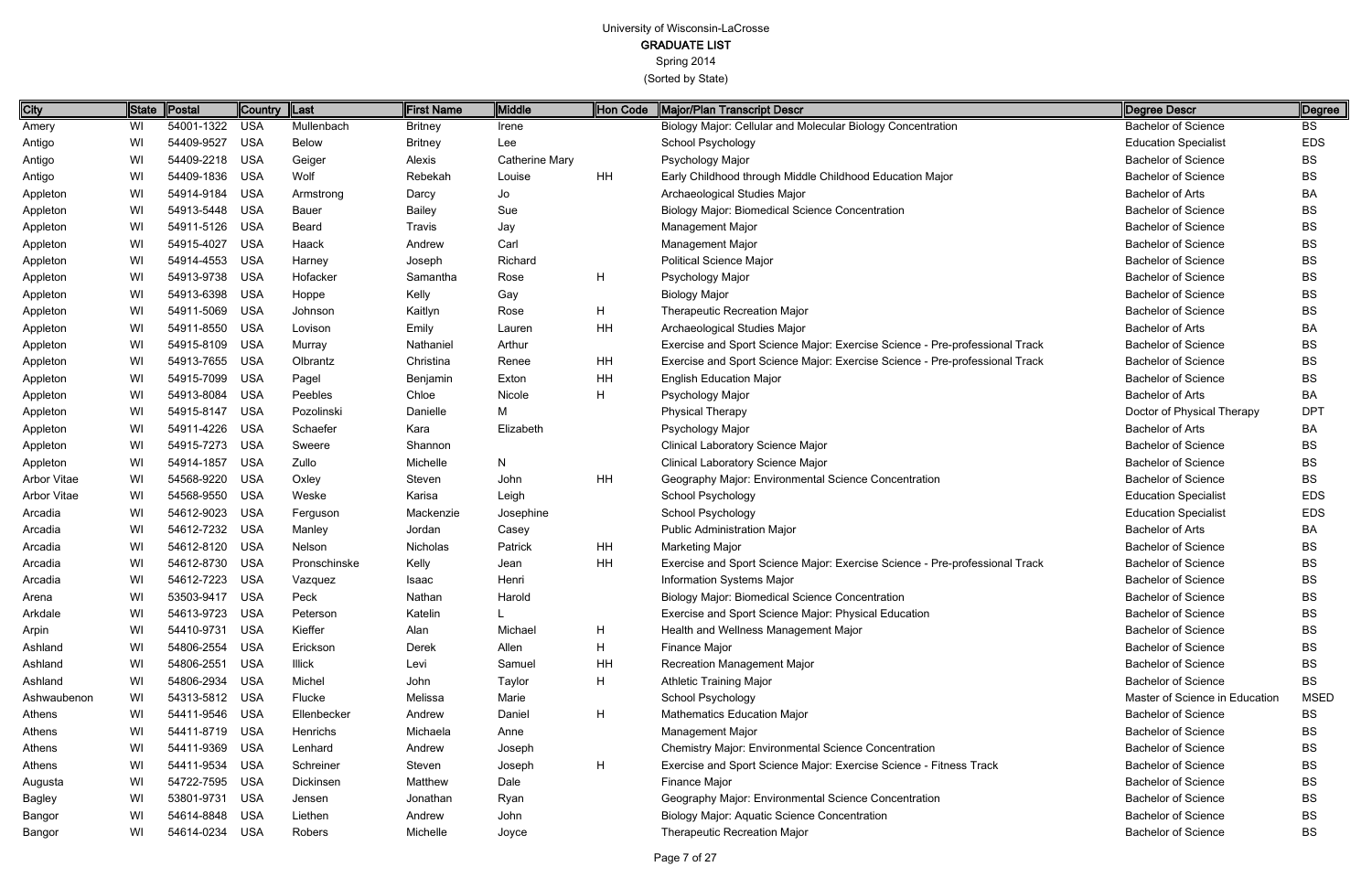# University of Wisconsin-LaCrosse

## GRADUATE LIST

Spring 2014

| City                     | <b>State</b> | <b>Postal</b>  | Country  Last |                   | <b>First Name</b> | Middle     | Hon Code  | Major/Plan Transcript Descr                                                         | Degree Descr                   | Degree      |
|--------------------------|--------------|----------------|---------------|-------------------|-------------------|------------|-----------|-------------------------------------------------------------------------------------|--------------------------------|-------------|
| Bangor                   | WI           | 54614-0259 USA |               | Spoo              | Erin              | Marie      |           | <b>Marketing Major</b>                                                              | <b>Bachelor of Science</b>     | BS          |
| Baraboo                  | WI           | 53913-2982 USA |               | <b>Brandt</b>     | Anthony           | Charles    | HH        | <b>Biochemistry Major</b>                                                           | <b>Bachelor of Science</b>     | BS          |
| Baraboo                  | WI           | 53913-9584     | USA           | Holloway          | Cody              |            |           | Communication Studies Major: Broadcast and Digital Media Emphasis                   | <b>Bachelor of Science</b>     | BS          |
| Beaver Dam               | WI           | 53916-2257     | USA           | Abgoon            | Behroz            |            |           | Psychology Major                                                                    | <b>Bachelor of Arts</b>        | BA          |
| Beaver Dam               | WI           | 53916-9657 USA |               | <b>Brehm</b>      | Taylor            | Lauren     | HH        | Archaeological Studies Major                                                        | <b>Bachelor of Arts</b>        | BA          |
| Beaver Dam               | WI           | 53916-1725 USA |               | Krebsbach         | Matthew           | Thomas     | H         | Finance Major                                                                       | <b>Bachelor of Science</b>     | BS          |
| Beaver Dam               | WI           | 53916-9342 USA |               | Smith             | Ashley            | Ann        | н         | <b>Biology Major: Biomedical Science Concentration</b>                              | <b>Bachelor of Science</b>     | BS          |
| Beaver Dam               | WI           | 53916-1656 USA |               | Wendt             | Ashlee            | Ann        |           | Communication Studies Major: Organizational and Professional Communication Emphasis | <b>Bachelor of Science</b>     | BS          |
| Belgium                  | WI           | 53004-9752 USA |               | Schueller         | <b>Brittany</b>   | Anne       |           | Psychology Major                                                                    | <b>Bachelor of Science</b>     | BS          |
| <b>Belleville</b>        | WI           | 53508-9775 USA |               | Durst             | Kristin           | Lee        |           | <b>Marketing Major</b>                                                              | <b>Bachelor of Science</b>     | <b>BS</b>   |
| Belmont                  | WI           | 53510-9680 USA |               | Rand              | Emily             | Louise     | H         | Exercise and Sport Science Major: Exercise Science - Pre-professional Track         | <b>Bachelor of Science</b>     | BS          |
| <b>Beloit</b>            | WI           | 53511-2444     | USA           | Monahan           | <b>Bridget</b>    | Anne       |           | History Major: Regional Emphasis                                                    | <b>Bachelor of Science</b>     | BS          |
| Beloit                   | WI           | 53511-8256 USA |               | Reinhardt         | Ross              | Robert     |           | <b>Biology Major</b>                                                                | <b>Bachelor of Science</b>     | BS          |
| Berlin                   | WI           | 54923-2238 USA |               | <b>Buchholz</b>   | Craig             | Steven     | H         | Management Major                                                                    | <b>Bachelor of Science</b>     | BS          |
| Berlin                   | WI           | 54923-1176 USA |               | Hager             | Madison           | Michelle   |           | Art Major                                                                           | <b>Bachelor of Science</b>     | BS          |
| <b>Big Bend</b>          | WI           | 53103-9690 USA |               | Wilinski          | <b>Brittney</b>   | Lynn       |           | Exercise and Sport Science Major: Exercise Science - Fitness Track                  | <b>Bachelor of Science</b>     | <b>BS</b>   |
| <b>Black Earth</b>       | WI           | 53515-9794 USA |               | <b>Burmeister</b> | Trevor            | Jackson    | H         | Communication Studies Major: Organizational and Professional Communication Emphasis | <b>Bachelor of Science</b>     | BS          |
| <b>Black River Falls</b> | WI           | 54615-2002 USA |               | Duxbury           | Ethan             | Price      |           | <b>Marketing Major</b>                                                              | <b>Bachelor of Science</b>     | BS          |
| <b>Black River Falls</b> | WI           | 54615-5601 USA |               | Whaley            | Ryan              |            |           | Psychology Major                                                                    | <b>Bachelor of Arts</b>        | BA          |
| <b>Black River Falls</b> | WI           | 54615-6624     | USA           | Young             | Aaron             | Kyle       |           | <b>Biology Major: Aquatic Science Concentration</b>                                 | <b>Bachelor of Science</b>     | BS          |
| Blair                    | WI           | 54616-8701 USA |               | Tschanz           | Jesse             | М          |           | <b>Recreation Management Major</b>                                                  | <b>Bachelor of Science</b>     | BS          |
| <b>Blanchardville</b>    | WI           | 53516-9120 USA |               | Hendrickson       | Rachel            | Sue        |           | Exercise and Sport Science Major: Exercise Science - Fitness Track                  | <b>Bachelor of Science</b>     | BS          |
| <b>Blanchardville</b>    | WI           | 53516-9710 USA |               | Swenson           | Cassie            | М          |           | <b>Marketing Major</b>                                                              | <b>Bachelor of Science</b>     | BS          |
| Bloomer                  | WI           | 54724-9009 USA |               | <b>Barlow</b>     | Jon               | Sam        |           | <b>Management Major</b>                                                             | <b>Bachelor of Science</b>     | BS          |
| Bloomer                  | WI           | 54724-1561 USA |               | Stoik             | Kathryn           | Jane       |           | <b>Clinical Laboratory Science Major</b>                                            | <b>Bachelor of Science</b>     | BS          |
| Bonduel                  | WI           | 54107-9184     | USA           | Wegner            | Cody              |            |           | <b>Biology Major</b>                                                                | <b>Bachelor of Science</b>     | BS          |
| Boscobel                 | WI           | 53805-1811 USA |               | Atkinson          | Allison           | Mary-Ellis | HH        | Finance Major: Risk, Insurance and Financial Planning Concentration                 | <b>Bachelor of Science</b>     | BS          |
| Boscobel                 | WI           | 53805-1154 USA |               | Freymiller        | Casey             | Eugene     | HH        | <b>Biochemistry Major</b>                                                           | <b>Bachelor of Science</b>     | BS          |
| Boscobel                 | WI           | 53805-9167 USA |               | Kjos              | Daniel            | Thomas     | H         | <b>Accountancy Major</b>                                                            | <b>Bachelor of Science</b>     | <b>BS</b>   |
| Boscobel                 | WI           | 53805-1624 USA |               | Remrey            | Lizabeth          | Paige      | HH        | Sociology Major                                                                     | <b>Bachelor of Science</b>     | BS          |
| Boyceville               | WI           | 54725-9461 USA |               | Klefstad          | Luke              | Michael    | <b>HH</b> | <b>Marketing Major</b>                                                              | <b>Bachelor of Science</b>     | <b>BS</b>   |
| <b>Brookfield</b>        | WI           | 53005-1475 USA |               | Amato             | Andrew            | Thomas     |           | Marketing Major                                                                     | <b>Bachelor of Science</b>     | BS          |
| <b>Brookfield</b>        | WI           | 53005-6805 USA |               | Borden            | Kelly             |            |           | <b>Physical Therapy</b>                                                             | Doctor of Physical Therapy     | <b>DPT</b>  |
| <b>Brookfield</b>        | WI           | 53005-3246 USA |               | <b>Byrne</b>      | Lauren            | Elizabeth  |           | School Psychology                                                                   | <b>Education Specialist</b>    | <b>EDS</b>  |
| <b>Brookfield</b>        | WI           | 53045-1747 USA |               | Matthews          | Nicholas          |            |           | <b>Political Science Major</b>                                                      | <b>Bachelor of Science</b>     | BS          |
| <b>Brookfield</b>        | WI           | 53005-5530 USA |               | Paasch            | Carissa           | Alexandra  | H         | Spanish Major                                                                       | <b>Bachelor of Arts</b>        | BA          |
| <b>Brookfield</b>        | WI           | 53045-1506 USA |               | Rutter            | Sarah             |            | H         | <b>English Education Major</b>                                                      | <b>Bachelor of Science</b>     | BS          |
| <b>Brookfield</b>        | WI           | 53045-4846 USA |               | Veling            | <b>Tyler</b>      | John       |           | <b>Biology Major</b>                                                                | <b>Bachelor of Science</b>     | BS          |
| <b>Brown Deer</b>        | WI           | 53223-1363 USA |               | Mitch             | Emily             | Marie      |           | <b>Biology Major</b>                                                                | <b>Bachelor of Science</b>     | BS          |
| <b>Brownsville</b>       | WI           | 53006-1426 USA |               | Dahlinger         | Elizabeth         | Marie      | H         | <b>Mathematics Education Major</b>                                                  | <b>Bachelor of Science</b>     | <b>BS</b>   |
| Bryant                   | WI           | 54418-9664 USA |               | Schnorr           | Lauren            | Katherine  |           | <b>Biology Major: Environmental Science Concentration</b>                           | <b>Bachelor of Science</b>     | BS          |
| <b>Burlington</b>        | WI           | 53105-9433 USA |               | <b>Behrens</b>    | Kelsey            | Marie      |           | <b>School Psychology</b>                                                            | Master of Science in Education | <b>MSED</b> |
| <b>Burlington</b>        | WI           | 53105-1910 USA |               | Endl              | Madeline          | Anna       |           | Communication Studies Major: Interpersonal Communication Emphasis                   | <b>Bachelor of Science</b>     | BS          |
|                          |              |                |               |                   |                   |            |           |                                                                                     |                                |             |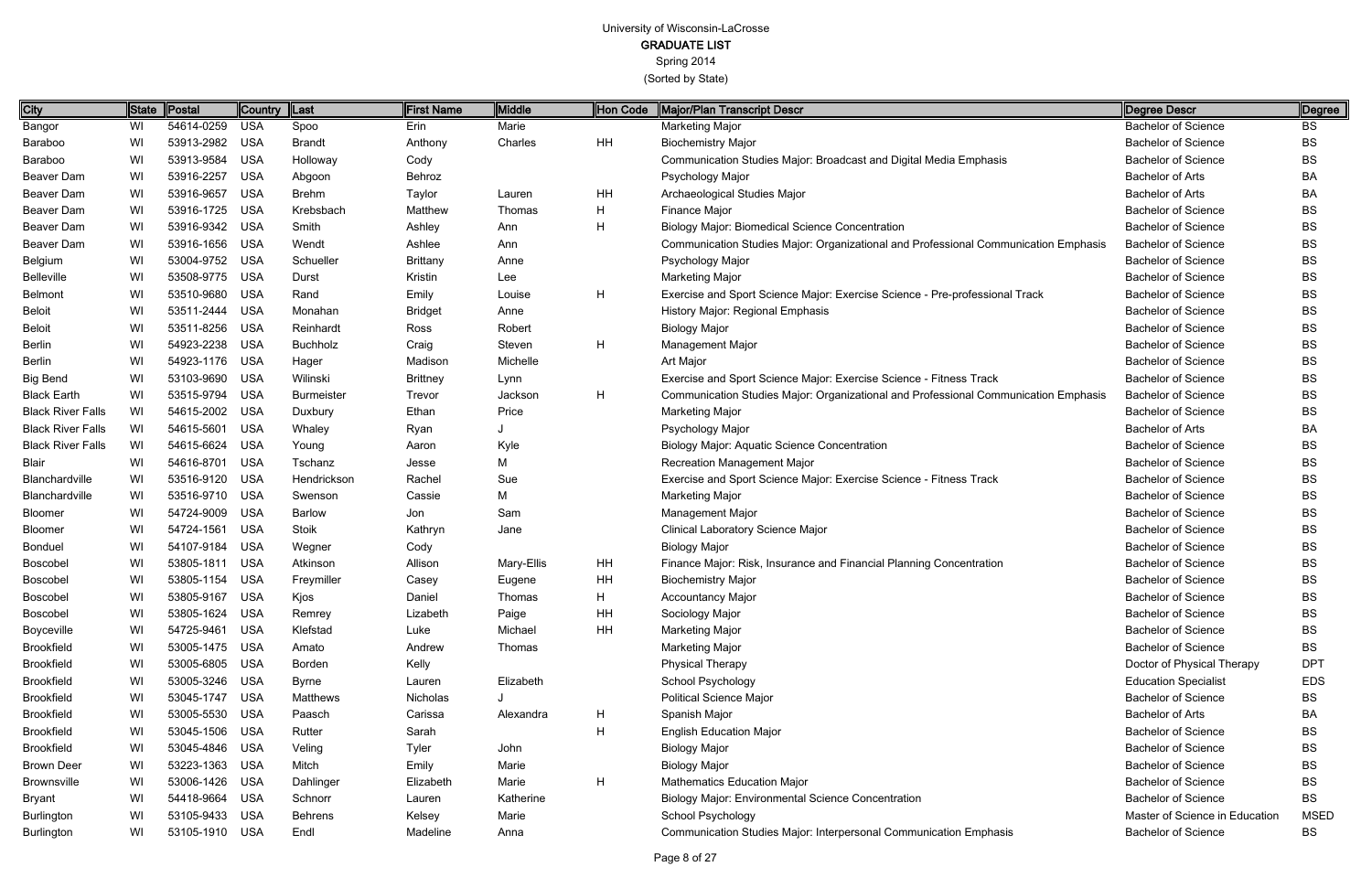Spring 2014

| <b>City</b>           | $\parallel$ State | Postal         | Country  Last |               | <b>First Name</b> | Middle         | Hon Code | Major/Plan Transcript Descr                                                         | Degree Descr                   | ∥Degree     |
|-----------------------|-------------------|----------------|---------------|---------------|-------------------|----------------|----------|-------------------------------------------------------------------------------------|--------------------------------|-------------|
| <b>Burlington</b>     | WI                | 53105-2305     | USA           | Lentz         | Kayla             | Ann            |          | Sociology Major                                                                     | <b>Bachelor of Science</b>     | BS          |
| Burlington            | WI                | 53105-3909 USA |               | Riggs         | Alyssa            | Marie          | H        | Middle Childhood through Early Adolescence Education Major                          | <b>Bachelor of Science</b>     | <b>BS</b>   |
| Cambria               | WI                | 53923-9768 USA |               | Ashley        | Patricia          | Joy            | н        | Exercise and Sport Science Major: Exercise Science - Fitness Track                  | <b>Bachelor of Science</b>     | <b>BS</b>   |
| Cambridge             | WI                | 53523-9507     | <b>USA</b>    | Ehlen         | Katie             | Marie          |          | Exercise and Sport Science Major: Sport Management                                  | <b>Bachelor of Science</b>     | <b>BS</b>   |
| Cambridge             | WI                | 53523-9450 USA |               | Herman        | Nicole            | A              | H        | Middle Childhood through Early Adolescence Education Major                          | <b>Bachelor of Science</b>     | BS          |
| Cambridge             | WI                | 53523-9202 USA |               | Jeffery       | Samuel            | Joseph         | Н        | <b>Recreation Management Major</b>                                                  | <b>Bachelor of Science</b>     | <b>BS</b>   |
| Campbellsport         | WI                | 53010-2939 USA |               | Helsel        | Kelly             | Cobalt         | HH       | <b>Therapeutic Recreation Major</b>                                                 | <b>Bachelor of Science</b>     | <b>BS</b>   |
| Cedarburg             | WI                | 53012-9795 USA |               | Chapman       | Daniel            | Robert         |          | Exercise and Sport Science Major: Sport Management                                  | <b>Bachelor of Science</b>     | <b>BS</b>   |
| Cedarburg             | WI                | 53012-9716 USA |               | Faustich      | Ellie             | Frances        | H        | <b>Mathematics Education Major</b>                                                  | <b>Bachelor of Science</b>     | BS          |
| Cedarburg             | WI                | 53012-1041 USA |               | Hughes        | Kelsey            | Lauren         |          | <b>Marketing Major</b>                                                              | <b>Bachelor of Science</b>     | BS          |
| Cedarburg             | WI                | 53012-2700 USA |               | Lovejoy       | Bryan             |                |          | <b>History Major</b>                                                                | <b>Bachelor of Science</b>     | <b>BS</b>   |
| Chaseburg             | WI                | 54621-4400 USA |               | Chase         | Devon             | Nichole        |          | Sociology Major                                                                     | <b>Bachelor of Science</b>     | <b>BS</b>   |
| Chaseburg             | WI                | 54621-8110 USA |               | Peters        | Riley             | William        |          | Finance Major                                                                       | <b>Bachelor of Science</b>     | <b>BS</b>   |
| Chetek                | WI                | 54728-8025 USA |               | Zwernik       | Samuel            | David          |          | <b>Biology Major: Biomedical Science Concentration</b>                              | <b>Bachelor of Science</b>     | <b>BS</b>   |
| Chilton               | WI                | 53014-1386 USA |               | Mortimer      | Sarah             | Ashley         | HH       | <b>Biology Major: Biomedical Science Concentration</b>                              | <b>Bachelor of Science</b>     | BS          |
| Chilton               | WI                | 53014-1382 USA |               | Walters       | Thomas            | LeRoy          | H        | <b>Accountancy Major</b>                                                            | <b>Bachelor of Science</b>     | <b>BS</b>   |
| Chippewa Falls        | WI                | 54729-5530 USA |               | <b>Dusick</b> | Chelsea           | Lynn           |          | Exercise and Sport Science Major: Exercise Science - Pre-professional Track         | <b>Bachelor of Science</b>     | BS          |
| Chippewa Falls        | WI                | 54729-9016 USA |               | Meyer         | Justin            | Lee            |          | Archaeological Studies Major                                                        | <b>Bachelor of Science</b>     | <b>BS</b>   |
| Chippewa Falls        | WI                | 54729-5266 USA |               | Shook         | John              | Edward         |          | <b>Biology Major: Biomedical Science Concentration</b>                              | <b>Bachelor of Science</b>     | <b>BS</b>   |
| Cleveland             | WI                | 53015-1616 USA |               | Gries         | Samantha          | Renee          |          | <b>Physical Therapy</b>                                                             | Doctor of Physical Therapy     | <b>DPT</b>  |
| Coleman               | WI                | 54112-9550 USA |               | Kerr          | Jenna             | Kendel         |          | <b>Biology Major</b>                                                                | <b>Bachelor of Science</b>     | <b>BS</b>   |
| Colfax                | WI                | 54730-2338     | USA           | Schultz       | Deanna            | Lee Ann        | H        | <b>Clinical Laboratory Science Major</b>                                            | <b>Bachelor of Science</b>     | <b>BS</b>   |
| Colgate               | WI                | 53017-9536 USA |               | Basse         | <b>Blake</b>      | William        |          | <b>Management Major</b>                                                             | <b>Bachelor of Science</b>     | BS          |
| Colgate               | WI                | 53017-9736     | USA           | Flanagan      | Molly             | Jo             |          | <b>Physical Therapy</b>                                                             | Doctor of Physical Therapy     | <b>DPT</b>  |
| Colgate               | WI                | 53017-9331 USA |               | Opgenorth     | Matthew           | Charles        | H        | Finance Major                                                                       | <b>Bachelor of Science</b>     | <b>BS</b>   |
| Colgate               | WI                | 53017-9331     | USA           | Opgenorth     | Nicholas          | James          |          | <b>Computer Science Major</b>                                                       | <b>Bachelor of Science</b>     | <b>BS</b>   |
| Colgate               | WI                | 53017-9388 USA |               | Wagar         | Christopher       | Joseph         | HH       | Mathematics Major: Actuarial Science Concentration                                  | <b>Bachelor of Science</b>     | BS          |
| Colgate               | WI                | 53017-9354     | USA           | Walters       | Kari              | Lois           | HH       | Psychology Major                                                                    | <b>Bachelor of Arts</b>        | ВA          |
| Coloma                | WI                | 54930-9662 USA |               | Shuma         | Jessica           | Lorraine       |          | Communication Studies Major: Organizational and Professional Communication Emphasis | Bachelor of Arts               | ВA          |
| Columbus              | WI                | 53925-1367 USA |               | Hemmerich     | Nicole            |                |          | Student Affairs Administration in Higher Education                                  | Master of Science in Education | <b>MSED</b> |
| Columbus              | WI                | 53925-1692 USA |               | Waddell       | Kayla             | Marie          | H.       | <b>Therapeutic Recreation Major</b>                                                 | <b>Bachelor of Science</b>     | <b>BS</b>   |
| <b>Combined Locks</b> | WI                | 54113-1329 USA |               | Lake          | Katrina           | Rose           | н        | Sociology Major                                                                     | <b>Bachelor of Science</b>     | BS          |
| Cottage Grove         | WI                | 53527-8114 USA |               | Andrews       | Marcus            | <b>Brandon</b> |          | <b>Public Administration Major</b>                                                  | Bachelor of Arts               | BA          |
| Cross Plains          | WI                | 53528-9121 USA |               | Mahaffey      | Alexis            | Jean           |          | Exercise and Sport Science Major: Exercise Science - Pre-professional Track         | <b>Bachelor of Science</b>     | BS          |
| Cuba City             | WI                | 53807-1434 USA |               | <b>Bruner</b> | Joshua            | James          |          | <b>Physical Therapy</b>                                                             | Doctor of Physical Therapy     | <b>DPT</b>  |
| Cuba City             | WI                | 53807-9715 USA |               | Runde         | Samantha          | Jo             |          | <b>Physical Therapy</b>                                                             | Doctor of Physical Therapy     | <b>DPT</b>  |
| Cuba City             | WI                | 53807-9714 USA |               | Timmerman     | Karisa            | Marie          | H        | Middle Childhood through Early Adolescence Education Major                          | <b>Bachelor of Science</b>     | BS          |
| Cudahy                | WI                | 53110-2544 USA |               | Kitzrow       | Samuel            | Thomas         |          | Information Systems Major                                                           | <b>Bachelor of Science</b>     | BS          |
| Cumberland            | WI                | 54829-9485 USA |               | Olsen         | Alexa             | Rose           | HH       | <b>Biology Major: Biomedical Science Concentration</b>                              | <b>Bachelor of Science</b>     | BS          |
| Cumberland            | WI                | 54829-9761 USA |               | Sorensen      | Bryan             | Phillip        |          | <b>Physical Therapy</b>                                                             | Doctor of Physical Therapy     | <b>DPT</b>  |
| Cumberland            | WI                | 54829-9228 USA |               | Wineinger     | Josh              | Matthew        | H        | <b>Marketing Major</b>                                                              | <b>Bachelor of Science</b>     | BS          |
| Danbury               | WI                | 54830-9487 USA |               | Fornengo      | Maegan            |                |          | Communication Studies Major: Interpersonal Communication Emphasis                   | <b>Bachelor of Science</b>     | BS          |
| Darlington            | WI                | 53530-9775 USA |               | Bergeson      | Lucas             | Quinn          |          | <b>Management Major</b>                                                             | <b>Bachelor of Science</b>     | BS          |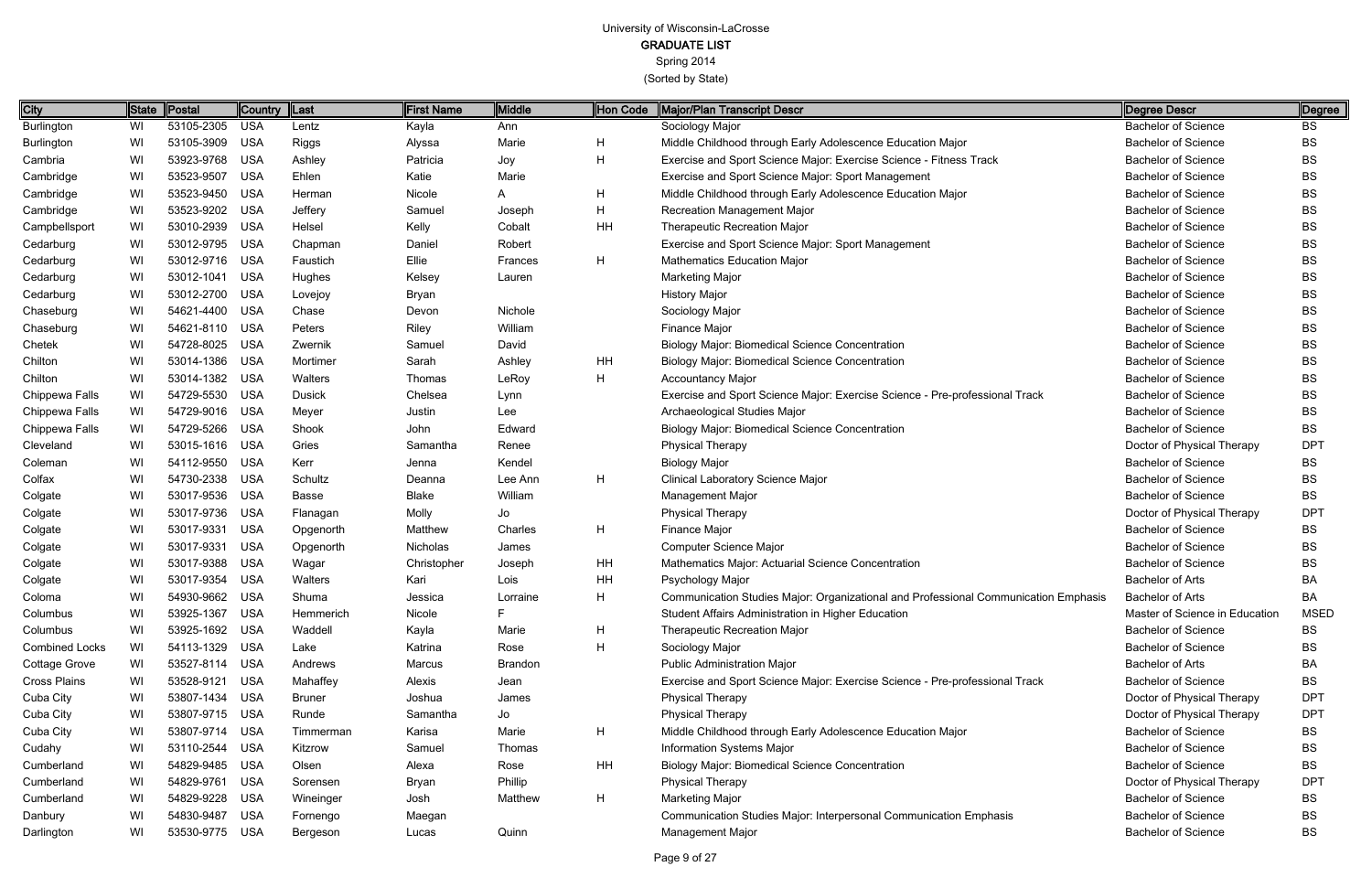| City       |    | State Postal   | Country  Last |                  | <b>First Name</b> | Middle                 | Hon Code  | Major/Plan Transcript Descr                                                         | Degree Descr                   | Degree     |
|------------|----|----------------|---------------|------------------|-------------------|------------------------|-----------|-------------------------------------------------------------------------------------|--------------------------------|------------|
| De Forest  | WI | 53532-2700     | USA           | Eilenfeldt       | Tyler             | Kevin                  |           | Exercise and Sport Science Major: Sport Management                                  | <b>Bachelor of Science</b>     | <b>BS</b>  |
| De Forest  | WI | 53532-1114     | <b>USA</b>    | Fraser           | <b>Brienna</b>    | Colleen                |           | <b>Physical Therapy</b>                                                             | Doctor of Physical Therapy     | <b>DPT</b> |
| De Forest  | WI | 53532-1988     | USA           | Hanko            | Kaitlyn           | Marie                  |           | <b>Marketing Major</b>                                                              | <b>Bachelor of Science</b>     | BS         |
| De Forest  | WI | 53532-1709     | <b>USA</b>    | Moseson          | Hannah            | Marie                  |           | Geography Major: Geographic Information Science Concentration                       | <b>Bachelor of Science</b>     | BS         |
| De Forest  | WI | 53532-9706     | USA           | Ziegler          | Crystal           | Louise                 | <b>HH</b> | <b>Biology Major</b>                                                                | <b>Bachelor of Science</b>     | BS         |
| De Pere    | WI | 54115-7440     | <b>USA</b>    | Boyea            | Kelsey            | Marie                  |           | Psychology Major                                                                    | <b>Bachelor of Arts</b>        | BA         |
| De Pere    | WI | 54115-8379     | <b>USA</b>    | Clusman          | Bree              | Katherine              |           | <b>Biology Major</b>                                                                | <b>Bachelor of Science</b>     | BS.        |
| De Pere    | WI | 54115-9642     | USA           | Engebos          | Meagan            | Elizabeth              |           | <b>Biology Major: Biomedical Science Concentration</b>                              | <b>Bachelor of Science</b>     | BS         |
| De Pere    | WI | 54115-1037     | <b>USA</b>    | Pannier          | Adam              | <b>Theodore Victor</b> |           | <b>Accountancy Major</b>                                                            | <b>Bachelor of Science</b>     | BS         |
| De Pere    | WI | 54115-3536     | USA           | Renier           | Natalie           | Mae                    |           | <b>Biology Major: Aquatic Science Concentration</b>                                 | <b>Bachelor of Science</b>     | <b>BS</b>  |
| De Pere    | WI | 54115-1042 USA |               | Schuh            | Garrett           | Louis                  |           | <b>Biology Major: Biomedical Science Concentration</b>                              | <b>Bachelor of Science</b>     | BS         |
| De Pere    | WI | 54115-8210     | <b>USA</b>    | Streich          | Matthew           | Joseph                 |           | Physics Major: Biomedical Concentration                                             | <b>Bachelor of Science</b>     | <b>BS</b>  |
| Delavan    | WI | 53115-3223     | USA           | Lodahl           | Benjamin          | James                  |           | Communication Studies Major: Interpersonal Communication Emphasis                   | <b>Bachelor of Science</b>     | BS         |
| Delavan    | WI | 53115-3619     | USA           | Schmelz          | Ellyn             | Marnee                 | H         | Management Major                                                                    | <b>Bachelor of Science</b>     | BS         |
| Denmark    | WI | 54208-9453     | <b>USA</b>    | Wallerius        | John              | James                  |           | <b>Biology Major: Biomedical Science Concentration</b>                              | <b>Bachelor of Science</b>     | BS         |
| Dodgeville | WI | 53533-8616     | <b>USA</b>    | Ladd             | Caitlin           | Lorraine               |           | Psychology Major                                                                    | <b>Bachelor of Science</b>     | <b>BS</b>  |
| Dodgeville | WI | 53533-1802 USA |               | Rule             | Kelsey            | Raye                   |           | <b>Clinical Laboratory Science Major</b>                                            | <b>Bachelor of Science</b>     | BS         |
| Dodgeville | WI | 53533-1524     | USA           | Whitish          | Margaret          | Marie                  |           | Communication Studies Major: Organizational and Professional Communication Emphasis | <b>Bachelor of Arts</b>        | BA         |
| Dorchester | WI | 54425-9615 USA |               | Hansen           | Rebecca           | Anne                   | HH        | Early Childhood through Middle Childhood Education Major                            | <b>Bachelor of Science</b>     | BS.        |
| Dousman    | WI | 53118-9624     | <b>USA</b>    | Filipak          | Keith             | Aaron                  |           | Finance Major                                                                       | <b>Bachelor of Science</b>     | <b>BS</b>  |
| Dousman    | WI | 53118-9655     | USA           | Schroeder        | Rachel            | Rochelle               | H         | Psychology Major                                                                    | <b>Bachelor of Science</b>     | <b>BS</b>  |
| Durand     | WI | 54736-1625     | USA           | Hoch             | Alethea           | Sue                    |           | <b>Physical Therapy</b>                                                             | Doctor of Physical Therapy     | <b>DPT</b> |
| Eagle      | WI | 53119-2130 USA |               | Aschenbrenner    | Rachel            | Catherine              | H         | General Science Education (Broad Field) Major                                       | <b>Bachelor of Science</b>     | BS         |
| Eagle      | WI | 53119-1902     | USA           | Craven           | Amanda            | <b>Beth</b>            | H         | <b>Biochemistry Major</b>                                                           | <b>Bachelor of Science</b>     | <b>BS</b>  |
| East Troy  | WI | 53120-2015 USA |               | Radowicz         | <b>Briana</b>     | Rae                    |           | <b>Biology Major</b>                                                                | <b>Bachelor of Science</b>     | BS.        |
| Eastman    | WI | 54626-8178     | USA           | Lenzendorf       | Katie             | Ann                    | HH        | Middle Childhood through Early Adolescence Education Major                          | <b>Bachelor of Science</b>     | ВS         |
| Eastman    | WI | 54626-8785     | USA           | Lenzendorf       | Kevin             | S                      |           | Finance Major: Risk, Insurance and Financial Planning Concentration                 | <b>Bachelor of Science</b>     | ВS         |
| Eau Claire | WI | 54701-8457     | <b>USA</b>    | <b>Bollinger</b> | Seth              | Everett                |           | <b>Biology Major: Biomedical Science Concentration</b>                              | <b>Bachelor of Science</b>     | <b>BS</b>  |
| Eau Claire | WI | 54701-8633 USA |               | Campbell         | Patricia          |                        |           | Student Affairs Administration in Higher Education                                  | Master of Science in Education | MSED       |
| Eau Claire | WI | 54701-9657     | USA           | Ebert            | Katherine         | Elizabeth              | H         | <b>Community Health Education Major</b>                                             | <b>Bachelor of Science</b>     | BS         |
| Eau Claire | WI | 54703-0684 USA |               | Gostomski        | Rachel            | Lynne                  |           | <b>Accountancy Major</b>                                                            | <b>Bachelor of Science</b>     | BS         |
| Eau Claire | WI | 54701-7346 USA |               | Heinz            | Tyler             | Robert                 | H         | <b>Marketing Major</b>                                                              | <b>Bachelor of Science</b>     | BS         |
| Eau Claire | WI | 54703-0612 USA |               | Holman           | Derek             | Scott                  |           | <b>Accountancy Major</b>                                                            | <b>Bachelor of Science</b>     | BS         |
| Eau Claire | WI | 54701-7731 USA |               | Liegel           | Joseph            | John Paul              |           | Psychology Major                                                                    | <b>Bachelor of Science</b>     | BS         |
| Eau Claire | WI | 54701-5067 USA |               | Mestelle         | Zac               |                        | H         | <b>Biology Major: Biomedical Science Concentration</b>                              | <b>Bachelor of Science</b>     | BS         |
| Eau Claire | WI | 54701-8267     | USA           | Schultz          | Calisa            | Kathryn                | H         | Middle Childhood through Early Adolescence Education Major                          | <b>Bachelor of Science</b>     | BS         |
| Eau Claire | WI | 54701-6317 USA |               | Vaningan         | Casandra          | Lynn                   |           | Psychology Major                                                                    | <b>Bachelor of Science</b>     | BS         |
| Eau Claire | WI | 54701-7655 USA |               | Wood             | Mathew            | Roger                  |           | Social Studies Education Major (Broad Field Option B)                               | <b>Bachelor of Science</b>     | BS         |
| Edgar      | WI | 54426-9249 USA |               | <b>Bielmeier</b> | Luke              | C.                     |           | Clinical Laboratory Science Major                                                   | <b>Bachelor of Science</b>     | BS         |
| Edgar      | WI | 54426-9640 USA |               | Mroczenski       | Stacey            |                        |           | <b>Physician Assistant Studies</b>                                                  | Master of Science              | MS         |
| Edgar      | WI | 54426-9078 USA |               | Mueller          | Lucas             | Alan                   |           | Microbiology Major                                                                  | <b>Bachelor of Science</b>     | BS         |
| Edgar      | WI | 54426-9036 USA |               | Nichols          | Thomas            | Steven                 | H         | <b>Biology Major: Biomedical Science Concentration</b>                              | <b>Bachelor of Science</b>     | BS         |
| Edgar      | WI | 54426-9611 USA |               | Wussow           | Jay               | Garret                 |           | Finance Major                                                                       | <b>Bachelor of Science</b>     | BS         |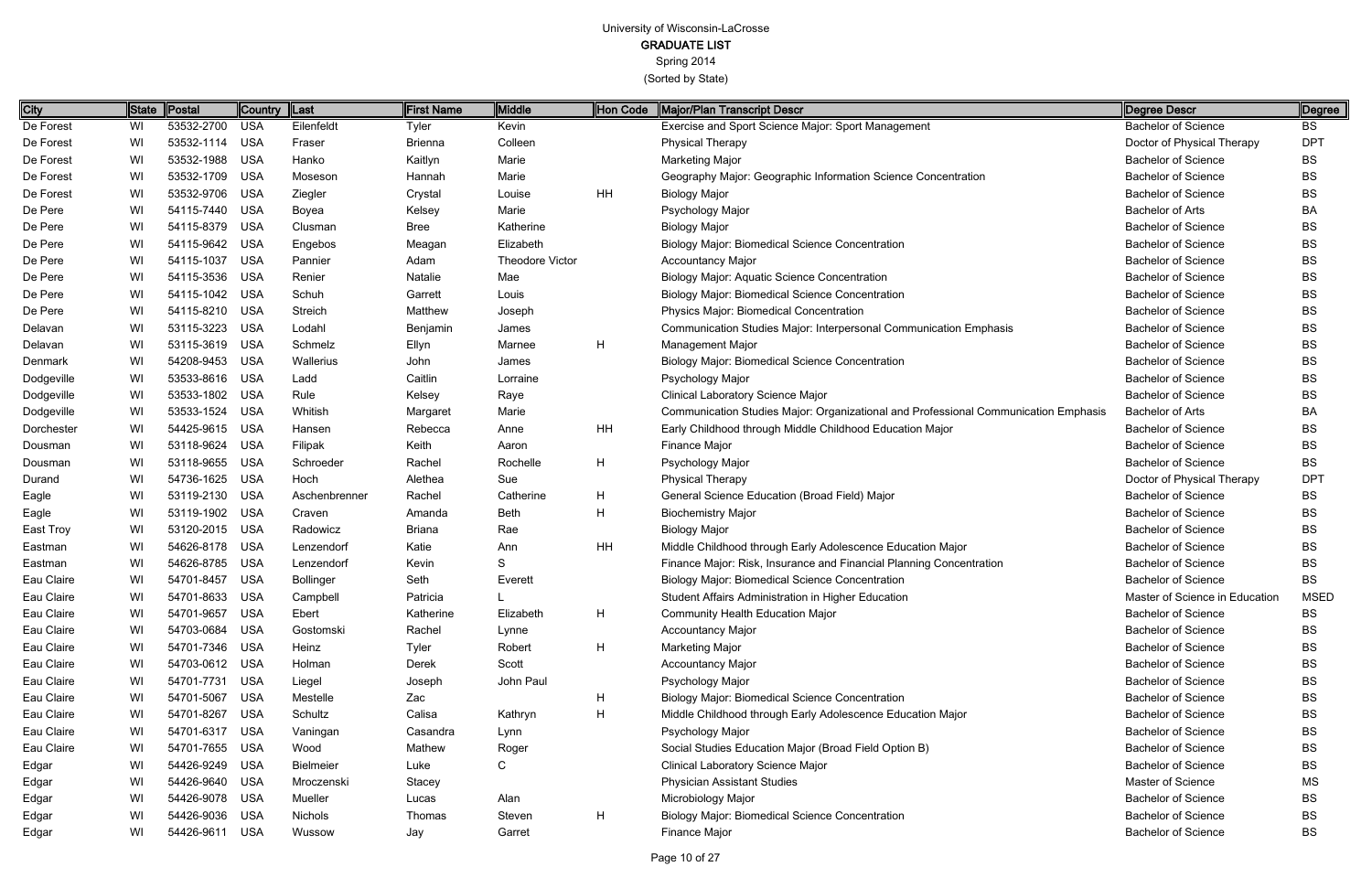| Edgerton<br>53534<br><b>USA</b><br>Marx<br>Clinical Laboratory Science Major<br><b>Bachelor of Science</b><br>WI<br><b>BS</b><br>Tyler<br>Kenneth<br>H<br>WI<br>54209-9655<br><b>USA</b><br>Falck-Pedersen<br><b>Bachelor of Arts</b><br><b>BA</b><br>Annalise<br>Elisabeth<br>English Major: Rhetoric and Writing Emphasis<br>54427-9565<br><b>USA</b><br><b>Bachelor of Science</b><br>WI<br><b>BS</b><br>Osterbrink<br>Sara<br>Psychology Major<br>A<br><b>DPT</b><br>WI<br>54427-9604<br><b>USA</b><br><b>Physical Therapy</b><br>Tumm<br>Doctor of Physical Therapy<br>Megan<br>Riel<br>WI<br>54932-9645 USA<br><b>Bachelor of Science</b><br>Tayler<br><b>Biology Major</b><br>BS<br>H<br>WI<br>54738-4134 USA<br><b>Bachelor of Science</b><br>Nicholas<br>Michael<br><b>Biology Major: Biomedical Science Concentration</b><br>BS<br>Beaudrie<br>Eleva<br>54738-9048 USA<br>HH<br><b>Bachelor of Science</b><br>WI<br>Samantha<br>Marie<br>Psychology Major<br>BS<br>Gregory<br>WI<br>54738-9195 USA<br>Welke<br><b>Bachelor of Science</b><br>BS<br>Lynn<br>Janessa<br>54738-9195 USA<br><b>Bachelor of Science</b><br>WI<br>Welke<br>Microbiology Major<br>BS<br>Janessa<br>Lynn<br>54739-9790 USA<br><b>Bachelor of Science</b><br>WI<br>Yang<br>Comsee<br>Clinical Laboratory Science Major<br>BS<br>WI<br>54739-9790 USA<br>Keng<br>Clinical Laboratory Science Major<br><b>Bachelor of Science</b><br>Peter<br>BS<br>Yang<br>Elkhorn<br>WI<br>53121-2650<br><b>USA</b><br><b>Bachelor of Science</b><br>Thomas<br>Accountancy Major<br>BS<br>Cooper<br>John<br>Elkhorn<br>53121-2571 USA<br>H<br><b>Bachelor of Science</b><br>WI<br>Price<br>Kyla<br>Psychology Major<br>BS<br>Ellsworth<br>WI<br>54011-9011 USA<br>Miska<br>Finance Major<br><b>Bachelor of Science</b><br>Joshua<br>James<br>BS<br>WI<br>53122-1120<br>USA<br>Kristen<br>Finance Major<br><b>Bachelor of Science</b><br>Wehse<br>Nicole<br>BS<br>H<br>Elmwood<br>WI<br>54740-8001<br>USA<br><b>Bachelor of Science</b><br>Krause<br>Kyle<br>Jeffrey<br><b>Accountancy Major</b><br>BS<br>54627-9205<br><b>Bachelor of Science</b><br>WI<br>USA<br>Erickson<br>Mathematics Major: Applied Emphasis<br><b>BS</b><br><b>Brock</b><br>Daniel<br>P<br>WI<br>53536-9326 USA<br>Smith<br>Microbiology Major: Business Concentration<br><b>Bachelor of Science</b><br>Evansville<br>Ryan<br>BS<br>WI<br>54742-4925<br><b>USA</b><br>Clinical Laboratory Science Major<br><b>Bachelor of Science</b><br><b>BS</b><br>Chromey<br>Pennie<br>Jean<br><b>Fall Creek</b><br>WI<br>54742-4928<br><b>USA</b><br>Jeffrey<br>Computer Science Major<br><b>Bachelor of Science</b><br><b>BS</b><br>Tweed<br>Lucas<br>53809-9660<br><b>DPT</b><br>WI<br>USA<br>Allan<br><b>Physical Therapy</b><br>Swan<br>Nathan<br>Doctor of Physical Therapy<br>Leffel<br>WI<br>54426-9228<br><b>USA</b><br><b>Beth</b><br>Marie<br><b>Bachelor of Science</b><br>Fenwood<br>Exercise and Sport Science Major: Exercise Science - Pre-professional Track<br>BS<br>K.<br>Ferryville<br>WI<br>54628-8091<br>USA<br><b>English Education Major</b><br><b>Bachelor of Science</b><br><b>Bankes</b><br>Brandon<br>BS<br>WI<br>53711-5847<br><b>USA</b><br>Malofsky<br><b>Bachelor of Science</b><br>Ethan<br>James<br><b>Accountancy Major</b><br>BS<br>53711-5883<br>WI<br>USA<br>O'Connor<br><b>Accountancy Major</b><br><b>Bachelor of Science</b><br>Thomas<br>BS<br>Joseph<br>WI<br>53719-1609<br>USA<br>Smith<br>Michael<br>Chemistry Major: ACS Certification<br><b>Bachelor of Science</b><br>Henry<br>BS<br>WI<br>54935-6373<br>USA<br>McClone<br>Exercise and Sport Science Major: Sport Management<br><b>Bachelor of Science</b><br><b>BS</b><br>Shawn<br>Reis<br>H<br>WI<br>54935-2751 USA<br>Gerald<br>Nicholas<br>Archaeological Studies Major<br><b>Bachelor of Science</b><br>BS<br>WI<br>54937-7822 USA<br><b>Bachelor of Science</b><br>BS<br>Wempner<br>Rachel<br>Eleanor<br>Psychology Major<br>H<br>Witt<br>54937-9626 USA<br>Kaitlyn<br><b>Biology Major</b><br><b>Bachelor of Science</b><br>BS<br>WI<br>Johanna<br>53538-1385 USA<br>Management Major<br><b>Bachelor of Science</b><br>WI<br>Samuel<br>BS<br>Fitzgerald<br>James<br>HH<br>53538-1134 USA<br>Hartwick<br>Olivia<br>Psychology Major<br><b>Bachelor of Science</b><br>WI<br>BS<br>Irene<br>53538-9723 USA<br><b>Chemistry Major</b><br><b>Bachelor of Science</b><br>WI<br>Klubertanz<br>BS<br>Kara<br>Jean<br>HH<br>WI<br>54629-8236<br>USA<br>Marie<br>Middle Childhood through Early Adolescence Education Major<br><b>Bachelor of Science</b><br>BS<br>Annette<br>Foegen<br>54629-2801 USA<br>Weis<br>HH<br><b>Bachelor of Science</b><br>WI<br>Management Major<br>BS<br>Kevin<br>Jacob<br>53132-8535 USA<br>R.<br><b>Bachelor of Science</b><br>WI<br>Arend<br>Michael<br>Physics Major<br>BS<br>WI<br>53132-8683 USA<br>Marie<br><b>Accountancy Major</b><br><b>Bachelor of Science</b><br>Korina<br>BS<br>Harman<br>H<br>WI<br>53132-1813 USA<br>Katschke<br>Kathleen<br>Lois<br>Theatre Arts Major: Music Theatre Emphasis<br><b>Bachelor of Arts</b><br>BA<br>HH<br><b>Bachelor of Science</b><br>WI<br>53126-9748 USA<br>Mejia<br><b>Biology Major</b><br>BS<br>Cassandra<br>Lynn<br>54837-8923 USA<br>Wells<br>HH<br>Biology Major: Biomedical Science Concentration<br><b>Bachelor of Science</b><br>WI<br>Kendra<br>BS<br>Ann<br>WI<br>53021-9619 USA<br>John<br>Recreation Management Major<br><b>Bachelor of Science</b><br>Eric<br>BS<br>Turowski<br>54130-7147 USA<br>Information Systems Major<br><b>Bachelor of Science</b><br>WI<br>Olson<br>Richard<br>BS<br>H<br>WI<br>54940-9508 USA<br>Exercise and Sport Science Major: Exercise Science - Fitness Track<br><b>Bachelor of Science</b><br><b>BS</b><br>Woroniecki<br>Rae<br>Veronica | City                 | State | Postal | <b>Country</b> | $\ $ Last | <b>First Name</b> | <b>Middle</b> | Hon Code | Major/Plan Transcript Descr | Degree Descr | Degree |
|-------------------------------------------------------------------------------------------------------------------------------------------------------------------------------------------------------------------------------------------------------------------------------------------------------------------------------------------------------------------------------------------------------------------------------------------------------------------------------------------------------------------------------------------------------------------------------------------------------------------------------------------------------------------------------------------------------------------------------------------------------------------------------------------------------------------------------------------------------------------------------------------------------------------------------------------------------------------------------------------------------------------------------------------------------------------------------------------------------------------------------------------------------------------------------------------------------------------------------------------------------------------------------------------------------------------------------------------------------------------------------------------------------------------------------------------------------------------------------------------------------------------------------------------------------------------------------------------------------------------------------------------------------------------------------------------------------------------------------------------------------------------------------------------------------------------------------------------------------------------------------------------------------------------------------------------------------------------------------------------------------------------------------------------------------------------------------------------------------------------------------------------------------------------------------------------------------------------------------------------------------------------------------------------------------------------------------------------------------------------------------------------------------------------------------------------------------------------------------------------------------------------------------------------------------------------------------------------------------------------------------------------------------------------------------------------------------------------------------------------------------------------------------------------------------------------------------------------------------------------------------------------------------------------------------------------------------------------------------------------------------------------------------------------------------------------------------------------------------------------------------------------------------------------------------------------------------------------------------------------------------------------------------------------------------------------------------------------------------------------------------------------------------------------------------------------------------------------------------------------------------------------------------------------------------------------------------------------------------------------------------------------------------------------------------------------------------------------------------------------------------------------------------------------------------------------------------------------------------------------------------------------------------------------------------------------------------------------------------------------------------------------------------------------------------------------------------------------------------------------------------------------------------------------------------------------------------------------------------------------------------------------------------------------------------------------------------------------------------------------------------------------------------------------------------------------------------------------------------------------------------------------------------------------------------------------------------------------------------------------------------------------------------------------------------------------------------------------------------------------------------------------------------------------------------------------------------------------------------------------------------------------------------------------------------------------------------------------------------------------------------------------------------------------------------------------------------------------------------------------------------------------------------------------------------------------------------------------------------------------------------------------------------------------------------------------------------------------------------------------------------------------------------------------------------------------------------------------------------------------------------------------------------------------------------------------------------------------------------------------------------------------------------------------------------------------------------------------------------------------------------------------------------------------------|----------------------|-------|--------|----------------|-----------|-------------------|---------------|----------|-----------------------------|--------------|--------|
|                                                                                                                                                                                                                                                                                                                                                                                                                                                                                                                                                                                                                                                                                                                                                                                                                                                                                                                                                                                                                                                                                                                                                                                                                                                                                                                                                                                                                                                                                                                                                                                                                                                                                                                                                                                                                                                                                                                                                                                                                                                                                                                                                                                                                                                                                                                                                                                                                                                                                                                                                                                                                                                                                                                                                                                                                                                                                                                                                                                                                                                                                                                                                                                                                                                                                                                                                                                                                                                                                                                                                                                                                                                                                                                                                                                                                                                                                                                                                                                                                                                                                                                                                                                                                                                                                                                                                                                                                                                                                                                                                                                                                                                                                                                                                                                                                                                                                                                                                                                                                                                                                                                                                                                                                                                                                                                                                                                                                                                                                                                                                                                                                                                                                                                                                                                                 |                      |       |        |                |           |                   |               |          |                             |              |        |
|                                                                                                                                                                                                                                                                                                                                                                                                                                                                                                                                                                                                                                                                                                                                                                                                                                                                                                                                                                                                                                                                                                                                                                                                                                                                                                                                                                                                                                                                                                                                                                                                                                                                                                                                                                                                                                                                                                                                                                                                                                                                                                                                                                                                                                                                                                                                                                                                                                                                                                                                                                                                                                                                                                                                                                                                                                                                                                                                                                                                                                                                                                                                                                                                                                                                                                                                                                                                                                                                                                                                                                                                                                                                                                                                                                                                                                                                                                                                                                                                                                                                                                                                                                                                                                                                                                                                                                                                                                                                                                                                                                                                                                                                                                                                                                                                                                                                                                                                                                                                                                                                                                                                                                                                                                                                                                                                                                                                                                                                                                                                                                                                                                                                                                                                                                                                 | Egg Harbor           |       |        |                |           |                   |               |          |                             |              |        |
|                                                                                                                                                                                                                                                                                                                                                                                                                                                                                                                                                                                                                                                                                                                                                                                                                                                                                                                                                                                                                                                                                                                                                                                                                                                                                                                                                                                                                                                                                                                                                                                                                                                                                                                                                                                                                                                                                                                                                                                                                                                                                                                                                                                                                                                                                                                                                                                                                                                                                                                                                                                                                                                                                                                                                                                                                                                                                                                                                                                                                                                                                                                                                                                                                                                                                                                                                                                                                                                                                                                                                                                                                                                                                                                                                                                                                                                                                                                                                                                                                                                                                                                                                                                                                                                                                                                                                                                                                                                                                                                                                                                                                                                                                                                                                                                                                                                                                                                                                                                                                                                                                                                                                                                                                                                                                                                                                                                                                                                                                                                                                                                                                                                                                                                                                                                                 | Eland                |       |        |                |           |                   |               |          |                             |              |        |
|                                                                                                                                                                                                                                                                                                                                                                                                                                                                                                                                                                                                                                                                                                                                                                                                                                                                                                                                                                                                                                                                                                                                                                                                                                                                                                                                                                                                                                                                                                                                                                                                                                                                                                                                                                                                                                                                                                                                                                                                                                                                                                                                                                                                                                                                                                                                                                                                                                                                                                                                                                                                                                                                                                                                                                                                                                                                                                                                                                                                                                                                                                                                                                                                                                                                                                                                                                                                                                                                                                                                                                                                                                                                                                                                                                                                                                                                                                                                                                                                                                                                                                                                                                                                                                                                                                                                                                                                                                                                                                                                                                                                                                                                                                                                                                                                                                                                                                                                                                                                                                                                                                                                                                                                                                                                                                                                                                                                                                                                                                                                                                                                                                                                                                                                                                                                 | Eland                |       |        |                |           |                   |               |          |                             |              |        |
|                                                                                                                                                                                                                                                                                                                                                                                                                                                                                                                                                                                                                                                                                                                                                                                                                                                                                                                                                                                                                                                                                                                                                                                                                                                                                                                                                                                                                                                                                                                                                                                                                                                                                                                                                                                                                                                                                                                                                                                                                                                                                                                                                                                                                                                                                                                                                                                                                                                                                                                                                                                                                                                                                                                                                                                                                                                                                                                                                                                                                                                                                                                                                                                                                                                                                                                                                                                                                                                                                                                                                                                                                                                                                                                                                                                                                                                                                                                                                                                                                                                                                                                                                                                                                                                                                                                                                                                                                                                                                                                                                                                                                                                                                                                                                                                                                                                                                                                                                                                                                                                                                                                                                                                                                                                                                                                                                                                                                                                                                                                                                                                                                                                                                                                                                                                                 | Eldorado             |       |        |                |           |                   |               |          |                             |              |        |
|                                                                                                                                                                                                                                                                                                                                                                                                                                                                                                                                                                                                                                                                                                                                                                                                                                                                                                                                                                                                                                                                                                                                                                                                                                                                                                                                                                                                                                                                                                                                                                                                                                                                                                                                                                                                                                                                                                                                                                                                                                                                                                                                                                                                                                                                                                                                                                                                                                                                                                                                                                                                                                                                                                                                                                                                                                                                                                                                                                                                                                                                                                                                                                                                                                                                                                                                                                                                                                                                                                                                                                                                                                                                                                                                                                                                                                                                                                                                                                                                                                                                                                                                                                                                                                                                                                                                                                                                                                                                                                                                                                                                                                                                                                                                                                                                                                                                                                                                                                                                                                                                                                                                                                                                                                                                                                                                                                                                                                                                                                                                                                                                                                                                                                                                                                                                 | Eleva                |       |        |                |           |                   |               |          |                             |              |        |
|                                                                                                                                                                                                                                                                                                                                                                                                                                                                                                                                                                                                                                                                                                                                                                                                                                                                                                                                                                                                                                                                                                                                                                                                                                                                                                                                                                                                                                                                                                                                                                                                                                                                                                                                                                                                                                                                                                                                                                                                                                                                                                                                                                                                                                                                                                                                                                                                                                                                                                                                                                                                                                                                                                                                                                                                                                                                                                                                                                                                                                                                                                                                                                                                                                                                                                                                                                                                                                                                                                                                                                                                                                                                                                                                                                                                                                                                                                                                                                                                                                                                                                                                                                                                                                                                                                                                                                                                                                                                                                                                                                                                                                                                                                                                                                                                                                                                                                                                                                                                                                                                                                                                                                                                                                                                                                                                                                                                                                                                                                                                                                                                                                                                                                                                                                                                 |                      |       |        |                |           |                   |               |          |                             |              |        |
|                                                                                                                                                                                                                                                                                                                                                                                                                                                                                                                                                                                                                                                                                                                                                                                                                                                                                                                                                                                                                                                                                                                                                                                                                                                                                                                                                                                                                                                                                                                                                                                                                                                                                                                                                                                                                                                                                                                                                                                                                                                                                                                                                                                                                                                                                                                                                                                                                                                                                                                                                                                                                                                                                                                                                                                                                                                                                                                                                                                                                                                                                                                                                                                                                                                                                                                                                                                                                                                                                                                                                                                                                                                                                                                                                                                                                                                                                                                                                                                                                                                                                                                                                                                                                                                                                                                                                                                                                                                                                                                                                                                                                                                                                                                                                                                                                                                                                                                                                                                                                                                                                                                                                                                                                                                                                                                                                                                                                                                                                                                                                                                                                                                                                                                                                                                                 | Eleva                |       |        |                |           |                   |               |          |                             |              |        |
|                                                                                                                                                                                                                                                                                                                                                                                                                                                                                                                                                                                                                                                                                                                                                                                                                                                                                                                                                                                                                                                                                                                                                                                                                                                                                                                                                                                                                                                                                                                                                                                                                                                                                                                                                                                                                                                                                                                                                                                                                                                                                                                                                                                                                                                                                                                                                                                                                                                                                                                                                                                                                                                                                                                                                                                                                                                                                                                                                                                                                                                                                                                                                                                                                                                                                                                                                                                                                                                                                                                                                                                                                                                                                                                                                                                                                                                                                                                                                                                                                                                                                                                                                                                                                                                                                                                                                                                                                                                                                                                                                                                                                                                                                                                                                                                                                                                                                                                                                                                                                                                                                                                                                                                                                                                                                                                                                                                                                                                                                                                                                                                                                                                                                                                                                                                                 | Eleva                |       |        |                |           |                   |               |          |                             |              |        |
|                                                                                                                                                                                                                                                                                                                                                                                                                                                                                                                                                                                                                                                                                                                                                                                                                                                                                                                                                                                                                                                                                                                                                                                                                                                                                                                                                                                                                                                                                                                                                                                                                                                                                                                                                                                                                                                                                                                                                                                                                                                                                                                                                                                                                                                                                                                                                                                                                                                                                                                                                                                                                                                                                                                                                                                                                                                                                                                                                                                                                                                                                                                                                                                                                                                                                                                                                                                                                                                                                                                                                                                                                                                                                                                                                                                                                                                                                                                                                                                                                                                                                                                                                                                                                                                                                                                                                                                                                                                                                                                                                                                                                                                                                                                                                                                                                                                                                                                                                                                                                                                                                                                                                                                                                                                                                                                                                                                                                                                                                                                                                                                                                                                                                                                                                                                                 | Elk Mound            |       |        |                |           |                   |               |          |                             |              |        |
|                                                                                                                                                                                                                                                                                                                                                                                                                                                                                                                                                                                                                                                                                                                                                                                                                                                                                                                                                                                                                                                                                                                                                                                                                                                                                                                                                                                                                                                                                                                                                                                                                                                                                                                                                                                                                                                                                                                                                                                                                                                                                                                                                                                                                                                                                                                                                                                                                                                                                                                                                                                                                                                                                                                                                                                                                                                                                                                                                                                                                                                                                                                                                                                                                                                                                                                                                                                                                                                                                                                                                                                                                                                                                                                                                                                                                                                                                                                                                                                                                                                                                                                                                                                                                                                                                                                                                                                                                                                                                                                                                                                                                                                                                                                                                                                                                                                                                                                                                                                                                                                                                                                                                                                                                                                                                                                                                                                                                                                                                                                                                                                                                                                                                                                                                                                                 | Elk Mound            |       |        |                |           |                   |               |          |                             |              |        |
|                                                                                                                                                                                                                                                                                                                                                                                                                                                                                                                                                                                                                                                                                                                                                                                                                                                                                                                                                                                                                                                                                                                                                                                                                                                                                                                                                                                                                                                                                                                                                                                                                                                                                                                                                                                                                                                                                                                                                                                                                                                                                                                                                                                                                                                                                                                                                                                                                                                                                                                                                                                                                                                                                                                                                                                                                                                                                                                                                                                                                                                                                                                                                                                                                                                                                                                                                                                                                                                                                                                                                                                                                                                                                                                                                                                                                                                                                                                                                                                                                                                                                                                                                                                                                                                                                                                                                                                                                                                                                                                                                                                                                                                                                                                                                                                                                                                                                                                                                                                                                                                                                                                                                                                                                                                                                                                                                                                                                                                                                                                                                                                                                                                                                                                                                                                                 |                      |       |        |                |           |                   |               |          |                             |              |        |
|                                                                                                                                                                                                                                                                                                                                                                                                                                                                                                                                                                                                                                                                                                                                                                                                                                                                                                                                                                                                                                                                                                                                                                                                                                                                                                                                                                                                                                                                                                                                                                                                                                                                                                                                                                                                                                                                                                                                                                                                                                                                                                                                                                                                                                                                                                                                                                                                                                                                                                                                                                                                                                                                                                                                                                                                                                                                                                                                                                                                                                                                                                                                                                                                                                                                                                                                                                                                                                                                                                                                                                                                                                                                                                                                                                                                                                                                                                                                                                                                                                                                                                                                                                                                                                                                                                                                                                                                                                                                                                                                                                                                                                                                                                                                                                                                                                                                                                                                                                                                                                                                                                                                                                                                                                                                                                                                                                                                                                                                                                                                                                                                                                                                                                                                                                                                 |                      |       |        |                |           |                   |               |          |                             |              |        |
|                                                                                                                                                                                                                                                                                                                                                                                                                                                                                                                                                                                                                                                                                                                                                                                                                                                                                                                                                                                                                                                                                                                                                                                                                                                                                                                                                                                                                                                                                                                                                                                                                                                                                                                                                                                                                                                                                                                                                                                                                                                                                                                                                                                                                                                                                                                                                                                                                                                                                                                                                                                                                                                                                                                                                                                                                                                                                                                                                                                                                                                                                                                                                                                                                                                                                                                                                                                                                                                                                                                                                                                                                                                                                                                                                                                                                                                                                                                                                                                                                                                                                                                                                                                                                                                                                                                                                                                                                                                                                                                                                                                                                                                                                                                                                                                                                                                                                                                                                                                                                                                                                                                                                                                                                                                                                                                                                                                                                                                                                                                                                                                                                                                                                                                                                                                                 |                      |       |        |                |           |                   |               |          |                             |              |        |
|                                                                                                                                                                                                                                                                                                                                                                                                                                                                                                                                                                                                                                                                                                                                                                                                                                                                                                                                                                                                                                                                                                                                                                                                                                                                                                                                                                                                                                                                                                                                                                                                                                                                                                                                                                                                                                                                                                                                                                                                                                                                                                                                                                                                                                                                                                                                                                                                                                                                                                                                                                                                                                                                                                                                                                                                                                                                                                                                                                                                                                                                                                                                                                                                                                                                                                                                                                                                                                                                                                                                                                                                                                                                                                                                                                                                                                                                                                                                                                                                                                                                                                                                                                                                                                                                                                                                                                                                                                                                                                                                                                                                                                                                                                                                                                                                                                                                                                                                                                                                                                                                                                                                                                                                                                                                                                                                                                                                                                                                                                                                                                                                                                                                                                                                                                                                 | Elm Grove            |       |        |                |           |                   |               |          |                             |              |        |
|                                                                                                                                                                                                                                                                                                                                                                                                                                                                                                                                                                                                                                                                                                                                                                                                                                                                                                                                                                                                                                                                                                                                                                                                                                                                                                                                                                                                                                                                                                                                                                                                                                                                                                                                                                                                                                                                                                                                                                                                                                                                                                                                                                                                                                                                                                                                                                                                                                                                                                                                                                                                                                                                                                                                                                                                                                                                                                                                                                                                                                                                                                                                                                                                                                                                                                                                                                                                                                                                                                                                                                                                                                                                                                                                                                                                                                                                                                                                                                                                                                                                                                                                                                                                                                                                                                                                                                                                                                                                                                                                                                                                                                                                                                                                                                                                                                                                                                                                                                                                                                                                                                                                                                                                                                                                                                                                                                                                                                                                                                                                                                                                                                                                                                                                                                                                 |                      |       |        |                |           |                   |               |          |                             |              |        |
|                                                                                                                                                                                                                                                                                                                                                                                                                                                                                                                                                                                                                                                                                                                                                                                                                                                                                                                                                                                                                                                                                                                                                                                                                                                                                                                                                                                                                                                                                                                                                                                                                                                                                                                                                                                                                                                                                                                                                                                                                                                                                                                                                                                                                                                                                                                                                                                                                                                                                                                                                                                                                                                                                                                                                                                                                                                                                                                                                                                                                                                                                                                                                                                                                                                                                                                                                                                                                                                                                                                                                                                                                                                                                                                                                                                                                                                                                                                                                                                                                                                                                                                                                                                                                                                                                                                                                                                                                                                                                                                                                                                                                                                                                                                                                                                                                                                                                                                                                                                                                                                                                                                                                                                                                                                                                                                                                                                                                                                                                                                                                                                                                                                                                                                                                                                                 | Ettrick              |       |        |                |           |                   |               |          |                             |              |        |
|                                                                                                                                                                                                                                                                                                                                                                                                                                                                                                                                                                                                                                                                                                                                                                                                                                                                                                                                                                                                                                                                                                                                                                                                                                                                                                                                                                                                                                                                                                                                                                                                                                                                                                                                                                                                                                                                                                                                                                                                                                                                                                                                                                                                                                                                                                                                                                                                                                                                                                                                                                                                                                                                                                                                                                                                                                                                                                                                                                                                                                                                                                                                                                                                                                                                                                                                                                                                                                                                                                                                                                                                                                                                                                                                                                                                                                                                                                                                                                                                                                                                                                                                                                                                                                                                                                                                                                                                                                                                                                                                                                                                                                                                                                                                                                                                                                                                                                                                                                                                                                                                                                                                                                                                                                                                                                                                                                                                                                                                                                                                                                                                                                                                                                                                                                                                 |                      |       |        |                |           |                   |               |          |                             |              |        |
|                                                                                                                                                                                                                                                                                                                                                                                                                                                                                                                                                                                                                                                                                                                                                                                                                                                                                                                                                                                                                                                                                                                                                                                                                                                                                                                                                                                                                                                                                                                                                                                                                                                                                                                                                                                                                                                                                                                                                                                                                                                                                                                                                                                                                                                                                                                                                                                                                                                                                                                                                                                                                                                                                                                                                                                                                                                                                                                                                                                                                                                                                                                                                                                                                                                                                                                                                                                                                                                                                                                                                                                                                                                                                                                                                                                                                                                                                                                                                                                                                                                                                                                                                                                                                                                                                                                                                                                                                                                                                                                                                                                                                                                                                                                                                                                                                                                                                                                                                                                                                                                                                                                                                                                                                                                                                                                                                                                                                                                                                                                                                                                                                                                                                                                                                                                                 | <b>Fall Creek</b>    |       |        |                |           |                   |               |          |                             |              |        |
|                                                                                                                                                                                                                                                                                                                                                                                                                                                                                                                                                                                                                                                                                                                                                                                                                                                                                                                                                                                                                                                                                                                                                                                                                                                                                                                                                                                                                                                                                                                                                                                                                                                                                                                                                                                                                                                                                                                                                                                                                                                                                                                                                                                                                                                                                                                                                                                                                                                                                                                                                                                                                                                                                                                                                                                                                                                                                                                                                                                                                                                                                                                                                                                                                                                                                                                                                                                                                                                                                                                                                                                                                                                                                                                                                                                                                                                                                                                                                                                                                                                                                                                                                                                                                                                                                                                                                                                                                                                                                                                                                                                                                                                                                                                                                                                                                                                                                                                                                                                                                                                                                                                                                                                                                                                                                                                                                                                                                                                                                                                                                                                                                                                                                                                                                                                                 |                      |       |        |                |           |                   |               |          |                             |              |        |
|                                                                                                                                                                                                                                                                                                                                                                                                                                                                                                                                                                                                                                                                                                                                                                                                                                                                                                                                                                                                                                                                                                                                                                                                                                                                                                                                                                                                                                                                                                                                                                                                                                                                                                                                                                                                                                                                                                                                                                                                                                                                                                                                                                                                                                                                                                                                                                                                                                                                                                                                                                                                                                                                                                                                                                                                                                                                                                                                                                                                                                                                                                                                                                                                                                                                                                                                                                                                                                                                                                                                                                                                                                                                                                                                                                                                                                                                                                                                                                                                                                                                                                                                                                                                                                                                                                                                                                                                                                                                                                                                                                                                                                                                                                                                                                                                                                                                                                                                                                                                                                                                                                                                                                                                                                                                                                                                                                                                                                                                                                                                                                                                                                                                                                                                                                                                 | Fennimore            |       |        |                |           |                   |               |          |                             |              |        |
|                                                                                                                                                                                                                                                                                                                                                                                                                                                                                                                                                                                                                                                                                                                                                                                                                                                                                                                                                                                                                                                                                                                                                                                                                                                                                                                                                                                                                                                                                                                                                                                                                                                                                                                                                                                                                                                                                                                                                                                                                                                                                                                                                                                                                                                                                                                                                                                                                                                                                                                                                                                                                                                                                                                                                                                                                                                                                                                                                                                                                                                                                                                                                                                                                                                                                                                                                                                                                                                                                                                                                                                                                                                                                                                                                                                                                                                                                                                                                                                                                                                                                                                                                                                                                                                                                                                                                                                                                                                                                                                                                                                                                                                                                                                                                                                                                                                                                                                                                                                                                                                                                                                                                                                                                                                                                                                                                                                                                                                                                                                                                                                                                                                                                                                                                                                                 |                      |       |        |                |           |                   |               |          |                             |              |        |
|                                                                                                                                                                                                                                                                                                                                                                                                                                                                                                                                                                                                                                                                                                                                                                                                                                                                                                                                                                                                                                                                                                                                                                                                                                                                                                                                                                                                                                                                                                                                                                                                                                                                                                                                                                                                                                                                                                                                                                                                                                                                                                                                                                                                                                                                                                                                                                                                                                                                                                                                                                                                                                                                                                                                                                                                                                                                                                                                                                                                                                                                                                                                                                                                                                                                                                                                                                                                                                                                                                                                                                                                                                                                                                                                                                                                                                                                                                                                                                                                                                                                                                                                                                                                                                                                                                                                                                                                                                                                                                                                                                                                                                                                                                                                                                                                                                                                                                                                                                                                                                                                                                                                                                                                                                                                                                                                                                                                                                                                                                                                                                                                                                                                                                                                                                                                 |                      |       |        |                |           |                   |               |          |                             |              |        |
|                                                                                                                                                                                                                                                                                                                                                                                                                                                                                                                                                                                                                                                                                                                                                                                                                                                                                                                                                                                                                                                                                                                                                                                                                                                                                                                                                                                                                                                                                                                                                                                                                                                                                                                                                                                                                                                                                                                                                                                                                                                                                                                                                                                                                                                                                                                                                                                                                                                                                                                                                                                                                                                                                                                                                                                                                                                                                                                                                                                                                                                                                                                                                                                                                                                                                                                                                                                                                                                                                                                                                                                                                                                                                                                                                                                                                                                                                                                                                                                                                                                                                                                                                                                                                                                                                                                                                                                                                                                                                                                                                                                                                                                                                                                                                                                                                                                                                                                                                                                                                                                                                                                                                                                                                                                                                                                                                                                                                                                                                                                                                                                                                                                                                                                                                                                                 | Fitchburg            |       |        |                |           |                   |               |          |                             |              |        |
|                                                                                                                                                                                                                                                                                                                                                                                                                                                                                                                                                                                                                                                                                                                                                                                                                                                                                                                                                                                                                                                                                                                                                                                                                                                                                                                                                                                                                                                                                                                                                                                                                                                                                                                                                                                                                                                                                                                                                                                                                                                                                                                                                                                                                                                                                                                                                                                                                                                                                                                                                                                                                                                                                                                                                                                                                                                                                                                                                                                                                                                                                                                                                                                                                                                                                                                                                                                                                                                                                                                                                                                                                                                                                                                                                                                                                                                                                                                                                                                                                                                                                                                                                                                                                                                                                                                                                                                                                                                                                                                                                                                                                                                                                                                                                                                                                                                                                                                                                                                                                                                                                                                                                                                                                                                                                                                                                                                                                                                                                                                                                                                                                                                                                                                                                                                                 | Fitchburg            |       |        |                |           |                   |               |          |                             |              |        |
|                                                                                                                                                                                                                                                                                                                                                                                                                                                                                                                                                                                                                                                                                                                                                                                                                                                                                                                                                                                                                                                                                                                                                                                                                                                                                                                                                                                                                                                                                                                                                                                                                                                                                                                                                                                                                                                                                                                                                                                                                                                                                                                                                                                                                                                                                                                                                                                                                                                                                                                                                                                                                                                                                                                                                                                                                                                                                                                                                                                                                                                                                                                                                                                                                                                                                                                                                                                                                                                                                                                                                                                                                                                                                                                                                                                                                                                                                                                                                                                                                                                                                                                                                                                                                                                                                                                                                                                                                                                                                                                                                                                                                                                                                                                                                                                                                                                                                                                                                                                                                                                                                                                                                                                                                                                                                                                                                                                                                                                                                                                                                                                                                                                                                                                                                                                                 | Fitchburg            |       |        |                |           |                   |               |          |                             |              |        |
|                                                                                                                                                                                                                                                                                                                                                                                                                                                                                                                                                                                                                                                                                                                                                                                                                                                                                                                                                                                                                                                                                                                                                                                                                                                                                                                                                                                                                                                                                                                                                                                                                                                                                                                                                                                                                                                                                                                                                                                                                                                                                                                                                                                                                                                                                                                                                                                                                                                                                                                                                                                                                                                                                                                                                                                                                                                                                                                                                                                                                                                                                                                                                                                                                                                                                                                                                                                                                                                                                                                                                                                                                                                                                                                                                                                                                                                                                                                                                                                                                                                                                                                                                                                                                                                                                                                                                                                                                                                                                                                                                                                                                                                                                                                                                                                                                                                                                                                                                                                                                                                                                                                                                                                                                                                                                                                                                                                                                                                                                                                                                                                                                                                                                                                                                                                                 | Fond du Lac          |       |        |                |           |                   |               |          |                             |              |        |
|                                                                                                                                                                                                                                                                                                                                                                                                                                                                                                                                                                                                                                                                                                                                                                                                                                                                                                                                                                                                                                                                                                                                                                                                                                                                                                                                                                                                                                                                                                                                                                                                                                                                                                                                                                                                                                                                                                                                                                                                                                                                                                                                                                                                                                                                                                                                                                                                                                                                                                                                                                                                                                                                                                                                                                                                                                                                                                                                                                                                                                                                                                                                                                                                                                                                                                                                                                                                                                                                                                                                                                                                                                                                                                                                                                                                                                                                                                                                                                                                                                                                                                                                                                                                                                                                                                                                                                                                                                                                                                                                                                                                                                                                                                                                                                                                                                                                                                                                                                                                                                                                                                                                                                                                                                                                                                                                                                                                                                                                                                                                                                                                                                                                                                                                                                                                 | Fond du Lac          |       |        |                |           |                   |               |          |                             |              |        |
|                                                                                                                                                                                                                                                                                                                                                                                                                                                                                                                                                                                                                                                                                                                                                                                                                                                                                                                                                                                                                                                                                                                                                                                                                                                                                                                                                                                                                                                                                                                                                                                                                                                                                                                                                                                                                                                                                                                                                                                                                                                                                                                                                                                                                                                                                                                                                                                                                                                                                                                                                                                                                                                                                                                                                                                                                                                                                                                                                                                                                                                                                                                                                                                                                                                                                                                                                                                                                                                                                                                                                                                                                                                                                                                                                                                                                                                                                                                                                                                                                                                                                                                                                                                                                                                                                                                                                                                                                                                                                                                                                                                                                                                                                                                                                                                                                                                                                                                                                                                                                                                                                                                                                                                                                                                                                                                                                                                                                                                                                                                                                                                                                                                                                                                                                                                                 | Fond du Lac          |       |        |                |           |                   |               |          |                             |              |        |
|                                                                                                                                                                                                                                                                                                                                                                                                                                                                                                                                                                                                                                                                                                                                                                                                                                                                                                                                                                                                                                                                                                                                                                                                                                                                                                                                                                                                                                                                                                                                                                                                                                                                                                                                                                                                                                                                                                                                                                                                                                                                                                                                                                                                                                                                                                                                                                                                                                                                                                                                                                                                                                                                                                                                                                                                                                                                                                                                                                                                                                                                                                                                                                                                                                                                                                                                                                                                                                                                                                                                                                                                                                                                                                                                                                                                                                                                                                                                                                                                                                                                                                                                                                                                                                                                                                                                                                                                                                                                                                                                                                                                                                                                                                                                                                                                                                                                                                                                                                                                                                                                                                                                                                                                                                                                                                                                                                                                                                                                                                                                                                                                                                                                                                                                                                                                 | Fond du Lac          |       |        |                |           |                   |               |          |                             |              |        |
|                                                                                                                                                                                                                                                                                                                                                                                                                                                                                                                                                                                                                                                                                                                                                                                                                                                                                                                                                                                                                                                                                                                                                                                                                                                                                                                                                                                                                                                                                                                                                                                                                                                                                                                                                                                                                                                                                                                                                                                                                                                                                                                                                                                                                                                                                                                                                                                                                                                                                                                                                                                                                                                                                                                                                                                                                                                                                                                                                                                                                                                                                                                                                                                                                                                                                                                                                                                                                                                                                                                                                                                                                                                                                                                                                                                                                                                                                                                                                                                                                                                                                                                                                                                                                                                                                                                                                                                                                                                                                                                                                                                                                                                                                                                                                                                                                                                                                                                                                                                                                                                                                                                                                                                                                                                                                                                                                                                                                                                                                                                                                                                                                                                                                                                                                                                                 | Fort Atkinson        |       |        |                |           |                   |               |          |                             |              |        |
|                                                                                                                                                                                                                                                                                                                                                                                                                                                                                                                                                                                                                                                                                                                                                                                                                                                                                                                                                                                                                                                                                                                                                                                                                                                                                                                                                                                                                                                                                                                                                                                                                                                                                                                                                                                                                                                                                                                                                                                                                                                                                                                                                                                                                                                                                                                                                                                                                                                                                                                                                                                                                                                                                                                                                                                                                                                                                                                                                                                                                                                                                                                                                                                                                                                                                                                                                                                                                                                                                                                                                                                                                                                                                                                                                                                                                                                                                                                                                                                                                                                                                                                                                                                                                                                                                                                                                                                                                                                                                                                                                                                                                                                                                                                                                                                                                                                                                                                                                                                                                                                                                                                                                                                                                                                                                                                                                                                                                                                                                                                                                                                                                                                                                                                                                                                                 | Fort Atkinson        |       |        |                |           |                   |               |          |                             |              |        |
|                                                                                                                                                                                                                                                                                                                                                                                                                                                                                                                                                                                                                                                                                                                                                                                                                                                                                                                                                                                                                                                                                                                                                                                                                                                                                                                                                                                                                                                                                                                                                                                                                                                                                                                                                                                                                                                                                                                                                                                                                                                                                                                                                                                                                                                                                                                                                                                                                                                                                                                                                                                                                                                                                                                                                                                                                                                                                                                                                                                                                                                                                                                                                                                                                                                                                                                                                                                                                                                                                                                                                                                                                                                                                                                                                                                                                                                                                                                                                                                                                                                                                                                                                                                                                                                                                                                                                                                                                                                                                                                                                                                                                                                                                                                                                                                                                                                                                                                                                                                                                                                                                                                                                                                                                                                                                                                                                                                                                                                                                                                                                                                                                                                                                                                                                                                                 | Fort Atkinson        |       |        |                |           |                   |               |          |                             |              |        |
|                                                                                                                                                                                                                                                                                                                                                                                                                                                                                                                                                                                                                                                                                                                                                                                                                                                                                                                                                                                                                                                                                                                                                                                                                                                                                                                                                                                                                                                                                                                                                                                                                                                                                                                                                                                                                                                                                                                                                                                                                                                                                                                                                                                                                                                                                                                                                                                                                                                                                                                                                                                                                                                                                                                                                                                                                                                                                                                                                                                                                                                                                                                                                                                                                                                                                                                                                                                                                                                                                                                                                                                                                                                                                                                                                                                                                                                                                                                                                                                                                                                                                                                                                                                                                                                                                                                                                                                                                                                                                                                                                                                                                                                                                                                                                                                                                                                                                                                                                                                                                                                                                                                                                                                                                                                                                                                                                                                                                                                                                                                                                                                                                                                                                                                                                                                                 | <b>Fountain City</b> |       |        |                |           |                   |               |          |                             |              |        |
|                                                                                                                                                                                                                                                                                                                                                                                                                                                                                                                                                                                                                                                                                                                                                                                                                                                                                                                                                                                                                                                                                                                                                                                                                                                                                                                                                                                                                                                                                                                                                                                                                                                                                                                                                                                                                                                                                                                                                                                                                                                                                                                                                                                                                                                                                                                                                                                                                                                                                                                                                                                                                                                                                                                                                                                                                                                                                                                                                                                                                                                                                                                                                                                                                                                                                                                                                                                                                                                                                                                                                                                                                                                                                                                                                                                                                                                                                                                                                                                                                                                                                                                                                                                                                                                                                                                                                                                                                                                                                                                                                                                                                                                                                                                                                                                                                                                                                                                                                                                                                                                                                                                                                                                                                                                                                                                                                                                                                                                                                                                                                                                                                                                                                                                                                                                                 | Fountain City        |       |        |                |           |                   |               |          |                             |              |        |
|                                                                                                                                                                                                                                                                                                                                                                                                                                                                                                                                                                                                                                                                                                                                                                                                                                                                                                                                                                                                                                                                                                                                                                                                                                                                                                                                                                                                                                                                                                                                                                                                                                                                                                                                                                                                                                                                                                                                                                                                                                                                                                                                                                                                                                                                                                                                                                                                                                                                                                                                                                                                                                                                                                                                                                                                                                                                                                                                                                                                                                                                                                                                                                                                                                                                                                                                                                                                                                                                                                                                                                                                                                                                                                                                                                                                                                                                                                                                                                                                                                                                                                                                                                                                                                                                                                                                                                                                                                                                                                                                                                                                                                                                                                                                                                                                                                                                                                                                                                                                                                                                                                                                                                                                                                                                                                                                                                                                                                                                                                                                                                                                                                                                                                                                                                                                 | Franklin             |       |        |                |           |                   |               |          |                             |              |        |
|                                                                                                                                                                                                                                                                                                                                                                                                                                                                                                                                                                                                                                                                                                                                                                                                                                                                                                                                                                                                                                                                                                                                                                                                                                                                                                                                                                                                                                                                                                                                                                                                                                                                                                                                                                                                                                                                                                                                                                                                                                                                                                                                                                                                                                                                                                                                                                                                                                                                                                                                                                                                                                                                                                                                                                                                                                                                                                                                                                                                                                                                                                                                                                                                                                                                                                                                                                                                                                                                                                                                                                                                                                                                                                                                                                                                                                                                                                                                                                                                                                                                                                                                                                                                                                                                                                                                                                                                                                                                                                                                                                                                                                                                                                                                                                                                                                                                                                                                                                                                                                                                                                                                                                                                                                                                                                                                                                                                                                                                                                                                                                                                                                                                                                                                                                                                 | Franklin             |       |        |                |           |                   |               |          |                             |              |        |
|                                                                                                                                                                                                                                                                                                                                                                                                                                                                                                                                                                                                                                                                                                                                                                                                                                                                                                                                                                                                                                                                                                                                                                                                                                                                                                                                                                                                                                                                                                                                                                                                                                                                                                                                                                                                                                                                                                                                                                                                                                                                                                                                                                                                                                                                                                                                                                                                                                                                                                                                                                                                                                                                                                                                                                                                                                                                                                                                                                                                                                                                                                                                                                                                                                                                                                                                                                                                                                                                                                                                                                                                                                                                                                                                                                                                                                                                                                                                                                                                                                                                                                                                                                                                                                                                                                                                                                                                                                                                                                                                                                                                                                                                                                                                                                                                                                                                                                                                                                                                                                                                                                                                                                                                                                                                                                                                                                                                                                                                                                                                                                                                                                                                                                                                                                                                 | Franklin             |       |        |                |           |                   |               |          |                             |              |        |
|                                                                                                                                                                                                                                                                                                                                                                                                                                                                                                                                                                                                                                                                                                                                                                                                                                                                                                                                                                                                                                                                                                                                                                                                                                                                                                                                                                                                                                                                                                                                                                                                                                                                                                                                                                                                                                                                                                                                                                                                                                                                                                                                                                                                                                                                                                                                                                                                                                                                                                                                                                                                                                                                                                                                                                                                                                                                                                                                                                                                                                                                                                                                                                                                                                                                                                                                                                                                                                                                                                                                                                                                                                                                                                                                                                                                                                                                                                                                                                                                                                                                                                                                                                                                                                                                                                                                                                                                                                                                                                                                                                                                                                                                                                                                                                                                                                                                                                                                                                                                                                                                                                                                                                                                                                                                                                                                                                                                                                                                                                                                                                                                                                                                                                                                                                                                 | Franksville          |       |        |                |           |                   |               |          |                             |              |        |
|                                                                                                                                                                                                                                                                                                                                                                                                                                                                                                                                                                                                                                                                                                                                                                                                                                                                                                                                                                                                                                                                                                                                                                                                                                                                                                                                                                                                                                                                                                                                                                                                                                                                                                                                                                                                                                                                                                                                                                                                                                                                                                                                                                                                                                                                                                                                                                                                                                                                                                                                                                                                                                                                                                                                                                                                                                                                                                                                                                                                                                                                                                                                                                                                                                                                                                                                                                                                                                                                                                                                                                                                                                                                                                                                                                                                                                                                                                                                                                                                                                                                                                                                                                                                                                                                                                                                                                                                                                                                                                                                                                                                                                                                                                                                                                                                                                                                                                                                                                                                                                                                                                                                                                                                                                                                                                                                                                                                                                                                                                                                                                                                                                                                                                                                                                                                 | Frederic             |       |        |                |           |                   |               |          |                             |              |        |
|                                                                                                                                                                                                                                                                                                                                                                                                                                                                                                                                                                                                                                                                                                                                                                                                                                                                                                                                                                                                                                                                                                                                                                                                                                                                                                                                                                                                                                                                                                                                                                                                                                                                                                                                                                                                                                                                                                                                                                                                                                                                                                                                                                                                                                                                                                                                                                                                                                                                                                                                                                                                                                                                                                                                                                                                                                                                                                                                                                                                                                                                                                                                                                                                                                                                                                                                                                                                                                                                                                                                                                                                                                                                                                                                                                                                                                                                                                                                                                                                                                                                                                                                                                                                                                                                                                                                                                                                                                                                                                                                                                                                                                                                                                                                                                                                                                                                                                                                                                                                                                                                                                                                                                                                                                                                                                                                                                                                                                                                                                                                                                                                                                                                                                                                                                                                 | Fredonia             |       |        |                |           |                   |               |          |                             |              |        |
|                                                                                                                                                                                                                                                                                                                                                                                                                                                                                                                                                                                                                                                                                                                                                                                                                                                                                                                                                                                                                                                                                                                                                                                                                                                                                                                                                                                                                                                                                                                                                                                                                                                                                                                                                                                                                                                                                                                                                                                                                                                                                                                                                                                                                                                                                                                                                                                                                                                                                                                                                                                                                                                                                                                                                                                                                                                                                                                                                                                                                                                                                                                                                                                                                                                                                                                                                                                                                                                                                                                                                                                                                                                                                                                                                                                                                                                                                                                                                                                                                                                                                                                                                                                                                                                                                                                                                                                                                                                                                                                                                                                                                                                                                                                                                                                                                                                                                                                                                                                                                                                                                                                                                                                                                                                                                                                                                                                                                                                                                                                                                                                                                                                                                                                                                                                                 | Freedom              |       |        |                |           |                   |               |          |                             |              |        |
|                                                                                                                                                                                                                                                                                                                                                                                                                                                                                                                                                                                                                                                                                                                                                                                                                                                                                                                                                                                                                                                                                                                                                                                                                                                                                                                                                                                                                                                                                                                                                                                                                                                                                                                                                                                                                                                                                                                                                                                                                                                                                                                                                                                                                                                                                                                                                                                                                                                                                                                                                                                                                                                                                                                                                                                                                                                                                                                                                                                                                                                                                                                                                                                                                                                                                                                                                                                                                                                                                                                                                                                                                                                                                                                                                                                                                                                                                                                                                                                                                                                                                                                                                                                                                                                                                                                                                                                                                                                                                                                                                                                                                                                                                                                                                                                                                                                                                                                                                                                                                                                                                                                                                                                                                                                                                                                                                                                                                                                                                                                                                                                                                                                                                                                                                                                                 | Fremont              |       |        |                |           |                   |               |          |                             |              |        |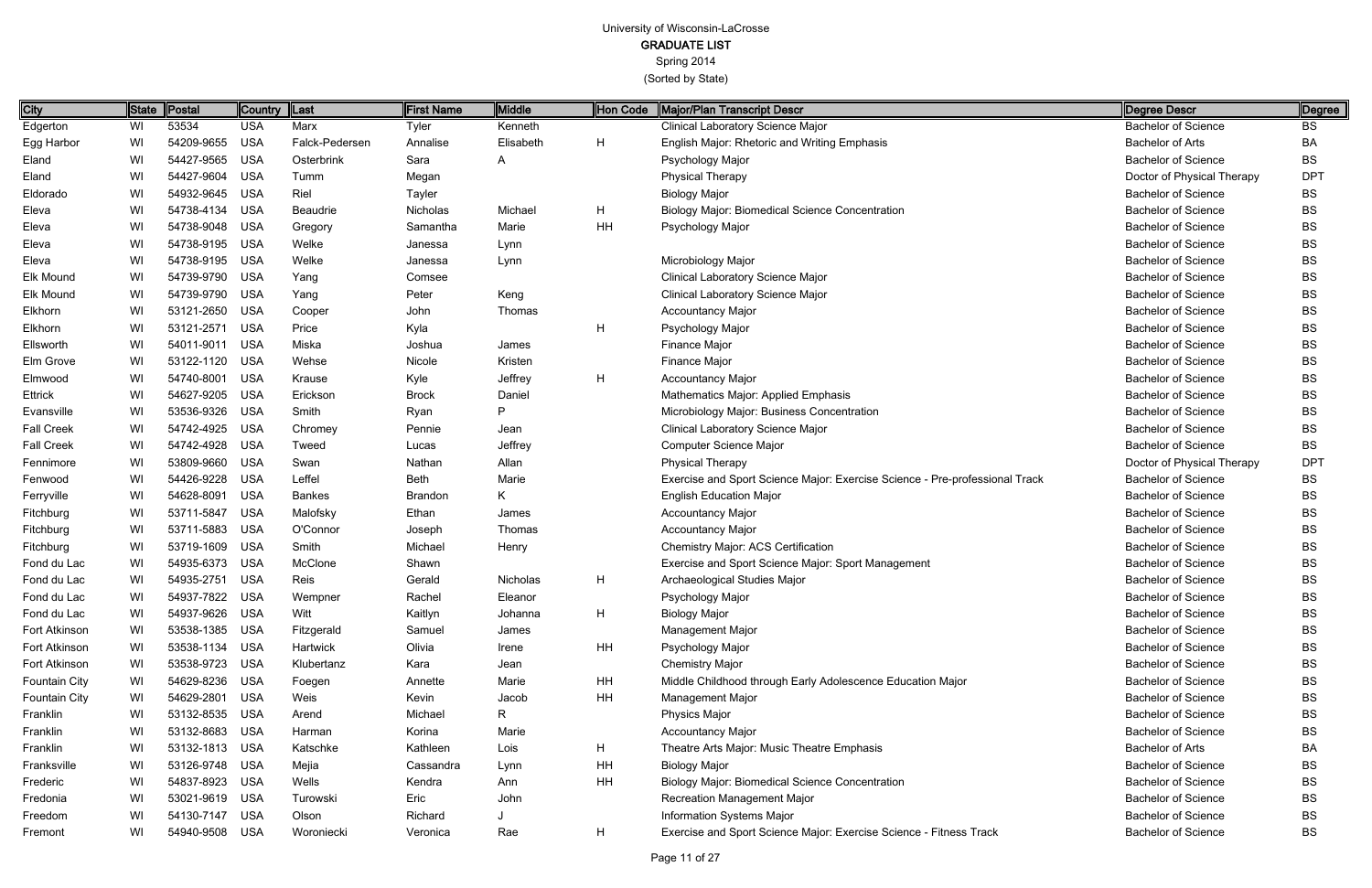| City                 |    | State Postal   | Country  Last |                | First Name  | <b>Middle</b> | Hon Code | Major/Plan Transcript Descr                                         | Degree Descr                   | Degree      |
|----------------------|----|----------------|---------------|----------------|-------------|---------------|----------|---------------------------------------------------------------------|--------------------------------|-------------|
| Galesville           | WI | 54630-8500     | USA           | Johnson        | Emily       | Jean          |          | <b>Biology Major: Environmental Science Concentration</b>           | <b>Bachelor of Science</b>     | ВS          |
| Galesville           | WI | 54630-8735 USA |               | Meunier        | Aurora      | Faye          | HH       | Spanish Education Major (Early Childhood - Adolescence)             | <b>Bachelor of Science</b>     | <b>BS</b>   |
| <b>Gays Mills</b>    | WI | 54631-8101 USA |               | <b>Steines</b> | <b>Troy</b> | Allen         |          | Computer Science Major                                              | <b>Bachelor of Science</b>     | <b>BS</b>   |
| <b>Gays Mills</b>    | WI | 54631-8296     | USA           | Vereschagin    | Tatianna    | Maria         | ΗH       | Philosophy Major                                                    | <b>Bachelor of Science</b>     | <b>BS</b>   |
| Germantown           | WI | 53022-6406 USA |               | Anderson       | Emily       | Jo            |          | Management Major                                                    | <b>Bachelor of Science</b>     | <b>BS</b>   |
| Germantown           | WI | 53022-6618 USA |               | <b>Basten</b>  | Steven      | John          | H.       | Finance Major                                                       | <b>Bachelor of Science</b>     | <b>BS</b>   |
| Germantown           | WI | 53022-3930 USA |               | Fenske         | Rachel      | Joanne        | ΗH       | <b>Biology Major: Biomedical Science Concentration</b>              | <b>Bachelor of Science</b>     | <b>BS</b>   |
| Germantown           | WI | 53022-3934     | <b>USA</b>    | Kenny          | Shannon     |               | H        | Social Studies Education Major (Broad Field Option A)               | <b>Bachelor of Science</b>     | <b>BS</b>   |
| Germantown           | WI | 53022-1506 USA |               | Miller         | Ryan        | Patrick       |          | Finance Major: Risk, Insurance and Financial Planning Concentration | <b>Bachelor of Science</b>     | <b>BS</b>   |
| Germantown           | WI | 53022-5723 USA |               | Roider         | Rebecca     | Lynn          |          | Geography Major: Environmental Science Concentration                | <b>Bachelor of Science</b>     | <b>BS</b>   |
| Germantown           | WI | 53022-4900 USA |               | Syvrud         | Alexandra   | Rose          |          | Sociology Major                                                     | <b>Bachelor of Science</b>     | <b>BS</b>   |
| Germantown           | WI | 53022-4177     | USA           | Van Beusekom   | Rebecca     | Lynn          | H        | Psychology Major                                                    | <b>Bachelor of Science</b>     | <b>BS</b>   |
| Gilman               | WI | 54433-9607     | USA           | Wilcenski      | Jamie       | Gary          |          | Sociology Major                                                     | <b>Bachelor of Science</b>     | <b>BS</b>   |
| Grafton              | WI | 53024-9410 USA |               | Kelley         | Katherine   | Irene         |          | Finance Major                                                       | <b>Bachelor of Science</b>     | <b>BS</b>   |
| Grafton              | WI | 53024-1709 USA |               | Petersen       | Darrin      | James         | ΗH       | <b>History Major</b>                                                | <b>Bachelor of Science</b>     | <b>BS</b>   |
| Grafton              | WI | 53024-9421     | USA           | Wycklendt      | Jody        | Marie         | Н        | Psychology Major                                                    | <b>Bachelor of Science</b>     | <b>BS</b>   |
| Green Bay            | WI | 54311-6585 USA |               | Adams          | Lindsey     | Rae           |          | <b>School Psychology</b>                                            | <b>Education Specialist</b>    | <b>EDS</b>  |
| Green Bay            | WI | 54313-5146 USA |               | Arvey          | Joshua      | John          |          | <b>Physical Therapy</b>                                             | Doctor of Physical Therapy     | <b>DPT</b>  |
| Green Bay            | WI | 54311-5435 USA |               | Cieslewicz     | Garet       | Mark          |          | <b>Biology Major</b>                                                | <b>Bachelor of Science</b>     | <b>BS</b>   |
| Green Bay            | WI | 54304-1437     | <b>USA</b>    | Dvorak         | Grant       | Joseph        | H        | Community Health Education Major                                    | <b>Bachelor of Science</b>     | <b>BS</b>   |
| Green Bay            | WI | 54311-4414 USA |               | Fisher         | Alyssa      | Ann           |          | Psychology Major                                                    | <b>Bachelor of Science</b>     | <b>BS</b>   |
| Green Bay            | WI | 54313-4368 USA |               | Jones          | Amanda      | Courtney      |          | Archaeological Studies Major                                        | <b>Bachelor of Science</b>     | <b>BS</b>   |
| Green Bay            | WI | 54313-5449 USA |               | Litz           | Amy         |               |          | School Psychology                                                   | Master of Science in Education | <b>MSED</b> |
| Green Bay            | WI | 54313-7582 USA |               | Miedema        | Kaitlyn     | Marie         | ΗH       | <b>Biology Major: Biomedical Science Concentration</b>              | <b>Bachelor of Science</b>     | <b>BS</b>   |
| Green Bay            | WI | 54311-5772 USA |               | Nguyen         | Linh        | K             | H        | Sociology Major                                                     | <b>Bachelor of Science</b>     | <b>BS</b>   |
| Green Bay            | WI | 54313-6176 USA |               | Van Elzen      | Kejel       | Elizabeth     | H        | Middle Childhood through Early Adolescence Education Major          | <b>Bachelor of Science</b>     | <b>BS</b>   |
| Green Bay            | WI | 54303-3550 USA |               | Vroman         | Isaac       | Allen         | Н        | Archaeological Studies Major                                        | <b>Bachelor of Science</b>     | <b>BS</b>   |
| Green Bay            | WI | 54311-6743 USA |               | Watzka         | Kylie       |               |          | Psychology Major                                                    | <b>Bachelor of Science</b>     | <b>BS</b>   |
| Green Bay            | WI | 54311-5425 USA |               | Winney         | Matthew     |               |          | <b>Physical Therapy</b>                                             | Doctor of Physical Therapy     | <b>DPT</b>  |
| Greendale            | WI | 53129-1505 USA |               | Piotrowski     | <b>Nick</b> |               |          | <b>Medical Dosimetry</b>                                            | Master of Science              | MS          |
| Greendale            | WI | 53129-2624 USA |               | Strommen       | Lauren      | Christine     | HH       | Spanish Major                                                       | Bachelor of Arts               | BA          |
| Greenville           | WI | 54942-8016 USA |               | Hajos          | Paige       | Elizabeth     |          | Nuclear Medicine Technology Major                                   | <b>Bachelor of Science</b>     | <b>BS</b>   |
| Greenville           | WI | 54942-8637 USA |               | Schulz         | Samuel      | George        |          | <b>History Major</b>                                                | <b>Bachelor of Science</b>     | <b>BS</b>   |
| <b>Hales Corners</b> | WI | 53130-2223 USA |               | Riordan        | Marissa     | Johnson       |          | <b>Physics Education Major</b>                                      | <b>Bachelor of Science</b>     | <b>BS</b>   |
| Hancock              | WI | 54943-9645 USA |               | Thompson       | Benjamin    | Layne         |          | <b>Mathematics Education Major</b>                                  | <b>Bachelor of Science</b>     | <b>BS</b>   |
| Hartford             | WI | 53027-2606 USA |               | Kowalke        | Matthew     | Brian         |          | <b>Biology Education Major</b>                                      | <b>Bachelor of Science</b>     | <b>BS</b>   |
| Hartford             | WI | 53027-9535 USA |               | Wiedmeyer      | Danielle    | Marie         | H        | <b>Marketing Major</b>                                              | <b>Bachelor of Science</b>     | <b>BS</b>   |
| Hartland             | WI | 53029-8222 USA |               | <b>Babich</b>  | Kyle        | Djuro         |          | <b>Biology Major: Biomedical Science Concentration</b>              | <b>Bachelor of Science</b>     | <b>BS</b>   |
| Hartland             | WI | 53029-1811 USA |               | Culhane        | Megan       | Marie         | H.       | Early Childhood through Middle Childhood Education Major            | <b>Bachelor of Science</b>     | <b>BS</b>   |
| Hartland             | WI | 53029-9766 USA |               | Kallas         | Jessica     | Diane         |          | <b>Biology Major</b>                                                | <b>Bachelor of Science</b>     | <b>BS</b>   |
| Hartland             | WI | 53029          | <b>USA</b>    | Meister        | Philippe    | Peter         | H.       | English Major: Rhetoric and Writing Emphasis                        | <b>Bachelor of Arts</b>        | BA          |
| Hartland             | WI | 53029-9767 USA |               | Menzel         | Marcus      | William       |          | Middle Childhood through Early Adolescence Education Major          | <b>Bachelor of Science</b>     | <b>BS</b>   |
| Hartland             | WI | 53029-9018 USA |               | Miller         | Erika       | Justine       | HH       | <b>Biology Major</b>                                                | <b>Bachelor of Science</b>     | BS          |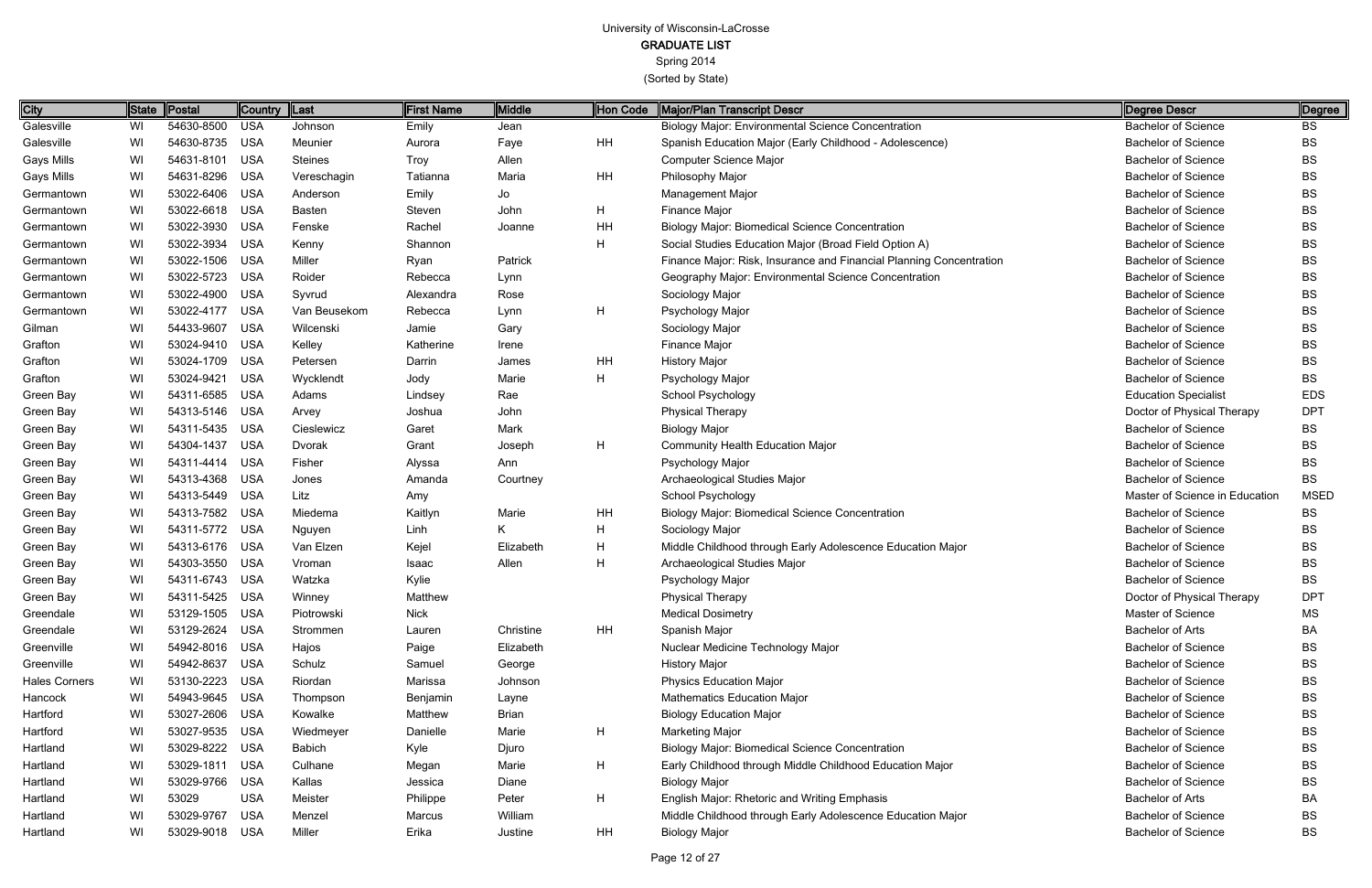Spring 2014

| <b>City</b>  |    | State Postal   | Country  Last |               | <b>First Name</b> | Middle         | Hon Code | Major/Plan Transcript Descr                                                         | Degree Descr                   | Degree      |
|--------------|----|----------------|---------------|---------------|-------------------|----------------|----------|-------------------------------------------------------------------------------------|--------------------------------|-------------|
| Hartland     | WI | 53029-8204 USA |               | Thiel         | Haley             | Jean           | HH       | Recreation Management Major                                                         | <b>Bachelor of Science</b>     | <b>BS</b>   |
| Hewitt       | WI | 54441-9036     | USA           | Schade        | Amber             | Rae            | HH       | Psychology Major                                                                    | <b>Bachelor of Science</b>     | <b>BS</b>   |
| Hillsboro    | WI | 54634-9049 USA |               | Zimmerman     | Garrett           | Mykal          | H        | Social Studies Education Major (Broad Field Option B)                               | <b>Bachelor of Science</b>     | BS          |
| Holmen       | WI | 54636-9765 USA |               | <b>Bohm</b>   | Danielle          |                |          | Sociology Major                                                                     | <b>Bachelor of Arts</b>        | BA          |
| Holmen       | WI | 54636-7214 USA |               | Croell        | Whitney           | Jean           | H        | Recreation Management Major                                                         | <b>Bachelor of Science</b>     | BS          |
| Holmen       | WI | 54636-9686 USA |               | Horstman      | Callie            | Mae            |          | Psychology Major                                                                    | <b>Bachelor of Science</b>     | <b>BS</b>   |
| Holmen       | WI | 54636-9775 USA |               | Lor           | Chee              |                | H        | <b>Biology Major: Biomedical Science Concentration</b>                              | <b>Bachelor of Science</b>     | BS          |
| Holmen       | WI | 54636-9272 USA |               | Neumann       | Alyssa            | Alexandra      | H        | Psychology Major                                                                    | <b>Bachelor of Science</b>     | BS          |
| Holmen       | WI | 54636-7330 USA |               | Seever        | Elizabeth         | Louise         |          | Communication Studies Major: Organizational and Professional Communication Emphasis | <b>Bachelor of Arts</b>        | BA          |
| Horicon      | WI | 53032-1044 USA |               | Vanderhei     | Amy               | Lynn           |          | Exercise and Sport Science Major: Exercise Science - Pre-professional Track         | <b>Bachelor of Science</b>     | <b>BS</b>   |
| Hortonville  | WI | 54944-9154 USA |               | Andrysczyk    | Tyler             | John           |          | <b>Biology Major: Biomedical Science Concentration</b>                              | <b>Bachelor of Science</b>     | BS          |
| Hortonville  | WI | 54944-9660     | USA           | Lehrer        | <b>Brittany</b>   | Jean           |          | <b>Biology Major: Biomedical Science Concentration</b>                              | <b>Bachelor of Science</b>     | <b>BS</b>   |
| Hortonville  | WI | 54944-1012 USA |               | Wolf          | Ashley            | Mary           | H        | <b>Community Health Education Major</b>                                             | <b>Bachelor of Science</b>     | BS          |
| Houlton      | WI | 54082-2408 USA |               | Hildebrand    | Nathaniel         | James          | HH       | <b>Physics Major</b>                                                                | <b>Bachelor of Science</b>     | <b>BS</b>   |
| Hudson       | WI | 54016-7822 USA |               | Anderson      | Noelle            |                | н        | Communication Studies Major: Broadcast and Digital Media Emphasis                   | <b>Bachelor of Arts</b>        | BA          |
| Hudson       | WI | 54016-7882 USA |               | Dardine       | Adam              | James          | HH       | <b>Marketing Major</b>                                                              | <b>Bachelor of Science</b>     | <b>BS</b>   |
| Hudson       | WI | 54016-1059 USA |               | Goddard       | Cole              | W              |          | Exercise and Sport Science Major: Exercise Science - Fitness Track                  | <b>Bachelor of Science</b>     | <b>BS</b>   |
| Hudson       | WI | 54016-8244 USA |               | Henry         | Jayme             | Louann         |          | School Psychology                                                                   | Master of Science in Education | <b>MSED</b> |
| Hudson       | WI | 54016-7762 USA |               | Johnson       | Julia             | Ann            | H        | <b>Community Health Education Major</b>                                             | <b>Bachelor of Science</b>     | <b>BS</b>   |
| Hudson       | WI | 54016-1460 USA |               | Krumrei       | Kirk              |                |          | <b>Physical Therapy</b>                                                             | Doctor of Physical Therapy     | <b>DPT</b>  |
| Hudson       | WI | 54016-6828 USA |               | Leines        | Madeline          | <b>Bly</b>     | HH       | Archaeological Studies Major                                                        | <b>Bachelor of Science</b>     | <b>BS</b>   |
| Hudson       | WI | 54016-7404 USA |               | Pederson      | Gretchen          | Nichols        | H        | <b>Biology Major</b>                                                                | <b>Bachelor of Science</b>     | BS          |
| Hudson       | WI | 54016-6771 USA |               | Sanocki       | MiKayla           | Marie          |          | <b>Physical Therapy</b>                                                             | Doctor of Physical Therapy     | <b>DPT</b>  |
| Hudson       | WI | 54016-2346 USA |               | Vanden Heuvel | Eric              |                |          | <b>Biology Education Major</b>                                                      | <b>Bachelor of Science</b>     | <b>BS</b>   |
| Hustisford   | WI | 53034-9752 USA |               | Hill          | Zachary           | Alan           |          | Nuclear Medicine Technology Major                                                   | <b>Bachelor of Science</b>     | BS          |
| Independence | WI | 54747-9011     | <b>USA</b>    | Lisowski      | Allison           | Marie          | HH       | Women's Studies Major                                                               | <b>Bachelor of Arts</b>        | BA          |
| Independence | WI | 54747-8116 USA |               | Pronschinske  | Sarah             | Dean           |          | <b>Biology Major</b>                                                                | <b>Bachelor of Science</b>     | BS          |
| Independence | WI | 54747-8800 USA |               | Radomski      | Justin            | Michael        |          | Microbiology Major: Biomedical Concentration                                        | <b>Bachelor of Science</b>     | <b>BS</b>   |
| lola         | WI | 54945-9490 USA |               | Sprangers     | Johnna            | Lee            | HH       | Middle Childhood through Early Adolescence Education Major                          | <b>Bachelor of Science</b>     | <b>BS</b>   |
| Janesville   | WI | 53545-9548 USA |               | Applebee      | Danielle          | Maria          |          | <b>Biology Major: Biomedical Science Concentration</b>                              | <b>Bachelor of Science</b>     | BS          |
| Janesville   | WI | 53545-4174 USA |               | Collins       | <b>Betsy</b>      | Jo             | HH       | <b>Public Administration Major</b>                                                  | <b>Bachelor of Science</b>     | BS          |
| Janesville   | WI | 53545-2297 USA |               | Goike         | Kyle              | Thomas         |          | <b>Therapeutic Recreation Major</b>                                                 | <b>Bachelor of Science</b>     | BS          |
| Janesville   | WI | 53545-0658 USA |               | Haggerty      | Barbara           | Lynn           |          | Communication Studies Major: Interpersonal Communication Emphasis                   | Bachelor of Arts               | BA          |
| Janesville   | WI | 53545-2269 USA |               | Hughes        | Benjamin          | James          | H        | <b>Therapeutic Recreation Major</b>                                                 | <b>Bachelor of Science</b>     | BS          |
| Janesville   | WI | 53546-5471 USA |               | Jacobson      | Ellen             | Jean           |          | Psychology Major                                                                    | <b>Bachelor of Science</b>     | BS          |
| Jefferson    | WI | 53549-1452 USA |               | Findlay       | Alexander         | James          |          | Information Systems Major                                                           | <b>Bachelor of Science</b>     | BS          |
| Jefferson    | WI | 53549-1452 USA |               | Findlay       | <b>Brian</b>      | Joseph         |          | Information Systems Major                                                           | <b>Bachelor of Science</b>     | BS          |
| Jefferson    | WI | 53549-2076 USA |               | Miller        | Stacy             | <b>Therese</b> | H        | <b>Biology Major: Biomedical Science Concentration</b>                              | <b>Bachelor of Science</b>     | BS          |
| Jefferson    | WI | 53549-1804 USA |               | <b>Nevins</b> | Lindsay           | Sue            | H        | Middle Childhood through Early Adolescence Education Major                          | <b>Bachelor of Science</b>     | BS          |
| Kaukauna     | WI | 54130-9639 USA |               | Calmes        | Paige             | Marina         |          | Psychology Major                                                                    | <b>Bachelor of Science</b>     | BS          |
| Kaukauna     | WI | 54130-9554 USA |               | Verbruggen    | Laura             | Ann            | H        | Exercise and Sport Science Major: Exercise Science - Pre-professional Track         | <b>Bachelor of Science</b>     | BS          |
| Kaukauna     | WI | 54130-9749 USA |               | Voet          | Sarah             | Lynn           | HH       | <b>Community Health Education Major</b>                                             | <b>Bachelor of Science</b>     | BS          |
| Kenosha      | WI | 53144-3364 USA |               | Beyer         | <b>Brittany</b>   | Nicole         |          | Communication Studies Major: Organizational and Professional Communication Emphasis | <b>Bachelor of Science</b>     | BS          |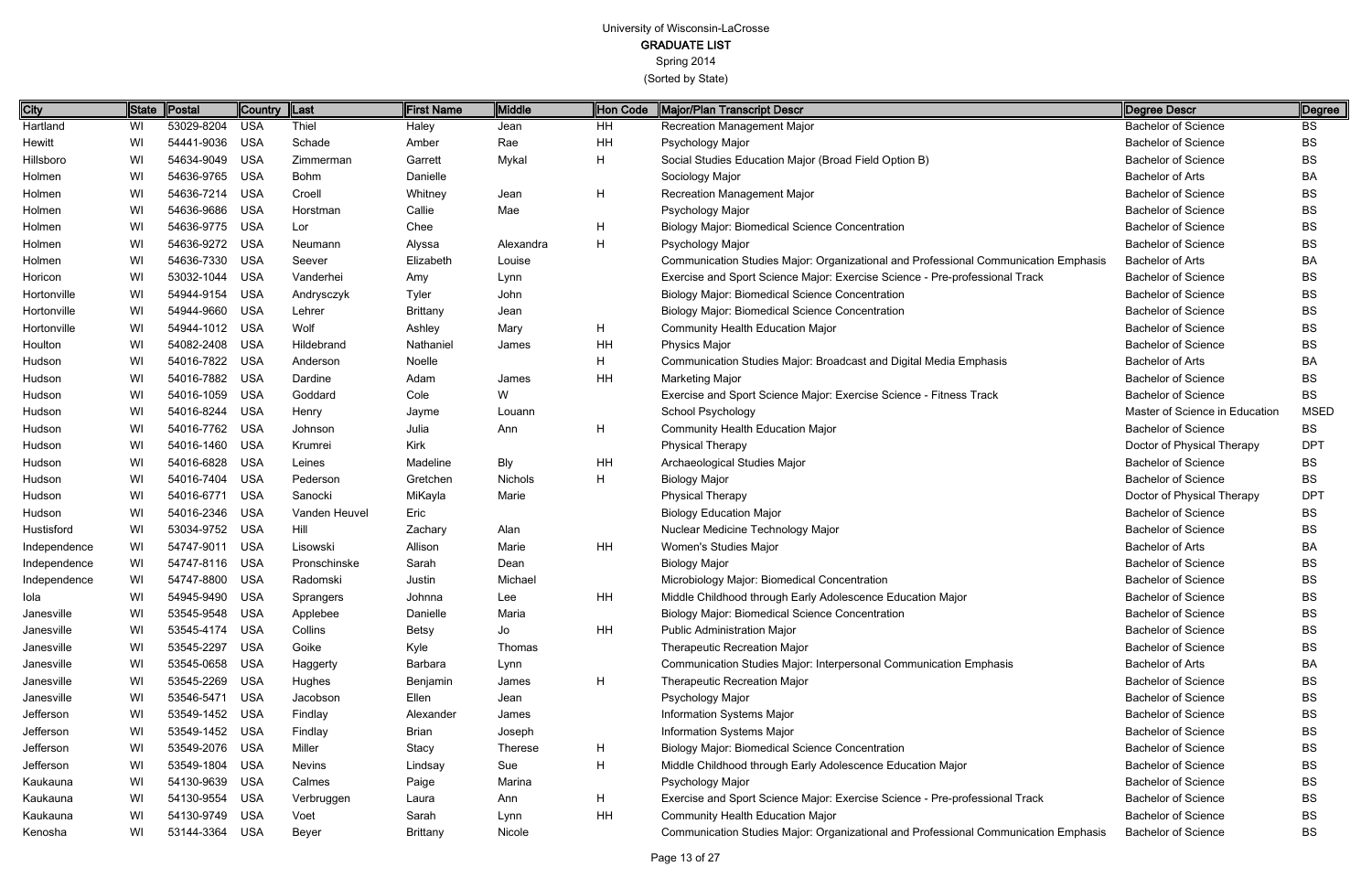| City         |    | State Postal   | Country  Last |                    | <b>First Name</b> | Middle         | Hon Code | Major/Plan Transcript Descr                                                         | Degree Descr                   | ∥Degree     |
|--------------|----|----------------|---------------|--------------------|-------------------|----------------|----------|-------------------------------------------------------------------------------------|--------------------------------|-------------|
| Kenosha      | WI | 53140-4250     | USA           | Chellman           | Dana              | Elizabeth      | HH       | English Major: Rhetoric and Writing Emphasis                                        | <b>Bachelor of Arts</b>        | BA          |
| Kenosha      | WI | 53142-2580 USA |               | Grimmer            | Samantha          | Irene          |          | Psychology Major                                                                    | <b>Bachelor of Science</b>     | <b>BS</b>   |
| Kenosha      | WI | 53143-5434 USA |               | Jackson            | Sarah             | Krista-Beverly |          | Psychology Major                                                                    | <b>Bachelor of Arts</b>        | BA          |
| Kenosha      | WI | 53142-5410     | USA           | Ponce              | Jared             | Stephen        |          | Psychology Major                                                                    | <b>Bachelor of Science</b>     | BS          |
| Kenosha      | WI | 53142-8393 USA |               | Schetter           | Virginia          | Lynn           |          | <b>Biology Major: Biomedical Science Concentration</b>                              | <b>Bachelor of Science</b>     | BS          |
| Kewaskum     | WI | 53040-9216 USA |               | Miller             | Brian             | A              |          | <b>Community Health Education Major</b>                                             | <b>Bachelor of Science</b>     | <b>BS</b>   |
| Kewaunee     | WI | 54216-9299 USA |               | Charles            | Jerald            | Dietrich       | HH       | <b>Athletic Training Major</b>                                                      | <b>Bachelor of Science</b>     | BS          |
| Kewaunee     | WI | 54216-9469     | USA           | Kinjerski          | Miranda           | Marie          | HH       | Exercise and Sport Science Major: Physical Education                                | <b>Bachelor of Science</b>     | BS          |
| Kewaunee     | WI | 54216-9469 USA |               | Kinjerski          | Miranda           | Marie          | HH       | <b>Adapted Physical Education Teaching Minor</b>                                    | <b>Bachelor of Science</b>     | BS          |
| Kiel         | WI | 53042-1664 USA |               | Kisiolek           | Sarah             | Rebecca        | H        | Exercise and Sport Science Major: Exercise Science - Pre-professional Track         | <b>Bachelor of Science</b>     | BS          |
| Kimberly     | WI | 54136-2314 USA |               | McMorrow           | Stacey            | <b>Beth</b>    |          | <b>Biochemistry Major</b>                                                           | <b>Bachelor of Science</b>     | BS          |
| Kronenwetter | WI | 54455-8842 USA |               | <b>Blom</b>        | Kaylee            | Marie          |          | <b>Marketing Major</b>                                                              | <b>Bachelor of Science</b>     | <b>BS</b>   |
| Kronenwetter | WI | 54455-8817 USA |               | Mathson            | Michael           | David          | HH       | Exercise and Sport Science Major: Exercise Science - Pre-professional Track         | <b>Bachelor of Science</b>     | <b>BS</b>   |
| La Crosse    | WI | 54601-5546 USA |               | Aase               | Jacob             | Lewis          |          | <b>Physical Therapy</b>                                                             | Doctor of Physical Therapy     | <b>DPT</b>  |
| La Crosse    | WI | 54601-2468 USA |               | Angell             | <b>Brittany</b>   | Allysa         |          | <b>Political Science Major</b>                                                      | <b>Bachelor of Science</b>     | BS          |
| La Crosse    | WI | 54601-0822     | USA           | Baldania           | Akshat            | H              |          | Information Systems Major                                                           | <b>Bachelor of Science</b>     | BS          |
| La Crosse    | WI | 54601-6441     | USA           | Baxter             | Rebecca           |                |          | Clinical Laboratory Science Major                                                   | <b>Bachelor of Science</b>     | BS          |
| La Crosse    | WI | 54601-7868     | USA           | Beal               | Terri             |                | H        | Archaeological Studies Major                                                        | <b>Bachelor of Science</b>     | <b>BS</b>   |
| La Crosse    | WI | 54601-5386     | USA           | <b>Birrittella</b> | Angela            | Mary           |          | Student Affairs Administration in Higher Education                                  | Master of Science in Education | MSED        |
| La Crosse    | WI | 54601-4343 USA |               | Braunschweig       | Leah              | Renee          |          | School Psychology                                                                   | Master of Science in Education | <b>MSED</b> |
| La Crosse    | WI | 54601-7385 USA |               | Carter             | Steven            | Paul           |          | Management Major                                                                    | <b>Bachelor of Science</b>     | <b>BS</b>   |
| La Crosse    | WI | 54601-3422 USA |               | Chan               | Alan              |                |          | <b>Biology Major: Biomedical Science Concentration</b>                              | <b>Bachelor of Science</b>     | BS          |
| La Crosse    | WI | 54601-4765 USA |               | Clark              | Twyla             | Kirkland       |          | <b>Physician Assistant Studies</b>                                                  | <b>Master of Science</b>       | МS          |
| La Crosse    | WI | 54601-2606 USA |               | Clements           | Maria             | Е              | H        | Exercise and Sport Science Major: Physical Education                                | <b>Bachelor of Science</b>     | BS          |
| La Crosse    | WI | 54601-3736 USA |               | Copp               | Hannah            | Lorraine       |          | Communication Studies Major: Interpersonal Communication Emphasis                   | <b>Bachelor of Science</b>     | BS          |
| La Crosse    | WI | 54601-3649 USA |               | Covaleski          | Nicholas          |                | H        | English Major: Rhetoric and Writing Emphasis                                        | <b>Bachelor of Arts</b>        | BA          |
| La Crosse    | WI | 54601-4240 USA |               | Cuevas             | Stephanie         | Citlali        |          | Communication Studies Major: Organizational and Professional Communication Emphasis | <b>Bachelor of Arts</b>        | BA          |
| La Crosse    | WI | 54601-5723 USA |               | Deane              | Nabeel            |                |          | Communication Studies Major: Broadcast and Digital Media Emphasis                   | <b>Bachelor of Arts</b>        | BA          |
| La Crosse    | WI | 54601-3809 USA |               | Diehl-Holm         | <b>BreAnna</b>    | Elizabeth      |          | Exercise and Sport Science Major: Exercise Science - Pre-professional Track         | <b>Bachelor of Science</b>     | ВS          |
| La Crosse    | WI | 54601-3664 USA |               | Emo                | Leighann          |                | H        | English Major: Rhetoric and Writing Emphasis                                        | Bachelor of Arts               | BA          |
| La Crosse    | WI | 54601-7870 USA |               | Engen              | Danielle          | Kae            |          | Psychology Major                                                                    | <b>Bachelor of Science</b>     | BS          |
| La Crosse    | WI | 54601-4282 USA |               | Fassbinder         | Benjamin          | Joseph         |          | <b>Biology Major</b>                                                                | <b>Bachelor of Science</b>     | BS          |
| La Crosse    | WI | 54601-4226 USA |               | Fischer            | Irayna            | LaJoy          |          | Sociology Major                                                                     | <b>Bachelor of Science</b>     | BS          |
| La Crosse    | WI | 54601          | <b>USA</b>    | Forget             | Tyler             | Lawrence       |          | Finance Major                                                                       | <b>Bachelor of Science</b>     | BS          |
| La Crosse    | WI | 54603-1503 USA |               | Fularczyk          | Nickolas          | Daniel         |          | Physics Major: Biomedical Concentration                                             | <b>Bachelor of Science</b>     | BS          |
| La Crosse    | WI | 54601-7401 USA |               | Gindt              | <b>Bonnie</b>     | Rae            | H        | <b>Mathematics Major</b>                                                            | <b>Bachelor of Science</b>     | BS          |
| La Crosse    | WI | 54601-5676 USA |               | Glazer             | Sarah             | Charlotte      |          | <b>Physician Assistant Studies</b>                                                  | Master of Science              | MS          |
| La Crosse    | WI | 54601-2300 USA |               | Grabowski          | Sarah             | Μ              |          | Clinical Laboratory Science Major                                                   | <b>Bachelor of Science</b>     | BS          |
| La Crosse    | WI | 54601-2322 USA |               | Grace              | Ryan              | Patrick        | H        | Communication Studies Major: Organizational and Professional Communication Emphasis | <b>Bachelor of Science</b>     | BS          |
| La Crosse    | WI | 54601-4806 USA |               | Guentz             | Philip            | Daniel         |          | <b>Accountancy Major</b>                                                            | <b>Bachelor of Science</b>     | BS          |
| La Crosse    | WI | 54601-8417 USA |               | Hamilton           | Megan             | Rae            |          | Sociology Major                                                                     | <b>Bachelor of Arts</b>        | BA          |
| La Crosse    | WI | 54601-5170 USA |               | Hannum             | Angela            | Jean           |          | Master of Business Administration                                                   | Master of Business Admin       | MBA         |
| La Crosse    | WI | 54601-7524 USA |               | <b>Helming</b>     | Stephen           | Paul           |          | <b>Biology Major: Environmental Science Concentration</b>                           | <b>Bachelor of Science</b>     | BS          |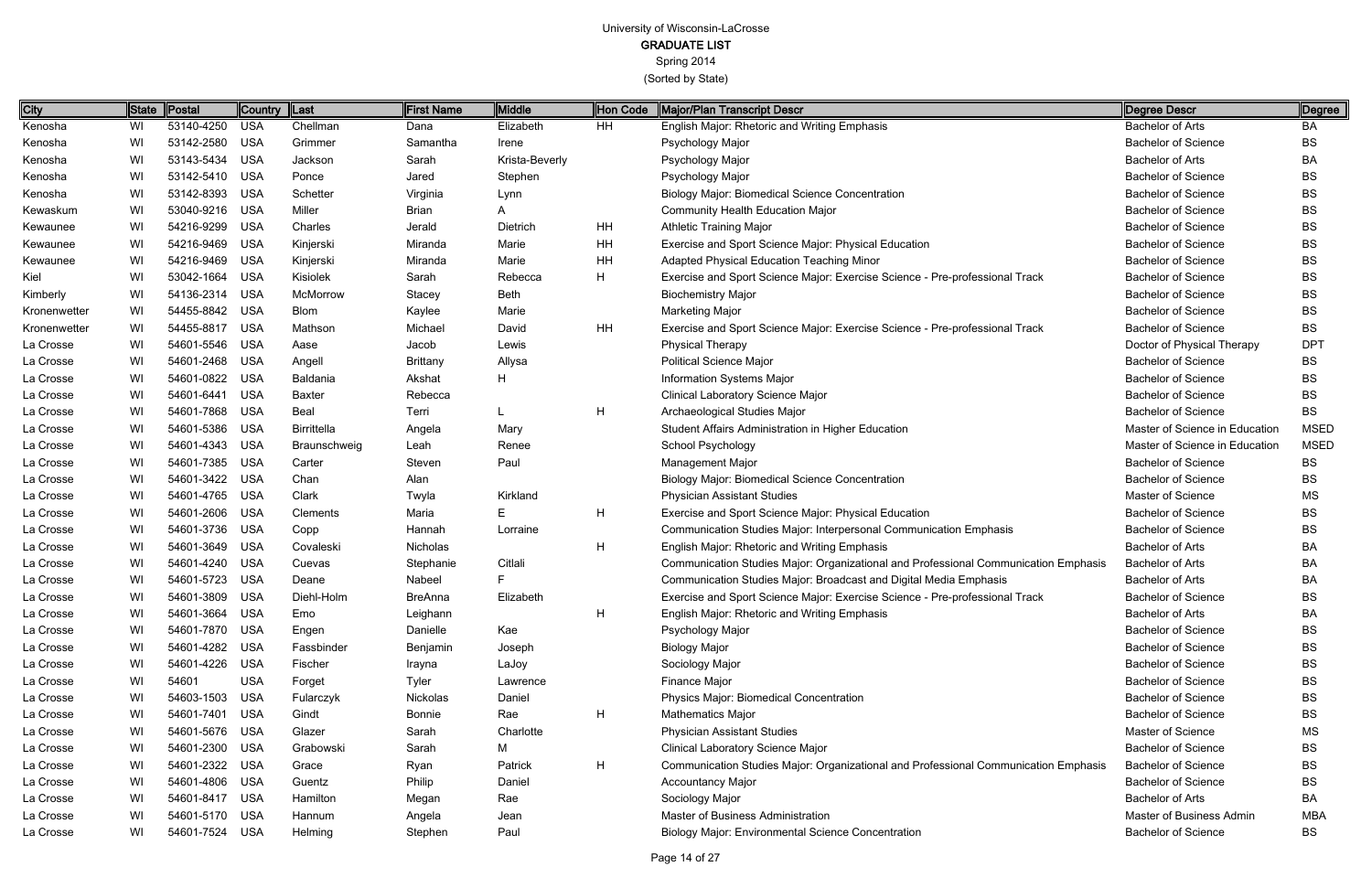Spring 2014

| <b>City</b> | State | Postal         | Country Last |             | <b>First Name</b> | Middle      | Hon Code | Major/Plan Transcript Descr                                                         | Degree Descr                   | Degree      |
|-------------|-------|----------------|--------------|-------------|-------------------|-------------|----------|-------------------------------------------------------------------------------------|--------------------------------|-------------|
| La Crosse   | WI    | 54601-7777     | USA          | Heyer       | Micah             | Henry       | HH       | Computer Science Major: Computer Engineering Technology Emphasis                    | <b>Bachelor of Science</b>     | BS          |
| La Crosse   | WI    | 54601-5015 USA |              | Ikeyama     | Ran               |             |          | <b>Physics Major</b>                                                                | <b>Bachelor of Science</b>     | <b>BS</b>   |
| La Crosse   | WI    | 54601-3472 USA |              | Jaramillo   | Atticus           | Antonio     | H        | <b>History Major</b>                                                                | <b>Bachelor of Science</b>     | BS          |
| La Crosse   | WI    | 54603-1044 USA |              | Jorgenson   | Trent             | Eric        |          | Finance Major                                                                       | <b>Bachelor of Science</b>     | BS          |
| La Crosse   | WI    | 54601-7857     | USA          | Kaun        | Sarah             | Jo          |          | Psychology Major                                                                    | <b>Bachelor of Science</b>     | BS          |
| La Crosse   | WI    | 54601-3436 USA |              | Keesler     | Coleman           | Patrick     | H.       | <b>Biology Major: Biomedical Science Concentration</b>                              | <b>Bachelor of Science</b>     | <b>BS</b>   |
| La Crosse   | WI    | 54601-5606 USA |              | Kennedy     | Olivia            | Ann         | HH       | Art Major                                                                           | <b>Bachelor of Arts</b>        | BA          |
| La Crosse   | WI    | 54601-3664 USA |              | Keyes       | Leah              | Carlene     | H        | <b>Athletic Training Major</b>                                                      | <b>Bachelor of Science</b>     | BS          |
| La Crosse   | WI    | 54601-8512 USA |              | Kirsch      | Maxwell           |             |          | <b>Biology Major</b>                                                                | <b>Bachelor of Science</b>     | BS          |
| La Crosse   | WI    | 54601-8383 USA |              | Kotnour     | Margaret          | Audrey      |          | Psychology Major                                                                    | <b>Bachelor of Science</b>     | BS          |
| La Crosse   | WI    | 54601-6826 USA |              | Krueger     | Joseph            | Steven      |          | <b>Physics Major</b>                                                                | <b>Bachelor of Science</b>     | BS          |
| La Crosse   | WI    | 54603-1508 USA |              | Kulinski    | Casey             | Jane        | HH       | <b>Marketing Major</b>                                                              | <b>Bachelor of Science</b>     | BS          |
| La Crosse   | WI    | 54601-3518 USA |              | Legg        | Sidney            | Peter Tofik |          | <b>Information Systems Major</b>                                                    | <b>Bachelor of Science</b>     | BS          |
| La Crosse   | WI    | 54601-2510 USA |              | Loeffelholz | Nicole            | Erin        | HH       | <b>Recreation Management Major</b>                                                  | <b>Bachelor of Science</b>     | BS          |
| La Crosse   | WI    | 54603-2228     | USA          | Lor         | John              |             |          | Sociology Major                                                                     | <b>Bachelor of Arts</b>        | BA          |
| La Crosse   | WI    | 54603-2228     | <b>USA</b>   | Lor         | Yer               |             |          | Biology Major: Cellular and Molecular Biology Concentration                         | <b>Bachelor of Science</b>     | <b>BS</b>   |
| La Crosse   | WI    | 54601-5268 USA |              | McDonald    | Patrick           | Donald      |          | Sociology Major                                                                     | <b>Bachelor of Science</b>     | BS          |
| La Crosse   | WI    | 54601-5085 USA |              | Meinertz    | Jake              |             | H        | English Major: Literature Emphasis                                                  | <b>Bachelor of Arts</b>        | BA          |
| La Crosse   | WI    | 54601-2168 USA |              | Meinking    | Melissa           | Kay         |          | <b>Physician Assistant Studies</b>                                                  | Master of Science              | <b>MS</b>   |
| La Crosse   | WI    | 54601-3829     | USA          | Melk        | Carissa           | May         |          | <b>Physical Therapy</b>                                                             | Doctor of Physical Therapy     | <b>DPT</b>  |
| La Crosse   | WI    | 54603-1463 USA |              | Miller      | Patrick           | Lee         |          | Sociology Major                                                                     | <b>Bachelor of Science</b>     | BS          |
| La Crosse   | WI    | 54601-6950 USA |              | Miller      | Scarlet           | Ann         | H        | Social Studies Education Major (Broad Field Option B)                               | <b>Bachelor of Science</b>     | BS          |
| La Crosse   | WI    | 54603-1389 USA |              | Mueller     | Daniel            | John        |          | Information Systems Major                                                           | <b>Bachelor of Science</b>     | <b>BS</b>   |
| La Crosse   | WI    | 54601-0819 USA |              | Nell        | Ryan              | James       |          | Student Affairs Administration in Higher Education                                  | Master of Science in Education | <b>MSED</b> |
| La Crosse   | WI    | 54603-2720 USA |              | Nelson      | Janelle           | Inez        | H        | Geography Major: Geographic Information Science Concentration                       | <b>Bachelor of Science</b>     | <b>BS</b>   |
| La Crosse   | WI    | 54601-5651 USA |              | Nurnberger  | Joshua            | Scot        |          | History Major: Regional Emphasis                                                    | <b>Bachelor of Arts</b>        | BA          |
| La Crosse   | WI    | 54603-1172 USA |              | Orsburn     | Laura             | Jean        | H        | Exercise and Sport Science Major: Physical Education                                | <b>Bachelor of Science</b>     | BS          |
| La Crosse   | WI    | 54601-3434 USA |              | Palmer      | Christopher       | Scott       |          | <b>Marketing Major</b>                                                              | <b>Bachelor of Science</b>     | BS          |
| La Crosse   | WI    | 54601-7863     | <b>USA</b>   | Parr        | Dayna             | Lynn        | H        | <b>Marketing Major</b>                                                              | <b>Bachelor of Science</b>     | <b>BS</b>   |
| La Crosse   | WI    | 54601-3691 USA |              | Peterson    | Jessica           | June        | H        | Communication Studies Major: Organizational and Professional Communication Emphasis | <b>Bachelor of Arts</b>        | BA          |
| La Crosse   | WI    | 54601-3413 USA |              | Pezley      | Kirby             | Lyn         |          | Archaeological Studies Major                                                        | <b>Bachelor of Science</b>     | BS          |
| La Crosse   | WI    | 54603-8512 USA |              | Reyes       | Tiffany           |             |          | Communication Studies Major: Interpersonal Communication Emphasis                   | <b>Bachelor of Arts</b>        | BA          |
| La Crosse   | WI    | 54601-4243 USA |              | Riley       | Megan             | Sarah       |          | Exercise and Sport Science Major: Exercise Science - Fitness Track                  | <b>Bachelor of Science</b>     | <b>BS</b>   |
| La Crosse   | WI    | 54601-3652 USA |              | Robinson    | Sarah             | Lorraine    | H        | <b>Public Administration Major</b>                                                  | <b>Bachelor of Arts</b>        | BA          |
| La Crosse   | WI    | 54603-1631 USA |              | Rossman     | <b>Brent</b>      | C           |          | Psychology Major                                                                    | <b>Bachelor of Science</b>     | BS          |
| La Crosse   | WI    | 54601          | <b>USA</b>   | Rothe       | Sarah             | Kathryn     | H.       | Archaeological Studies Major                                                        | <b>Bachelor of Arts</b>        | BA          |
| La Crosse   | WI    | 54601-2147 USA |              | Ruda        | Chelsea           | Renee       | HH       | <b>Biology Major: Biomedical Science Concentration</b>                              | <b>Bachelor of Science</b>     | BS          |
| La Crosse   | WI    | 54601-3645 USA |              | Ryan        | Maddie            | Lee         | HH       | Management Major                                                                    | <b>Bachelor of Science</b>     | BS          |
| La Crosse   | WI    | 54601-2583 USA |              | Schams      | Lindsey           | Marie       |          | Management Major                                                                    | <b>Bachelor of Science</b>     | BS          |
| La Crosse   | WI    | 54601-3974 USA |              | Sedbrook    | Lauren            | Marie       |          | Physics Major: Biomedical Concentration                                             | <b>Bachelor of Science</b>     | <b>BS</b>   |
| La Crosse   | WI    | 54601-4240 USA |              | Socwell     | Caitlyn           | Paige       | H        | Exercise and Sport Science Major: Exercise Science - Pre-professional Track         | <b>Bachelor of Science</b>     | BS          |
| La Crosse   | WI    | 54601-4730 USA |              | Stark       | Patrick           | H           |          | <b>Community Health Education Major</b>                                             | <b>Bachelor of Science</b>     | BS          |
| La Crosse   | WI    | 54601-3925 USA |              | Steigerwald | Elisabeth         | Julie       |          | Clinical Laboratory Science Major                                                   | <b>Bachelor of Science</b>     | BS          |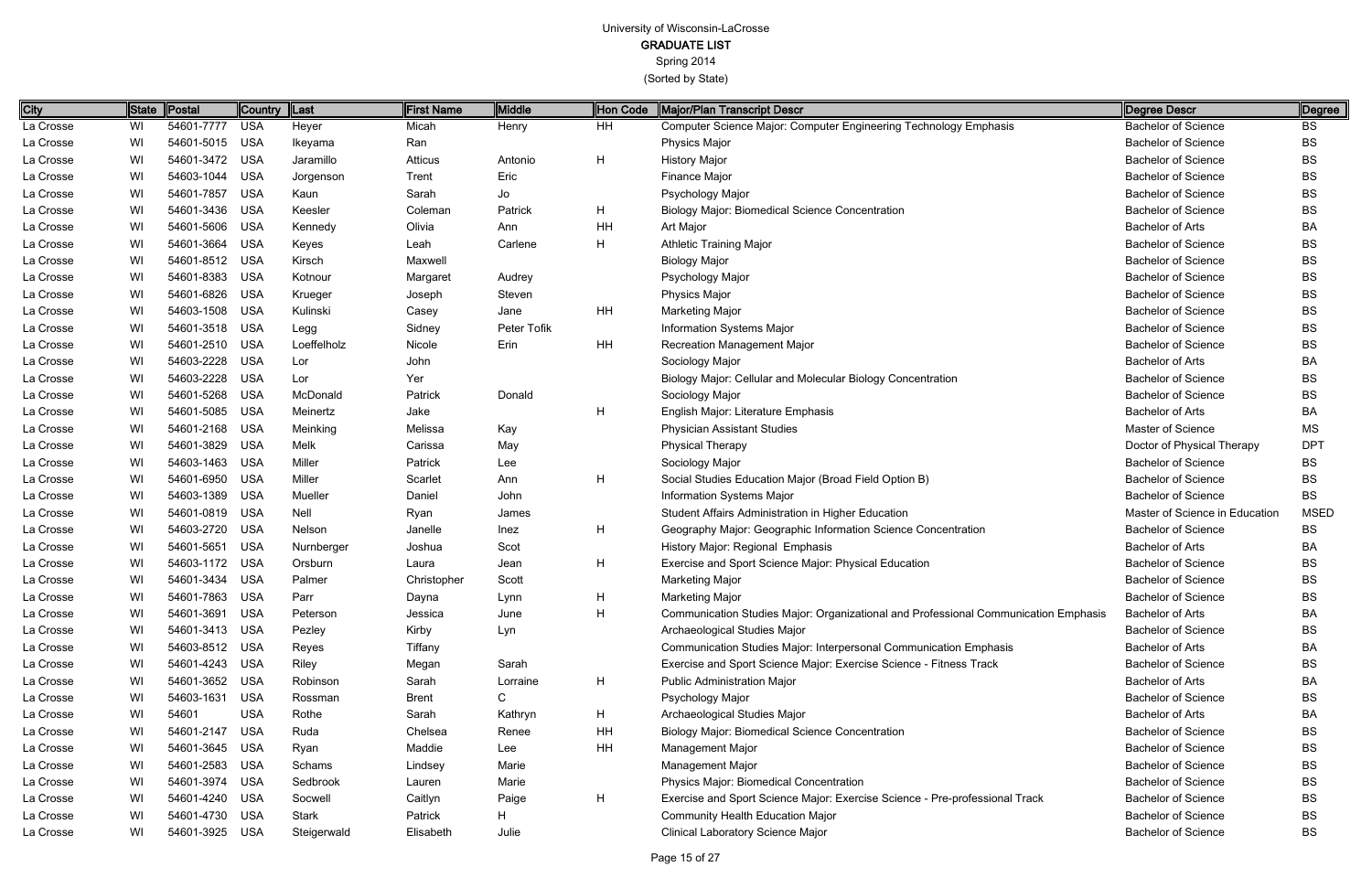| Degree Descr               | Degree    |
|----------------------------|-----------|
| <b>Bachelor of Science</b> | <b>BS</b> |
| <b>Bachelor of Science</b> | BS        |
| <b>Bachelor of Arts</b>    | ВA        |
| <b>Bachelor of Science</b> | BS        |
| <b>Bachelor of Arts</b>    | BA        |
| <b>Bachelor of Science</b> | BS        |
| <b>Bachelor of Science</b> | BS        |
| <b>Bachelor of Arts</b>    | BA        |
| Doctor of Physical Therapy | DPT       |
| <b>Bachelor of Science</b> | BS        |
| <b>Bachelor of Science</b> | BS        |
| <b>Bachelor of Science</b> | BS        |
| <b>Bachelor of Science</b> | BS        |
| <b>Bachelor of Science</b> | BS        |
| <b>Bachelor of Science</b> | BS        |
| <b>Bachelor of Science</b> | BS        |
| <b>Master of Science</b>   | MS        |
| <b>Bachelor of Science</b> | BS        |
| <b>Bachelor of Science</b> | BS        |
| <b>Bachelor of Science</b> | BS        |
| <b>Bachelor of Science</b> | BS        |
| <b>Bachelor of Science</b> | BS        |
| <b>Bachelor of Science</b> | BS        |
| <b>Bachelor of Science</b> | BS        |
| <b>Bachelor of Science</b> | BS        |
| <b>Bachelor of Science</b> | BS        |
| <b>Bachelor of Science</b> | BS        |
| <b>Bachelor of Science</b> | BS        |
| <b>Bachelor of Arts</b>    | ΒA        |
| <b>Bachelor of Science</b> | BS        |
| <b>Bachelor of Science</b> | BS        |
| <b>Bachelor of Science</b> | BS        |
| Bachelor of Arts           | BA        |
| <b>Bachelor of Science</b> | BS        |
| <b>Bachelor of Science</b> | BS        |
| <b>Bachelor of Science</b> | BS        |
| Master of Science          | MS        |
| <b>Bachelor of Science</b> | BS        |
| <b>Bachelor of Science</b> | BS        |
| Bachelor of Arts           | BA        |
| <b>Bachelor of Science</b> | BS        |
| <b>Bachelor of Science</b> | BS        |
| <b>Bachelor of Science</b> | BS        |

| City           | State | Postal         | Country  Last |            | First Name            | Middle         | Hon Code     | Major/Plan Transcript Descr                                | Degree Descr               | Degree     |
|----------------|-------|----------------|---------------|------------|-----------------------|----------------|--------------|------------------------------------------------------------|----------------------------|------------|
| La Crosse      | WI    | 54601-5858     | <b>USA</b>    | Stoffregen | Alex                  | Joseph         |              | <b>Political Science Major</b>                             | <b>Bachelor of Science</b> | <b>BS</b>  |
| La Crosse      | WI    | 54603-2431     | <b>USA</b>    | Stout      | Jesse                 | David          | HH           | Chemistry Major: ACS Certification                         | <b>Bachelor of Science</b> | <b>BS</b>  |
| La Crosse      | WI    | 54601-3412     | <b>USA</b>    | Sveen      | Derek                 | Alexander      |              | Theatre Arts Major: Performance Emphasis                   | <b>Bachelor of Arts</b>    | BA         |
| La Crosse      | WI    | 54601-3503     | <b>USA</b>    | Tietgen    | Ashley                | Ann            | HH           | Psychology Major                                           | <b>Bachelor of Science</b> | <b>BS</b>  |
| La Crosse      | WI    | 54601-4511     | <b>USA</b>    | Timmerman  | Kelly                 | Vaughn         | H            | English Major: Literature Emphasis                         | <b>Bachelor of Arts</b>    | BA         |
| La Crosse      | WI    | 54601-2457     | <b>USA</b>    | Trussoni   | Tracy                 | Nicole         |              | Sociology Major                                            | <b>Bachelor of Science</b> | <b>BS</b>  |
| La Crosse      | WI    | 54601-3646     | <b>USA</b>    | Vandehey   | Trevor                | Jacob          |              | <b>Chemistry Major: Business Concentration</b>             | <b>Bachelor of Science</b> | BS.        |
| La Crosse      | WI    | 54603-2839     | <b>USA</b>    | Vang       | Nou                   |                |              | <b>Public Administration Major</b>                         | <b>Bachelor of Arts</b>    | BA         |
| La Crosse      | WI    | 54601-7728     | <b>USA</b>    | Vannatta   | <b>Charles Nathan</b> |                |              | <b>Physical Therapy</b>                                    | Doctor of Physical Therapy | <b>DPT</b> |
| La Crosse      | WI    | 54601-7162     | <b>USA</b>    | Vegel      | Cory                  | Peter          |              | <b>Chemistry Major: Business Concentration</b>             | <b>Bachelor of Science</b> | <b>BS</b>  |
| La Crosse      | WI    | 54603-2463     | <b>USA</b>    | Vue        | Doua                  |                |              | Recreation Management Major                                | <b>Bachelor of Science</b> | <b>BS</b>  |
| La Crosse      | WI    | 54601-6317     | <b>USA</b>    | Vue        | Lee                   |                |              | <b>History Major</b>                                       | <b>Bachelor of Science</b> | BS         |
| La Crosse      | WI    | 54601-3875     | <b>USA</b>    | Wagner     | Edric                 | Gavin          |              | <b>Accountancy Major</b>                                   | <b>Bachelor of Science</b> | <b>BS</b>  |
| La Crosse      | WI    | 54601-3490     | <b>USA</b>    | Weber      | Carla                 | Rae            | HH           | Psychology Major                                           | <b>Bachelor of Science</b> | <b>BS</b>  |
| La Crosse      | WI    | 54601-3442     | <b>USA</b>    | Weier      | Paige                 | Jordan         | H            | Psychology Major                                           | <b>Bachelor of Science</b> | <b>BS</b>  |
| La Crosse      | WI    | 54601-3958     | <b>USA</b>    | Wilkins    | <b>Brittany</b>       | Ellen          | $\mathsf{H}$ | <b>Biology Major</b>                                       | <b>Bachelor of Science</b> | <b>BS</b>  |
| La Crosse      | WI    | 54601-3079     | <b>USA</b>    | Wiltgen    | <b>Brittany</b>       | Ann            |              | <b>Therapeutic Recreation</b>                              | Master of Science          | MS         |
| La Crosse      | WI    | 54603-4013     | <b>USA</b>    | Xiong      | See                   |                |              | Sociology Major                                            | <b>Bachelor of Science</b> | <b>BS</b>  |
| La Crosse      | WI    | 54601-3452     | <b>USA</b>    | Xiong      | Vee                   |                |              | Information Systems Major                                  | <b>Bachelor of Science</b> | <b>BS</b>  |
| La Crosse      | WI    | 54601-5353     | <b>USA</b>    | Yang       | Go Song               |                |              | <b>Biology Major</b>                                       | <b>Bachelor of Science</b> | <b>BS</b>  |
| La Crosse      | WI    | 54601-4680     | <b>USA</b>    | Zink       | Brandon               | <b>Russell</b> |              | <b>Physics Major</b>                                       | <b>Bachelor of Science</b> | <b>BS</b>  |
| La Farge       | WI    | 54639-8413     | <b>USA</b>    | Minor      | James                 | <b>Bradly</b>  |              | <b>History Major</b>                                       | <b>Bachelor of Science</b> | <b>BS</b>  |
| La Farge       | WI    | 54639-8529     | <b>USA</b>    | Winchel    | Angeline              | Ann            | H            | Psychology Major                                           | <b>Bachelor of Science</b> | <b>BS</b>  |
| Lake Geneva    | WI    | 53147-3545     | <b>USA</b>    | Kuecker    | Kelly                 | Jean           |              | Sociology Major                                            | <b>Bachelor of Science</b> | BS         |
| Lake Geneva    | WI    | 53147-1648     | <b>USA</b>    | Lorenzi    | Henri                 | Alexander      |              | Management Major                                           | <b>Bachelor of Science</b> | <b>BS</b>  |
| Lake Mills     | WI    | 53551-1228     | <b>USA</b>    | Heimstreet | Miranda               | Michelle       | H            | <b>Political Science Major</b>                             | <b>Bachelor of Science</b> | <b>BS</b>  |
| Lake Mills     | WI    | 53551-9750     | <b>USA</b>    | Tholen     | Crystal               | JoAnne         | H            | <b>Community Health Education Major</b>                    | <b>Bachelor of Science</b> | BS         |
| Larsen         | WI    | 54947-9702     | <b>USA</b>    | Long       | Morgen                | Taylor         |              | <b>Biochemistry Major</b>                                  | <b>Bachelor of Science</b> | BS         |
| Lodi           | WI    | 53555-1308 USA |               | Mabis      | Mary                  | Elizabeth      |              | Psychology Major                                           | <b>Bachelor of Arts</b>    | BA.        |
| Lodi           | WI    | 53555-9430 USA |               | Pfeffer    | Ellen                 |                |              | <b>Biology Major</b>                                       | <b>Bachelor of Science</b> | BS         |
| Lodi           | WI    | 53555-9646     | USA           | Reed       | Madeline              | Marie          | H            | <b>Biology Major</b>                                       | <b>Bachelor of Science</b> | BS         |
| Lodi           | WI    | 53555-9442 USA |               | Statz      | Kelsey                | Moravec        |              | Middle Childhood through Early Adolescence Education Major | <b>Bachelor of Science</b> | BS         |
| Lone Rock      | WI    | 53556-4158 USA |               | Davey      | Rose                  | Nicole         | HH           | English Major: Rhetoric and Writing Emphasis               | <b>Bachelor of Arts</b>    | BA         |
| Lone Rock      | WI    | 53556-9522     | <b>USA</b>    | Dederich   | Jake                  |                |              | <b>Political Science Major</b>                             | <b>Bachelor of Science</b> | BS         |
| Luxemburg      | WI    | 54217-8048 USA |               | Mleziva    | Mariah                | Lynn           |              | Finance Major                                              | <b>Bachelor of Science</b> | BS         |
| Lyndon Station | WI    | 53944-9238     | <b>USA</b>    | Klicko     | Ethan                 | David          |              | Archaeological Studies Major                               | <b>Bachelor of Science</b> | BS         |
| Madison        | WI    | 53719-1590     | USA           | Doyle      | Annalise              | Elizabeth      |              | <b>Therapeutic Recreation</b>                              | <b>Master of Science</b>   | MS         |
| Madison        | WI    | 53711-3322     | USA           | Franz      | Emily                 | Mae            | HH           | <b>Athletic Training Major</b>                             | <b>Bachelor of Science</b> | BS         |
| Madison        | WI    | 53717-2205 USA |               | Hartung    | Alyssa                | Marie          | H.           | <b>Accountancy Major</b>                                   | <b>Bachelor of Science</b> | BS         |
| Madison        | WI    | 53711-3268     | USA           | Kamps      | Zachary               | Dean           |              | Philosophy Major                                           | <b>Bachelor of Arts</b>    | BA         |
| Madison        | WI    | 53716-2426 USA |               | Kastorff   | Cody                  | A              |              | Sociology Major                                            | <b>Bachelor of Science</b> | BS         |
| Madison        | WI    | 53704-4250 USA |               | Kathan     | <b>Bailey</b>         | Elizabeth      |              | Sociology Major                                            | <b>Bachelor of Science</b> | BS         |
| Madison        | WI    | 53704-1032 USA |               | Maitland   | Ashley                | Elizabeth      | H            | <b>Marketing Major</b>                                     | <b>Bachelor of Science</b> | BS         |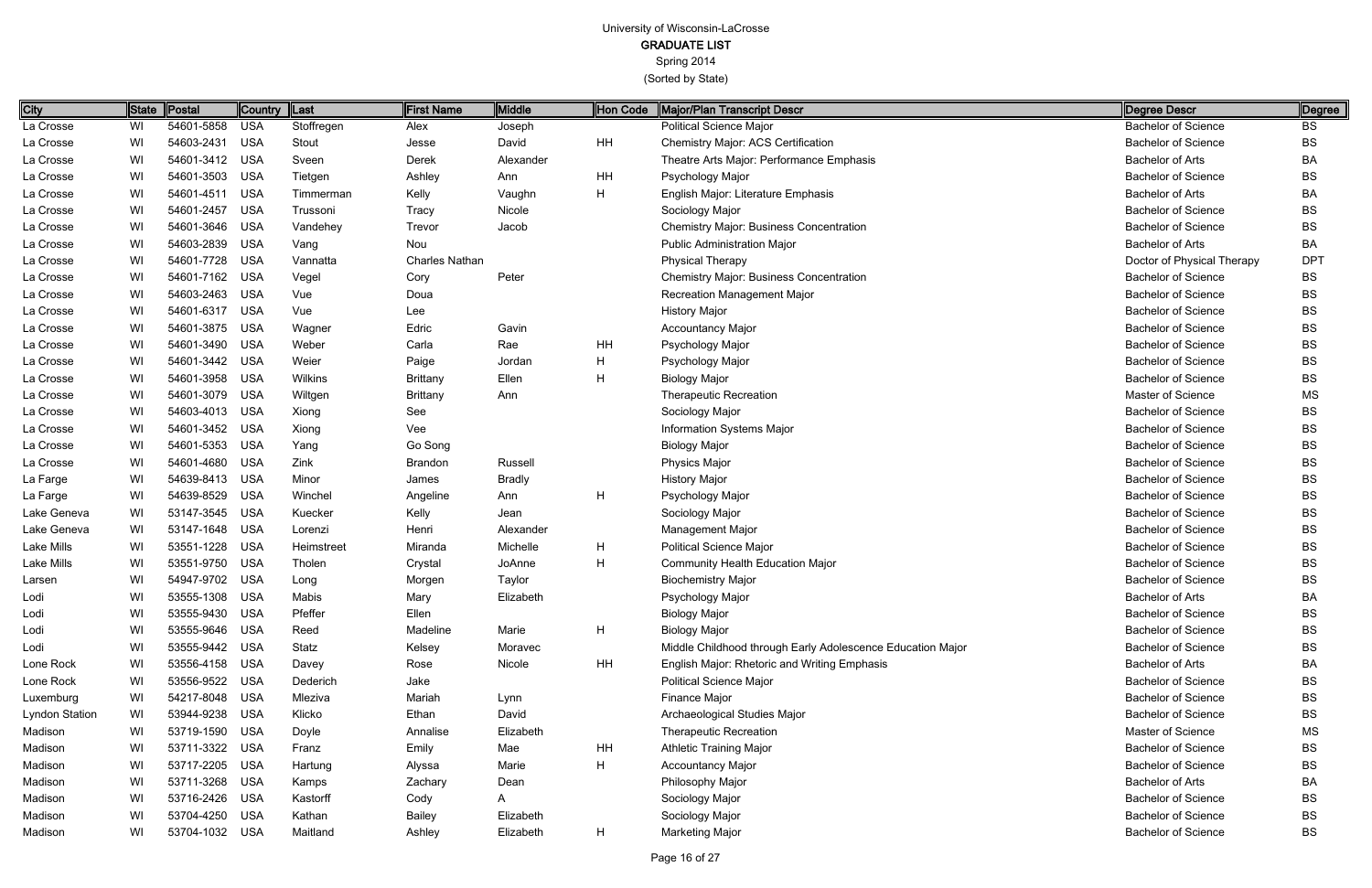| Degree Descr                   | Degree     |
|--------------------------------|------------|
| <b>Bachelor of Science</b>     | <b>BS</b>  |
| Doctor of Physical Therapy     | <b>DPT</b> |
| <b>Bachelor of Science</b>     | BS         |
| <b>Bachelor of Science</b>     | BS         |
| <b>Bachelor of Science</b>     | <b>BS</b>  |
| <b>Bachelor of Arts</b>        | BA         |
| <b>Master of Science</b>       | MS         |
| <b>Bachelor of Science</b>     | <b>BS</b>  |
| <b>Bachelor of Science</b>     | BS         |
| <b>Bachelor of Science</b>     | BS         |
| <b>Bachelor of Science</b>     | BS         |
| <b>Bachelor of Science</b>     | BS         |
| <b>Bachelor of Science</b>     | BS         |
| <b>Bachelor of Science</b>     | BS         |
| <b>Master of Science</b>       | MS         |
| <b>Bachelor of Science</b>     | <b>BS</b>  |
| <b>Bachelor of Science</b>     | BS         |
| <b>Bachelor of Science</b>     | BS         |
| <b>Bachelor of Science</b>     | BS         |
| <b>Bachelor of Science</b>     | BS         |
| <b>Bachelor of Arts</b>        | BA         |
| <b>Bachelor of Science</b>     | BS         |
| <b>Bachelor of Science</b>     | BS         |
| <b>Bachelor of Science</b>     | BS         |
| <b>Bachelor of Science</b>     | BS         |
| <b>Bachelor of Science</b>     | BS         |
| <b>Bachelor of Science</b>     | <b>BS</b>  |
| <b>Bachelor of Science</b>     | BS         |
| <b>Bachelor of Science</b>     | BS         |
| <b>Bachelor of Science</b>     | BS         |
| <b>Bachelor of Arts</b>        | BA         |
| <b>Bachelor of Science</b>     | BS         |
| <b>Bachelor of Science</b>     | BS         |
| <b>Bachelor of Arts</b>        | BA.        |
| <b>Bachelor of Science</b>     | BS         |
| Master of Science              | MS         |
| Master of Science in Education | MSED       |
| <b>Bachelor of Science</b>     | BS         |
| <b>Bachelor of Science</b>     | BS         |
| <b>Bachelor of Science</b>     | BS         |
| <b>Bachelor of Science</b>     | BS         |
| <b>Bachelor of Science</b>     | BS         |
| <b>Bachelor of Science</b>     | BS         |

| City                     |      | State Postal   | <b>Country</b> | Last       | <b>First Name</b> | Middle         | Hon Code | Major/Plan Transcript Descr                                         | Degree Descr                   | Degree      |
|--------------------------|------|----------------|----------------|------------|-------------------|----------------|----------|---------------------------------------------------------------------|--------------------------------|-------------|
| Madison                  | WI   | 53704-1205     | <b>USA</b>     | Meyer      | Kari              | Ley            |          | Psychology Major                                                    | <b>Bachelor of Science</b>     | <b>BS</b>   |
| Madison                  | WI   | 53705-3775     | <b>USA</b>     | Mueller    | Luke              | Matthew        |          | <b>Physical Therapy</b>                                             | Doctor of Physical Therapy     | <b>DPT</b>  |
| Madison                  | WI   | 53704-2364     | <b>USA</b>     | Owen       | Melanie           | Sue            |          | Microbiology Major: Biomedical Concentration                        | <b>Bachelor of Science</b>     | BS          |
| Madison                  | WI   | 53714-2756     | <b>USA</b>     | Pfanku     | Angela            | Sceone         | H        | <b>Therapeutic Recreation Major</b>                                 | <b>Bachelor of Science</b>     | <b>BS</b>   |
| Madison                  | WI   | 53716-2484     | <b>USA</b>     | Probst     | Emily             | Anne           | H        | <b>Biology Major: Biomedical Science Concentration</b>              | <b>Bachelor of Science</b>     | <b>BS</b>   |
| Madison                  | WI   | 53704-5916     | <b>USA</b>     | Shumaker   | John              | Kilde          |          | Sociology Major                                                     | <b>Bachelor of Arts</b>        | BA          |
| Madison                  | WI   | 53704-8577     | <b>USA</b>     | Soukup     | Jordan            | Michael        |          | Exercise and Sport Science: Human Performance                       | <b>Master of Science</b>       | <b>MS</b>   |
| Madison                  | WI   | 53717-2758     | <b>USA</b>     | Taubner    | Megan             | Marie          |          | <b>Marketing Major</b>                                              | <b>Bachelor of Science</b>     | <b>BS</b>   |
| Madison                  | WI   | 53713-4747     | <b>USA</b>     | Waeffler   | Ryan              | Thomas         |          | <b>Accountancy Major</b>                                            | <b>Bachelor of Science</b>     | <b>BS</b>   |
| Madison                  | WI   | 53704-3849     | <b>USA</b>     | Weiner     | Mara              | Tovah          |          | Mathematics Major: Actuarial Science Concentration                  | <b>Bachelor of Science</b>     | BS          |
| Madison                  | WI   | 53714-1615     | <b>USA</b>     | Wells      | Madeline          | Mae            |          | Recreation Management Major                                         | <b>Bachelor of Science</b>     | <b>BS</b>   |
| Malone                   | WI   | 53049-1301     | <b>USA</b>     | Schultz    | Sarah             | Ann            |          | <b>Marketing Major</b>                                              | <b>Bachelor of Science</b>     | <b>BS</b>   |
| <b>Manitowish Waters</b> | WI   | 54545          | <b>USA</b>     | Hoehn      | Vincent           | William        | H        | Information Systems Major                                           | <b>Bachelor of Science</b>     | <b>BS</b>   |
| Manitowoc                | WI   | 54220-1560     | <b>USA</b>     | Kiel       | Allyssa           | Marie          |          | Psychology Major                                                    | <b>Bachelor of Science</b>     | <b>BS</b>   |
| Manitowoc                | WI   | 54220-1062     | <b>USA</b>     | Schultz    | Ashley            | Rae            |          | Biology                                                             | Master of Science              | <b>MS</b>   |
| Marathon                 | WI   | 54448-9741     | <b>USA</b>     | Carriveau  | Danielle          | Marie          |          | <b>Athletic Training Major</b>                                      | <b>Bachelor of Science</b>     | <b>BS</b>   |
| Markesan                 | WI   | 53946-7141     | <b>USA</b>     | Kirst      | Tanner            | Jay            |          | Clinical Laboratory Science Major                                   | <b>Bachelor of Science</b>     | <b>BS</b>   |
| Marshall                 | WI   | 53559-9709     | <b>USA</b>     | Davis      | <b>Brett</b>      | Franklin       |          | Management Major                                                    | <b>Bachelor of Science</b>     | <b>BS</b>   |
| Marshall                 | WI   | 53559-9782     | <b>USA</b>     | Doyle      | Amanda            | R.             |          | Sociology Major                                                     | <b>Bachelor of Science</b>     | <b>BS</b>   |
| Marshall                 | WI   | 53559-9610     | <b>USA</b>     | Meinholz   | Kayla             | Joan           |          | <b>Clinical Laboratory Science Major</b>                            | <b>Bachelor of Science</b>     | <b>BS</b>   |
| Marshfield               | WI   | 54449-2600     | <b>USA</b>     | De La Luz  | Janel             | Marie          |          | Sociology Major                                                     | <b>Bachelor of Arts</b>        | BA          |
| Marshfield               | WI   | 54449-9100     | <b>USA</b>     | Hayes      | Brandon           | Charles        |          | <b>Biology Major</b>                                                | <b>Bachelor of Science</b>     | BS          |
| Marshfield               | WI   | 54449-3801     | <b>USA</b>     | Mundt      | Megan             | Elizabeth      | H        | Management Major                                                    | <b>Bachelor of Science</b>     | <b>BS</b>   |
| Marshfield               | WI   | 54449-4927     | <b>USA</b>     | Weigel     | Jena              | Marie          | H        | Middle Childhood through Early Adolescence Education Major          | <b>Bachelor of Science</b>     | <b>BS</b>   |
| Mattoon                  | WI   | 54450-0195     | <b>USA</b>     | Rekowski   | Deanna            | Marie          |          | Microbiology Major: Biomedical Concentration                        | <b>Bachelor of Science</b>     | <b>BS</b>   |
| Mauston                  | WI   | 53948-1804     | <b>USA</b>     | Gruen      | Rachel            | Marie          |          | Community Health Education Major                                    | <b>Bachelor of Science</b>     | BS          |
| Mauston                  | WI   | 53948-1902     | <b>USA</b>     | Loy        | Kelsey            | Anne           | H        | Exercise and Sport Science Major: Exercise Science - Fitness Track  | <b>Bachelor of Science</b>     | <b>BS</b>   |
| Mazomanie                | WI   | 53560-9601     | <b>USA</b>     | Mittenzwei | Payton            | Thomas         |          | <b>Management Major</b>                                             | <b>Bachelor of Science</b>     | BS          |
| Mc Farland               | WI   | 53558-9019 USA |                | Baynard    | Jasmyne           | Mariah         |          | <b>Political Science Major</b>                                      | <b>Bachelor of Science</b>     | <b>BS</b>   |
| Mc Farland               | WI   | 53558-9299 USA |                | Schmitz    | Lucas             | Mark           |          | Early Childhood through Middle Childhood Education Major            | <b>Bachelor of Science</b>     | BS          |
| Melrose                  | WI   | 54642-9000     | USA            | Mehaffie   | Katherine         | Kay            |          | <b>Political Science Major</b>                                      | <b>Bachelor of Arts</b>        | BA          |
| Menasha                  | WI   | 54952-8601     | USA            | Dachelet   | Joseph            | Paul           |          | <b>Management Major</b>                                             | <b>Bachelor of Science</b>     | BS          |
| Menasha                  | WI   | 54952-2809     | <b>USA</b>     | Devine     | Zachary           | James          |          | Management Major                                                    | <b>Bachelor of Science</b>     | BS          |
| Menasha                  | WI   | 54952-8906     | <b>USA</b>     | Haasl      | Erica             | Kathryn        |          | Psychology Major                                                    | <b>Bachelor of Arts</b>        | BA          |
| Menasha                  | WI   | 54952-9440     | <b>USA</b>     | Parrish    | Samantha          | Rae            |          | Psychology Major                                                    | <b>Bachelor of Science</b>     | BS          |
| Menasha                  | WI   | 54952-1418     | USA            | Post       | Peter             | Raymond        |          | Exercise and Sport Science: Physical Education Teaching             | Master of Science              | <b>MS</b>   |
| Menasha                  | WI   | 54952-3437     | <b>USA</b>     | Zuege      | Laura             | Beth           |          | Student Affairs Administration in Higher Education                  | Master of Science in Education | <b>MSED</b> |
| Menomonee Falls          | WI   | 53051-5231     | <b>USA</b>     | Bietz      | Ethan             | Albert         |          | Computer Science Major                                              | <b>Bachelor of Science</b>     | BS          |
| Menomonee Falls          | WI   | 53051-7457     | <b>USA</b>     | Eigner     | Lindsey           | Claire         |          | Psychology Major                                                    | <b>Bachelor of Science</b>     | BS          |
| Menomonee Falls          | - WI | 53051-6558     | <b>USA</b>     | Kurutz     | Stacy             |                |          | Mathematics Major: Actuarial Science Concentration                  | <b>Bachelor of Science</b>     | BS          |
| Menomonee Falls          | - WI | 53051-6558     | USA            | Kurutz     | Stacy             |                |          | Spanish Minor                                                       | <b>Bachelor of Science</b>     | BS          |
| Menomonee Falls          | WI   | 53051-0936     | USA            | Matenaer   | Alyssa            | Nicole         | Н.       | Finance Major: Risk, Insurance and Financial Planning Concentration | <b>Bachelor of Science</b>     | BS          |
| Menomonee Falls          | WI   | 53051-2116 USA |                | Tietyen    | Robert            | <b>Bradley</b> | HH       | Finance Major                                                       | <b>Bachelor of Science</b>     | <b>BS</b>   |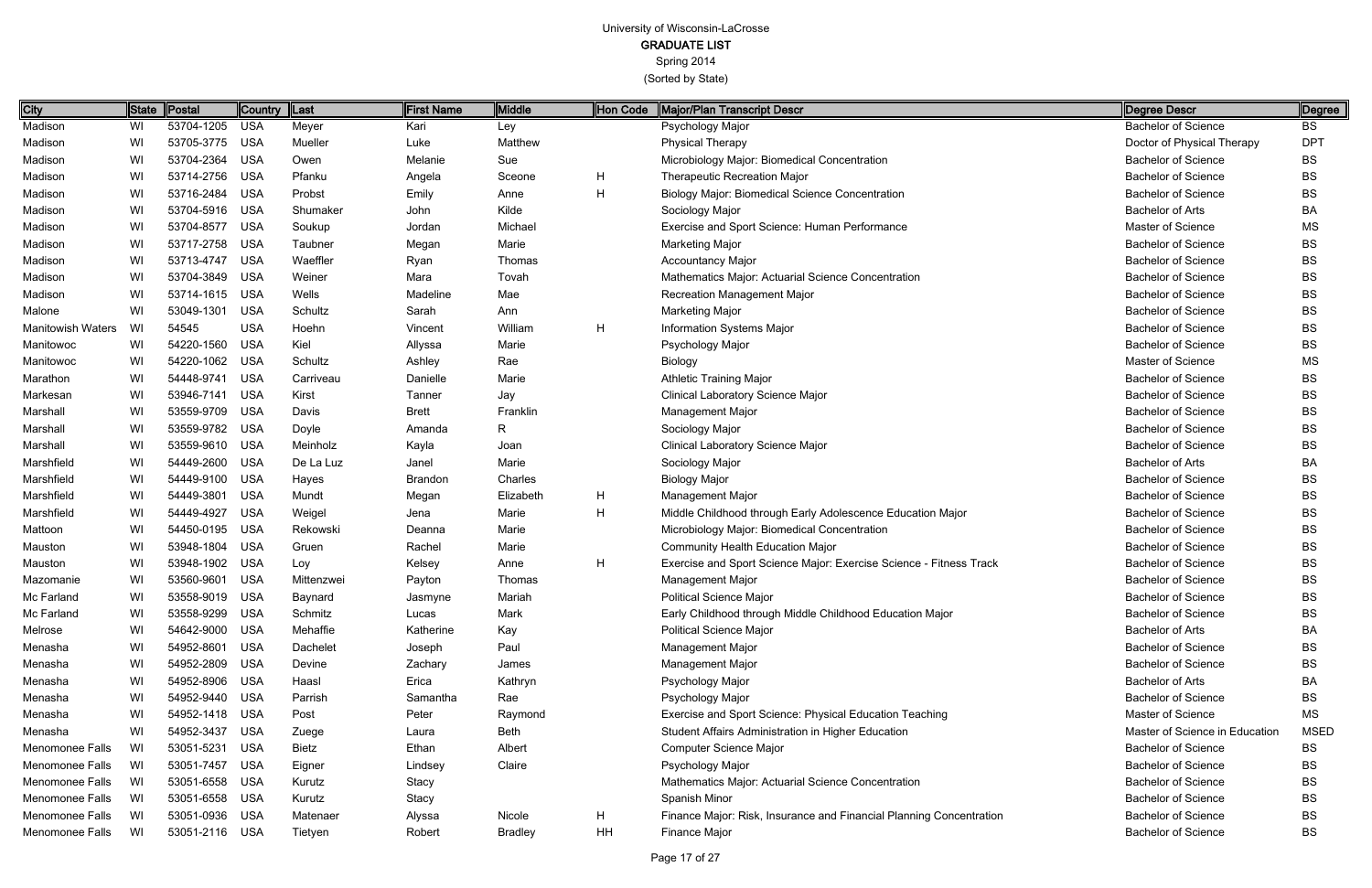Spring 2014

| City          | State | <b>Postal</b>  | <b>Country</b> | $\ $ Last        | <b>First Name</b> | Middle     | Hon Code     | Major/Plan Transcript Descr                                                 | Degree Descr                   | Degree      |
|---------------|-------|----------------|----------------|------------------|-------------------|------------|--------------|-----------------------------------------------------------------------------|--------------------------------|-------------|
| Menomonie     | WI    | 54751-4100 USA |                | Eide             | Russell           | Dale       | H            | <b>Biology Major: Biomedical Science Concentration</b>                      | <b>Bachelor of Science</b>     | BS          |
| Menomonie     | WI    | 54751-7002 USA |                | Klanderman       | Heather           |            |              | Student Affairs Administration in Higher Education                          | Master of Science in Education | <b>MSED</b> |
| Menomonie     | WI    | 54751-7002 USA |                | Williamson       | Samuel            | Edward     |              | Chemistry Major: ACS Certification                                          | <b>Bachelor of Science</b>     | BS          |
| Menomonie     | WI    | 54751-1298     | USA            | Wilson           | Jacob             | John       | $\mathsf{H}$ | Exercise and Sport Science Major: Physical Education                        | <b>Bachelor of Science</b>     | BS          |
| Mequon        | WI    | 53092-8535 USA |                | Erlauer          | <b>Brent</b>      | James      |              | <b>Physics Major</b>                                                        | <b>Bachelor of Science</b>     | ВS          |
| Mequon        | WI    | 53097-2764 USA |                | Sulim            | Igor              |            | H            | Biology Major: Biomedical Science Concentration                             | <b>Bachelor of Science</b>     | BS          |
| Merrill       | WI    | 54452-8550 USA |                | Haffemann        | Jeffrey           | David Karl |              | Exercise and Sport Science Major: Exercise Science - Pre-professional Track | <b>Bachelor of Science</b>     | BS          |
| Merrimac      | WI    | 53561-9613 USA |                | Koch             | Gregory           | Philip     |              | <b>Marketing Major</b>                                                      | <b>Bachelor of Science</b>     | BS          |
| Merrimac      | WI    | 53561-9613 USA |                | Koch             | Melissa           | Ann        |              | English Major: Rhetoric and Writing Emphasis                                | <b>Bachelor of Arts</b>        | BA          |
| Merrimac      | WI    | 53561-9574 USA |                | Taylor           | Kerstin           | Emily      |              | Middle Childhood through Early Adolescence Education Major                  | <b>Bachelor of Science</b>     | ВS          |
| Middleton     | WI    | 53562-4918 USA |                | Albregts         | Tyler             | Robert     |              | Exercise and Sport Science Major: Sport Management                          | <b>Bachelor of Science</b>     | ВS          |
| Middleton     | WI    | 53562-4321     | USA            | <b>Braga</b>     | <b>Brooks</b>     | Madison    | $\mathsf{H}$ | Exercise and Sport Science Major: Exercise Science - Fitness Track          | <b>Bachelor of Science</b>     | BS          |
| Middleton     | WI    | 53562-3755 USA |                | Crawford         | Emma              | Rosemary   |              | Psychology Major                                                            | <b>Bachelor of Science</b>     | BS          |
| Middleton     | WI    | 53562-3957     | <b>USA</b>     | Dresen           | Megan             | Katherine  |              | Sociology Major                                                             | <b>Bachelor of Science</b>     | ВS          |
| Middleton     | WI    | 53562-4065 USA |                | Pivotto          | Chantel           | Maria      |              | Exercise and Sport Science Major: Sport Management                          | <b>Bachelor of Science</b>     | BS          |
| Middleton     | WI    | 53562-3662     | USA            | Stanisch         | David             | Andrew     |              | History Major: Regional Emphasis                                            | <b>Bachelor of Science</b>     | BS          |
| Middleton     | WI    | 53562-5155 USA |                | Thill            | Meaghan           |            | H            | Early Childhood through Middle Childhood Education Major                    | <b>Bachelor of Science</b>     | BS          |
| Middleton     | WI    | 53562-4104 USA |                | Volp             | Megan             | Marie      | $\mathsf{H}$ | German Studies Major                                                        | <b>Bachelor of Arts</b>        | BA          |
| Middleton     | WI    | 53562-1679 USA |                | Yang             | See               |            |              | Recreation Management Major                                                 | <b>Bachelor of Science</b>     | BS          |
| Milton        | WI    | 53563-8405 USA |                | Camenga          | Elizabeth         | Trudy      | HH           | Physics Major: Biomedical Concentration                                     | <b>Bachelor of Science</b>     | ВS          |
| Milton        | WI    | 53563-8801 USA |                | Dillon-Angelakis | David             |            | H            | Information Systems Major                                                   | <b>Bachelor of Science</b>     | BS          |
| Milton        | WI    | 53563-1556 USA |                | Schuler          | Jessica           | Lynn       |              | Psychology Major                                                            | <b>Bachelor of Science</b>     | BS          |
| Milwaukee     | WI    | 53204-3829 USA |                | Anzueto          | <b>Terry</b>      | Baudilio   |              | Spanish Education Major (Early Childhood - Adolescence)                     | <b>Bachelor of Science</b>     | ВS          |
| Milwaukee     | WI    | 53208-1733 USA |                | Bollman          | Matthew           | Chester    |              | <b>Physics Major</b>                                                        | <b>Bachelor of Science</b>     | ВS          |
| Milwaukee     | WI    | 53207-1313 USA |                | Comp             | Elizabeth         | Anne       |              | Exercise and Sport Science Major: Exercise Science - Fitness Track          | <b>Bachelor of Science</b>     | BS          |
| Milwaukee     | WI    | 53217-6019 USA |                | Dao              | <b>Bakary</b>     |            |              | French Major                                                                | <b>Bachelor of Arts</b>        | BA          |
| Milwaukee     | WI    | 53215-4012 USA |                | DeLaRosa         | Joshua            | James      |              | <b>Biology Major: Biomedical Science Concentration</b>                      | <b>Bachelor of Science</b>     | BS          |
| Milwaukee     | WI    | 53205-2561 USA |                | Frank            | Anthony           | Patrick    |              | School Psychology                                                           | <b>Education Specialist</b>    | <b>EDS</b>  |
| Milwaukee     | WI    | 53214-2973 USA |                | Hutchinson       | Connor            | James      |              | <b>Biology Major: Biomedical Science Concentration</b>                      | <b>Bachelor of Science</b>     | ВS          |
| Milwaukee     | WI    | 53215-4022 USA |                | Krystowiak       | Eric              | Jerome     |              | <b>Marketing Major</b>                                                      | <b>Bachelor of Science</b>     | ВS          |
| Milwaukee     | WI    | 53225-3239 USA |                | Lane             | Michelle          | Lauren     |              | Microbiology Major: Biomedical Concentration                                | <b>Bachelor of Science</b>     | BS          |
| Milwaukee     | WI.   | 53208-3666 USA |                | Larkin           | Amanda            | Kathleen   | H            | Psychology Major                                                            | <b>Bachelor of Science</b>     | BS          |
| Milwaukee     | WI    | 53207-4441 USA |                | Lemmer           | Jodi              | D          |              | <b>Community Health Education Major</b>                                     | <b>Bachelor of Science</b>     | BS          |
| Milwaukee     | WI    | 53206-2303 USA |                | Long             | <b>Brittney</b>   |            |              | Women's Studies Major                                                       | <b>Bachelor of Science</b>     | BS          |
| Milwaukee     | WI    | 53216-1925 USA |                | Meredith         | Alton             | Jay        |              | Finance Major                                                               | <b>Bachelor of Science</b>     | BS          |
| Milwaukee     | WI.   | 53221-3585 USA |                | Moscoso Vargas   | Johnny            | Andree     |              | <b>Marketing Major</b>                                                      | <b>Bachelor of Science</b>     | BS          |
| Milwaukee     | WI.   | 53224-4319 USA |                | Reiter           | Katherine         | Elizabeth  |              | <b>International Business Major</b>                                         | <b>Bachelor of Science</b>     | BS          |
| Milwaukee     | WI    | 53222-3406 USA |                | SanFelippo       | Adam              | John       | H            | Mathematics Major: Actuarial Science Concentration                          | <b>Bachelor of Science</b>     | BS          |
| Milwaukee     | WI    | 53207-2215 USA |                | Stilin           | David             | Anton      |              | English Major: Rhetoric and Writing Emphasis                                | <b>Bachelor of Arts</b>        | BA          |
| Milwaukee     | WI    | 53202-6304 USA |                | Tate             | Melannie          |            |              | School Psychology                                                           | <b>Education Specialist</b>    | <b>EDS</b>  |
| Milwaukee     | WI    | 53211-3923 USA |                | Vander Heiden    | Kyle              | Joseph     |              | Communication Studies Major: Interpersonal Communication Emphasis           | <b>Bachelor of Science</b>     | BS.         |
| Milwaukee     | WI    | 53210-1222 USA |                | Yerks            | <b>Breanna</b>    | Lindsay    |              | Exercise and Sport Science: Physical Education Teaching                     | Master of Science              | МS          |
| Mineral Point | WI    | 53565-1001 USA |                | Fiedler          | Stacy             | Marie      |              | Psychology Major                                                            | Bachelor of Arts               | ВA          |
|               |       |                |                |                  |                   |            |              |                                                                             |                                |             |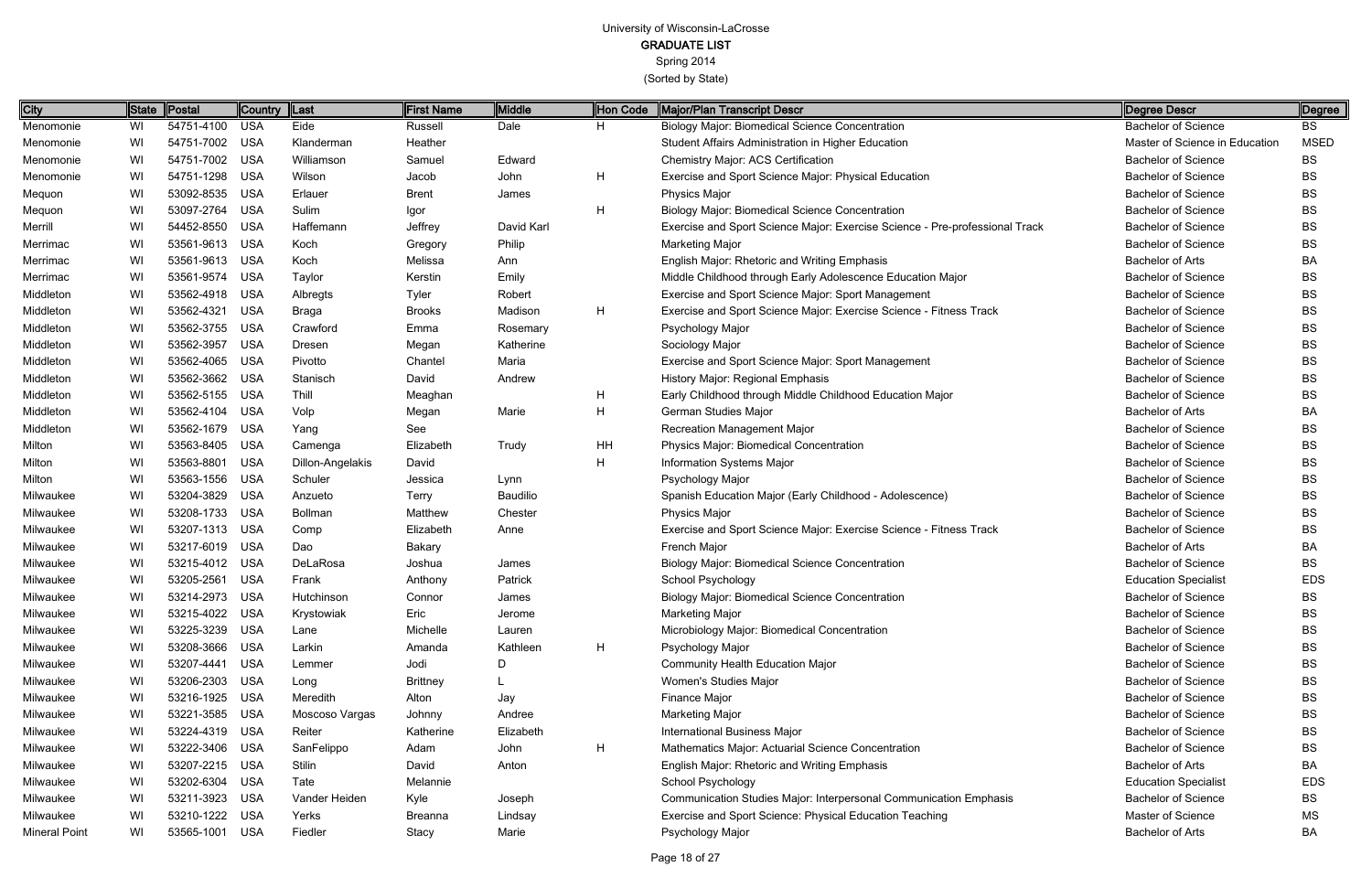# University of Wisconsin-LaCrosse

GRADUATE LIST

Spring 2014

| <b>City</b>    |    | State Postal   | Country Last |                    | First Name | Middle        | Hon Code | Major/Plan Transcript Descr                                                         | Degree Descr                   | ∥Degree     |
|----------------|----|----------------|--------------|--------------------|------------|---------------|----------|-------------------------------------------------------------------------------------|--------------------------------|-------------|
| Minocqua       | WI | 54548-8921     | <b>USA</b>   | Koengeter          | Dane       | Randall       |          | <b>Biology Major</b>                                                                | <b>Bachelor of Science</b>     | <b>BS</b>   |
| Mondovi        | WI | 54755-1622 USA |              | <b>Brunkow</b>     | Katherine  | Rose          | H        | Therapeutic Recreation Major                                                        | <b>Bachelor of Science</b>     | BS          |
| Mondovi        | WI | 54755-7533 USA |              | Dieckman           | Alison     | Kay           |          | <b>Marketing Major</b>                                                              | <b>Bachelor of Science</b>     | BS          |
| Mondovi        | WI | 54755-7538 USA |              | Werlein            | Karen      | Freda         |          | Psychology Major                                                                    | <b>Bachelor of Science</b>     | BS          |
| Monona         | WI | 53716-4025 USA |              | Lopez              | Aliberkys  |               |          | <b>Biology: Clinical Microbiology Concentration</b>                                 | <b>Master of Science</b>       | MS          |
| Monroe         | WI | 53566-9432 USA |              | Knutson            | Elizabeth  |               |          | School Psychology                                                                   | Master of Science in Education | <b>MSED</b> |
| Monroe         | WI | 53566-9124 USA |              | Miller             | Jessica    | Lynn          | HH       | Exercise and Sport Science Major: Exercise Science - Pre-professional Track         | <b>Bachelor of Science</b>     | <b>BS</b>   |
| Monroe         | WI | 53566-2700 USA |              | Mortimer           | Trent      | Michael       |          | Student Affairs Administration in Higher Education                                  | Master of Science in Education | MSED        |
| Morrisonville  | WI | 53571-0162 USA |              | Ciesielczyk-Gibson | Jordan     | Anthony       |          | Archaeological Studies Major                                                        | <b>Bachelor of Science</b>     | <b>BS</b>   |
| Mount Calvary  | WI | 53057-9723 USA |              | <b>Steffes</b>     | Alex       |               |          | Microbiology Major                                                                  | <b>Bachelor of Science</b>     | <b>BS</b>   |
| Mount Horeb    | WI | 53572-2333 USA |              | Holt               | Nathan     | Ryan          |          | <b>Biology Major: Biomedical Science Concentration</b>                              | <b>Bachelor of Science</b>     | BS          |
| Mount Horeb    | WI | 53572-1634 USA |              | Kelbel             | Joseph     | Kevin         |          | Exercise and Sport Science Major: Exercise Science - Pre-professional Track         | <b>Bachelor of Science</b>     | BS          |
| Mount Horeb    | WI | 53572-1634 USA |              | Kelbel             | Joseph     | Kevin         |          | <b>Biology Major</b>                                                                | <b>Bachelor of Science</b>     | BS          |
| Mount Pleasant | WI | 53406-5395 USA |              | Chardukian         | Jordan     | Parker        |          | Finance Major                                                                       | <b>Bachelor of Science</b>     | BS          |
| Mount Pleasant | WI | 53406-2483 USA |              | Hawes              | Jennifer   | Lee           |          | Biology Major: Cellular and Molecular Biology Concentration                         | <b>Bachelor of Science</b>     | BS          |
| Mukwonago      | WI | 53149-8716 USA |              | <b>Brook</b>       | Alexander  | James         | H        | Exercise and Sport Science Major: Exercise Science - Pre-professional Track         | <b>Bachelor of Science</b>     | <b>BS</b>   |
| Mukwonago      | WI | 53149-8716 USA |              | <b>Brook</b>       | Alexander  | James         | H        |                                                                                     | <b>Bachelor of Science</b>     | BS          |
| Mukwonago      | WI | 53149-9276 USA |              | Carpenter          | Nicole     | Lee           |          | Psychology Major                                                                    | <b>Bachelor of Science</b>     | BS          |
| Mukwonago      | WI | 53149-9238 USA |              | Farrell            | Kelly      | Marie         |          | Communication Studies Major: Advocacy and Communication Criticism Emphasis          | <b>Bachelor of Science</b>     | BS          |
| Mukwonago      | WI | 53149-1701 USA |              | Fay                | Jordan     | Robert        |          | Communication Studies Major: Broadcast and Digital Media Emphasis                   | <b>Bachelor of Arts</b>        | BA          |
| Mukwonago      | WI | 53149-9206 USA |              | Gonring            | Cara       | Mary          |          | <b>Clinical Laboratory Science Major</b>                                            | <b>Bachelor of Science</b>     | BS          |
| Mukwonago      | WI | 53149-1020 USA |              | Hartenstein        | Kerry      | Michael       |          | <b>Biology Major</b>                                                                | <b>Bachelor of Science</b>     | BS          |
| Mukwonago      | WI | 53149-9141 USA |              | Howell             | Courtney   | Renee         | H        | Middle Childhood through Early Adolescence Education Major                          | <b>Bachelor of Science</b>     | BS          |
| Mukwonago      | WI | 53149-1024 USA |              | Lauria-Banta       | Eric       | Anthony       | H        | <b>Political Science Major</b>                                                      | <b>Bachelor of Science</b>     | BS          |
| Mukwonago      | WI | 53149-1732 USA |              | Nehrbass           | Alexandra  | Rose          | H        | Psychology Major                                                                    | <b>Bachelor of Science</b>     | BS          |
| Mukwonago      | WI | 53149-9649 USA |              | Neubauer           | Jacob      | Andrew        |          | <b>Biology Major</b>                                                                | <b>Bachelor of Science</b>     | BS          |
| Mukwonago      | WI | 53149-1036 USA |              | Paterick           | Daniel     | James         |          | Exercise and Sport Science Major: Sport Management                                  | <b>Bachelor of Science</b>     | BS          |
| Muskego        | WI | 53150-7814 USA |              | Drew               | Emily      | Elizabeth     |          | Psychology Major                                                                    | <b>Bachelor of Science</b>     | BS          |
| Muskego        | WI | 53150-9253 USA |              | Elderbrook         | Jessica    | Rose          |          | Psychology Major                                                                    | <b>Bachelor of Science</b>     | BS          |
| Muskego        | WI | 53150-8416 USA |              | Reed               | Rachel     | Lee           |          | Psychology Major                                                                    | <b>Bachelor of Science</b>     | BS          |
| Muskego        | WI | 53150          | <b>USA</b>   | Zajdel             | Ashley     | Marie         |          | Exercise and Sport Science Major: Exercise Science - Pre-professional Track         | <b>Bachelor of Science</b>     | BS          |
| Nashotah       | WI | 53058-9780 USA |              | Swan               | Hannah     |               | H        | Psychology Major                                                                    | <b>Bachelor of Science</b>     | BS          |
| Neenah         | WI | 54956-1995 USA |              | Bedat-Fitzpatrick  | Frances    | Rose          |          | Communication Studies Major: Organizational and Professional Communication Emphasis | <b>Bachelor of Science</b>     | BS          |
| Neenah         | WI | 54956-4420 USA |              | Behnke             | Kaiser     | <b>Berlin</b> | HH       | Exercise and Sport Science Major: Physical Education                                | <b>Bachelor of Science</b>     | BS          |
| Neenah         | WI | 54956-6107 USA |              | <b>Busse</b>       | Eric       | Michael       | H        | Theatre Arts Major: Performance Emphasis                                            | <b>Bachelor of Arts</b>        | BA          |
| Neenah         | WI | 54956-1165 USA |              | Dedering           | Joshua     |               | HH       | Exercise and Sport Science Major: Sport Management                                  | <b>Bachelor of Science</b>     | BS          |
| Neenah         | WI | 54956-9768 USA |              | McDowell           | Macey      | Erin          |          | <b>Physical Therapy</b>                                                             | Doctor of Physical Therapy     | <b>DPT</b>  |
| Neenah         | WI | 54956-4818 USA |              | Schanke            | Adam       | Jordan        | H        | Exercise and Sport Science Major: Sport Management                                  | <b>Bachelor of Science</b>     | BS          |
| Neenah         | WI | 54956-4943 USA |              | Schmidt            | Michaela   | Marel         |          | <b>Biology Major</b>                                                                | <b>Bachelor of Science</b>     | BS          |
| Neenah         | WI | 54956-2631 USA |              | Stilp              | Nick       | Robert        | HH       | Psychology Major                                                                    | <b>Bachelor of Science</b>     | BS          |
| Neenah         | WI | 54956-5641 USA |              | Swiecichowski      | Emily      | Jane          | H        | <b>Accountancy Major</b>                                                            | <b>Bachelor of Science</b>     | BS          |
| Neenah         | WI | 54956-3509 USA |              | Wells              | Kelsey     |               |          | <b>Physical Therapy</b>                                                             | Doctor of Physical Therapy     | <b>DPT</b>  |
| Neenah         | WI | 54956-1918 USA |              | Wendler            | Benjamin   | Milton        |          | International Business Major                                                        | <b>Bachelor of Science</b>     | <b>BS</b>   |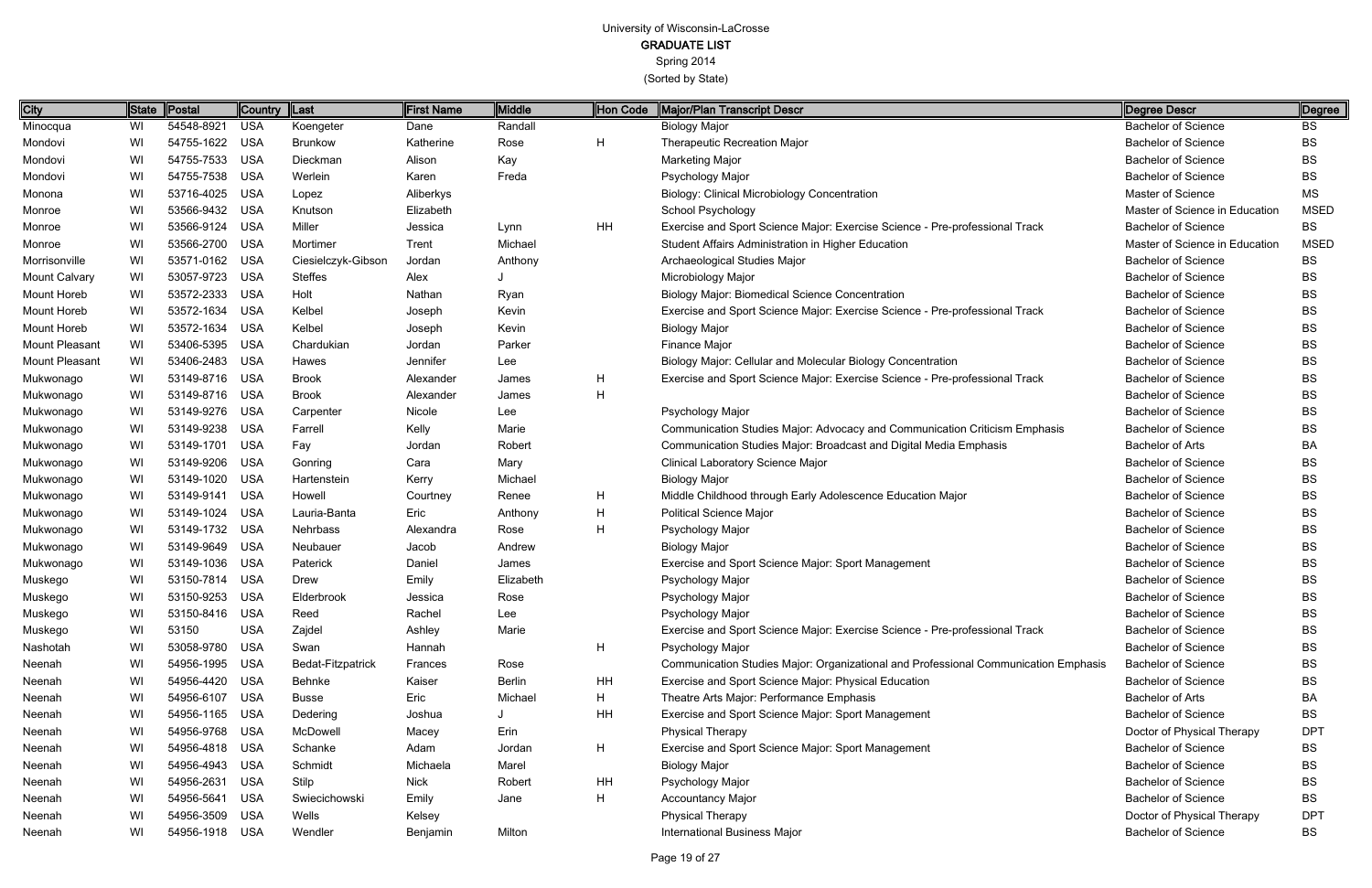Spring 2014

| City              | State | Postal         | <b>Country</b> | $\ $ Last        | <b>First Name</b> | <b>Middle</b>  | Hon Code     | Major/Plan Transcript Descr                                                         | Degree Descr               | Degree     |
|-------------------|-------|----------------|----------------|------------------|-------------------|----------------|--------------|-------------------------------------------------------------------------------------|----------------------------|------------|
| Neillsville       | WI    | 54456-2051     | <b>USA</b>     | Lindner          | Jared             | <b>Bradley</b> |              | <b>Therapeutic Recreation Major</b>                                                 | <b>Bachelor of Science</b> | ВS         |
| Neillsville       | WI    | 54456-6306     | <b>USA</b>     | Sydorowicz       | Mallori           | Ann            |              | Therapeutic Recreation Major                                                        | <b>Bachelor of Science</b> | BS         |
| Neillsville       | WI    | 54456-9009     | <b>USA</b>     | <b>Terry</b>     | Jonathon          | Javier         |              | Psychology Major                                                                    | <b>Bachelor of Arts</b>    | ΒA         |
| Neillsville       | WI    | 54456-1722 USA |                | Zarak            | Alexandra         | Kay            |              | <b>Nutrition Minor</b>                                                              | <b>Bachelor of Science</b> | ВS         |
| Neillsville       | WI    | 54456-1722 USA |                | Zarak            | Alexandra         | Kay            |              | <b>Biology Major</b>                                                                | <b>Bachelor of Science</b> | ВS         |
| Neosho            | WI    | 53059-9507     | USA            | Toellner         | Kayleen           | Marie          |              | <b>Biology Major: Biomedical Science Concentration</b>                              | <b>Bachelor of Science</b> | BS         |
| New Berlin        | WI    | 53151-8776 USA |                | Dorlack          | Mark              | Andrew         |              | <b>Management Major</b>                                                             | <b>Bachelor of Science</b> | BS         |
| New Berlin        | WI    | 53151-4698     | <b>USA</b>     | Fredericksen     | Kati              | Rae            | <b>HH</b>    | Communication Studies Major: Organizational and Professional Communication Emphasis | <b>Bachelor of Science</b> | BS         |
| New Berlin        | WI    | 53151-4677     | USA            | Michlig          | Katie             | Lynn           |              | Mathematics Major: Actuarial Science Concentration                                  | <b>Bachelor of Science</b> | BS         |
| New Berlin        | WI    | 53146-2324     | USA            | Palmer           | Andrea            | Kayleigh       |              | <b>Physical Therapy</b>                                                             | Doctor of Physical Therapy | <b>DPT</b> |
| New Berlin        | WI    | 53151-2436 USA |                | Ruiz             | Amelia            | Claire         |              | Biology Major: Biomedical Science Concentration                                     | <b>Bachelor of Science</b> | BS         |
| New Glarus        | WI    | 53574-9765     | USA            | Felt             | Matthew           | Jeffrey        |              | Communication Studies Major: Organizational and Professional Communication Emphasis | <b>Bachelor of Science</b> | BS         |
| New Glarus        | WI    | 53574-9561     | <b>USA</b>     | Flannery         | Cassidy           | Joe            |              | Management Major                                                                    | <b>Bachelor of Science</b> | BS         |
| New Glarus        | WI    | 53574          | <b>USA</b>     | Rotar            | Hannah            | M              |              | Middle Childhood through Early Adolescence Education Major                          | <b>Bachelor of Science</b> | BS         |
| New Glarus        | WI    | 53574-8851     | <b>USA</b>     | Starz            | Chloe             | Autumn         |              | Communication Studies Major: Interpersonal Communication Emphasis                   | <b>Bachelor of Arts</b>    | BA         |
| New Holstein      | WI    | 53061-9748     | USA            | Engel            | Katie             | Elizabeth      | $\mathsf{H}$ | <b>Biology Major</b>                                                                | <b>Bachelor of Science</b> | BS         |
| New Holstein      | WI    | 53061-9514 USA |                | Nelson           | Joseph            | K.D            |              | Management Major                                                                    | <b>Bachelor of Science</b> | BS         |
| New Lisbon        | WI    | 53950-9204     | USA            | Chisick          | Richard           | Stanley        |              | <b>Accountancy Major</b>                                                            | <b>Bachelor of Science</b> | BS         |
| New London        | WI    | 54961-2263 USA |                | McClone          | Kara              | Danielle       | $\mathsf{H}$ | <b>Biology Major</b>                                                                | <b>Bachelor of Science</b> | BS         |
| North Fond du Lac | WI    | 54937-1322 USA |                | Hoepfner         | Jacob             | Andrew         |              | Exercise and Sport Science Major: Sport Management                                  | <b>Bachelor of Science</b> | BS         |
| North Freedom     | WI    | 53951-9736 USA |                | Michel           | Kevin             | Gary           |              | Information Systems Major                                                           | <b>Bachelor of Science</b> | BS         |
| North Prairie     | WI    | 53153-9797     | USA            | <b>Bularz</b>    | Noah              | Alexander      | H            | <b>Biology Major: Biomedical Science Concentration</b>                              | <b>Bachelor of Science</b> | BS         |
| Oakfield          | WI    | 53065-9784     | USA            | Cords            | Michaela          |                | HH           | Spanish Major: Business Concentration                                               | <b>Bachelor of Arts</b>    | ВA         |
| Oakfield          | WI    | 53065-9421     | <b>USA</b>     | Meyer            | <b>Brittany</b>   | Lea            |              | Spanish Major                                                                       | <b>Bachelor of Arts</b>    | BA         |
| Oconomowoc        | WI    | 53066-4375 USA |                | Altreuter        | Ashley            | Ann            |              | Psychology Major                                                                    | <b>Bachelor of Arts</b>    | BA         |
| Oconomowoc        | WI    | 53066-9425 USA |                | Baker            | Amy               |                | HH           | Microbiology Major: Biomedical Concentration                                        | <b>Bachelor of Science</b> | BS         |
| Oconomowoc        | WI    | 53066-1500     | USA            | <b>Butendorf</b> | Josh              | Robert         | HH           | <b>Accountancy Major</b>                                                            | <b>Bachelor of Science</b> | ВS         |
| Oconomowoc        | WI    | 53066-2138 USA |                | Johnson          | Iris              |                |              | <b>History Major</b>                                                                | <b>Bachelor of Science</b> | BS         |
| Oconomowoc        | WI    | 53066-3439     | <b>USA</b>     | Persick          | Marni             | Jain           |              | <b>Recreation Management Major</b>                                                  | <b>Bachelor of Science</b> | BS         |
| Oconomowoc        | WI    | 53066-1142 USA |                | Raduka           | Cassie            | Lynn           | HH           | Spanish Major                                                                       | <b>Bachelor of Arts</b>    | <b>BA</b>  |
| Oconomowoc        | WI    | 53066-8626 USA |                | Seneczko         | Casey             | Jordan         |              | <b>English Major: Rhetoric and Writing Emphasis</b>                                 | Bachelor of Arts           | ВA         |
| Oconomowoc        | WI    | 53066-2441 USA |                | Siefkes          | Samuel            | Evan           |              | Exercise and Sport Science Major: Exercise Science - Fitness Track                  | <b>Bachelor of Science</b> | BS         |
| Oconto            | WI    | 54153-9431 USA |                | Herald           | Kassie            | R.             |              | <b>Biology Major: Biomedical Science Concentration</b>                              | <b>Bachelor of Science</b> | BS         |
| Oconto            | WI    | 54153-9694     | USA            | Hintz            | Casey             | James          | HH           | Archaeological Studies Major                                                        | <b>Bachelor of Arts</b>    | BA         |
| Omro              | WI    | 54963-9355 USA |                | Jooss            | Laura             | Marie          | <b>HH</b>    | <b>Athletic Training Major</b>                                                      | <b>Bachelor of Science</b> | BS         |
| Onalaska          | WI    | 54650-9663 USA |                | Appel            | Douglas           | Stephen        |              | Biology Major: Aquatic Science Concentration                                        | <b>Bachelor of Science</b> | BS         |
| Onalaska          | WI    | 54650-8506 USA |                | Balfanz          | <b>Brandon</b>    | Daniel         |              | Management Major                                                                    | <b>Bachelor of Science</b> | BS         |
| Onalaska          | WI    | 54650-3026 USA |                | Beranek          | Lydia             | Ann            |              | Exercise and Sport Science Major: Exercise Science - Fitness Track                  | <b>Bachelor of Science</b> | BS         |
| Onalaska          | WI    | 54650-2752 USA |                | Dziedzic         | Nicholas          | John           |              | Management Major                                                                    | <b>Bachelor of Science</b> | BS         |
| Onalaska          | WI    | 54650-8751 USA |                | Fellenz          | Amy               |                |              | <b>Biology Major: Environmental Science Concentration</b>                           | <b>Bachelor of Science</b> | BS         |
| Onalaska          | WI    | 54650-8741 USA |                | Fimreite         | Tyler             | Christopher    |              | Information Systems Major                                                           | <b>Bachelor of Science</b> | BS         |
| Onalaska          | WI    | 54650-8217 USA |                | Ghandour         | Zouheir           | Fadi           |              | <b>International Business Major</b>                                                 | <b>Bachelor of Science</b> | BS         |
| Onalaska          | WI    | 54650-2286 USA |                | Goebel           | Raven             | Pamela         |              | Finance Major                                                                       | <b>Bachelor of Science</b> | BS         |
|                   |       |                |                |                  |                   |                |              |                                                                                     |                            |            |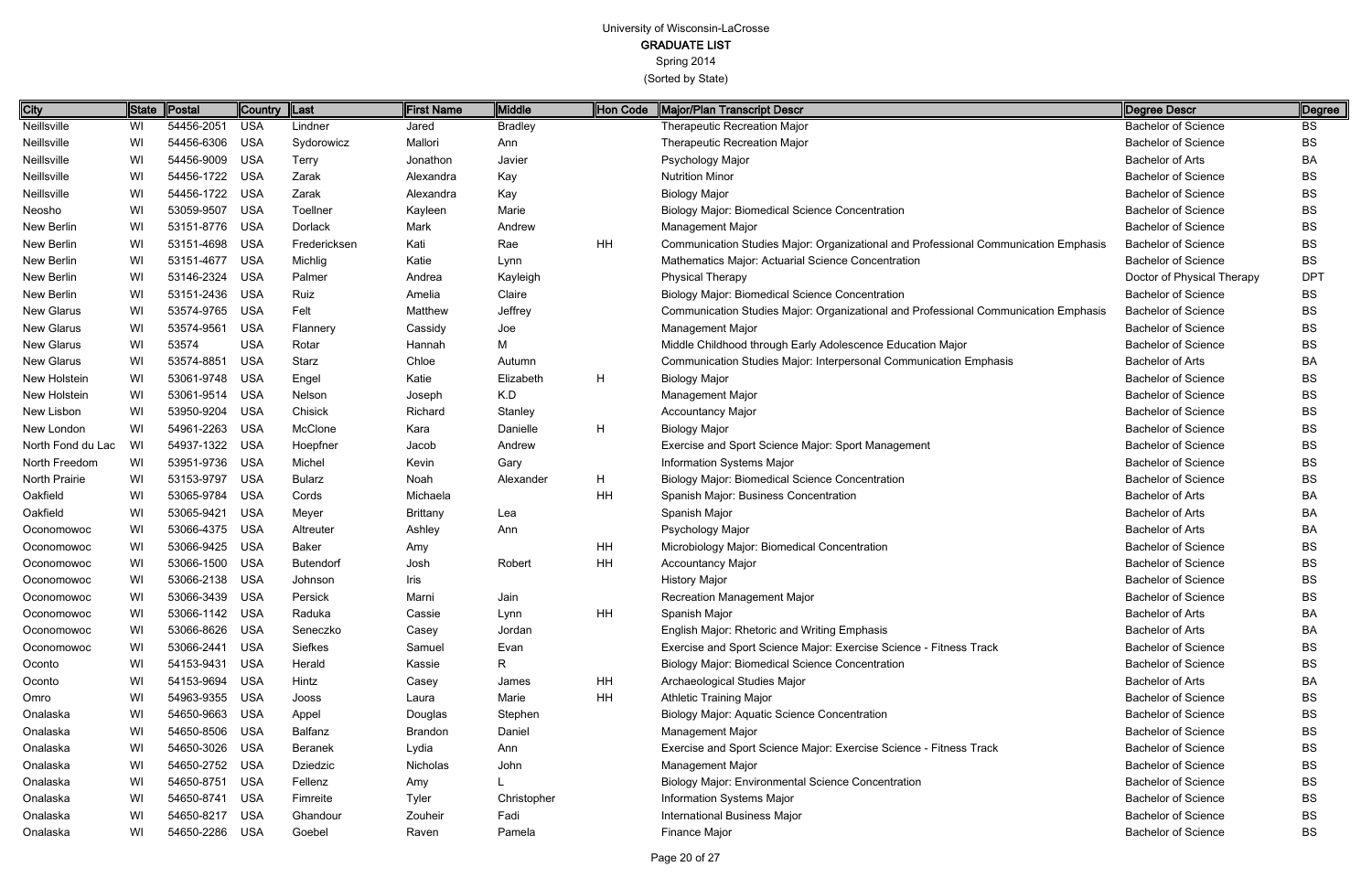| City                    | State | Postal         | Country  Last |                | <b>First Name</b> | Middle         | Hon Code     | Major/Plan Transcript Descr                                                         | Degree Descr               | Degree          |
|-------------------------|-------|----------------|---------------|----------------|-------------------|----------------|--------------|-------------------------------------------------------------------------------------|----------------------------|-----------------|
| Onalaska                | WI    | 54650-2414 USA |               | Greenwood      | Michelle          | Ryen           | H.           | Early Childhood through Middle Childhood Education Major                            | <b>Bachelor of Science</b> | <b>BS</b>       |
| Onalaska                | WI    | 54650-7014 USA |               | Jandrt         | Susan             | <b>Beth</b>    | Н            | Early Childhood through Middle Childhood Education Major                            | <b>Bachelor of Science</b> | BS              |
| Onalaska                | WI    | 54650-2827     | <b>USA</b>    | Ji             | Tianhui           |                | $\mathsf{H}$ | <b>Political Science Major</b>                                                      | <b>Bachelor of Science</b> | BS              |
| Onalaska                | WI    | 54650-8772 USA |               | Kepros         | Hannah            |                |              | English Major: Rhetoric and Writing Emphasis                                        | <b>Bachelor of Arts</b>    | ВA              |
| Onalaska                | WI    | 54650-9385 USA |               | Marker         | James             | Allen          |              | Geography Major: Geographic Information Science Concentration                       | <b>Bachelor of Science</b> | ВS              |
| Onalaska                | WI    | 54650-8571 USA |               | Meidl          | Samantha          | Joan           |              | Master of Business Administration                                                   | Master of Business Admin   | <b>MBA</b>      |
| Onalaska                | WI    | 54650-8210 USA |               | Mendell        | Genevieve         |                |              | Master of Business Administration                                                   | Master of Business Admin   | <b>MBA</b>      |
| Onalaska                | WI    | 54650-9641 USA |               | Nelson         | Cole              | William        | $\mathsf{H}$ | English Major: Literature Emphasis                                                  | <b>Bachelor of Arts</b>    | BA              |
| Onalaska                | WI    | 54650-9629 USA |               | Nygaard        | Katherine         | Louise         |              | Clinical Laboratory Science Major                                                   | <b>Bachelor of Science</b> | BS              |
| Onalaska                | WI    | 54650-2171 USA |               | Pape           | Kathleen          | Elizabeth      |              | Psychology Major                                                                    | <b>Bachelor of Science</b> | ВS              |
| Onalaska                | WI    | 54650-2846 USA |               | Pederson       | Emily             | Marie          |              | <b>Physical Therapy</b>                                                             | Doctor of Physical Therapy | DP <sub>1</sub> |
| Onalaska                | WI    | 54650-8203 USA |               | Pedretti       | Sarah             | Lorraine       | H            | Therapeutic Recreation Major                                                        | <b>Bachelor of Science</b> | BS              |
| Onalaska                | WI    | 54650-8203 USA |               | Pedretti       | Sarah             | Lorraine       | Н            | English Major: Literature Emphasis                                                  | <b>Bachelor of Science</b> | BS              |
| Onalaska                | WI    | 54650-2654 USA |               | Tolmie         | Anne              | <b>Therese</b> |              | Communication Studies Major: Organizational and Professional Communication Emphasis | <b>Bachelor of Science</b> | BS              |
| Onalaska                | WI    | 54650-9087     | <b>USA</b>    | White          | John              | Robert         | HH           | <b>Computer Science Major</b>                                                       | <b>Bachelor of Science</b> | BS              |
| Onalaska                | WI    | 54650-2130 USA |               | Yang           | Mai Lea           |                | Н            | Communication Studies Major: Interpersonal Communication Emphasis                   | <b>Bachelor of Arts</b>    | ВA              |
| Oneida                  | WI    | 54155-8644 USA |               | Dudzik         | Jade              | Lynn           | HH           | Psychology Major                                                                    | <b>Bachelor of Arts</b>    | ВA              |
| Ontario                 | WI    | 54651-7050 USA |               | <b>Baldwin</b> | Corey             | David          |              | <b>Community Health Education Major</b>                                             | <b>Bachelor of Science</b> | BS              |
| Oregon                  | WI    | 53575-2874 USA |               | Amend          | Michael           | William        |              | Clinical Laboratory Science Major                                                   | <b>Bachelor of Science</b> | BS              |
| Oregon                  | WI    | 53575-2670 USA |               | Berg           | Dominick          |                |              | Exercise and Sport Science Major: Exercise Science - Fitness Track                  | <b>Bachelor of Science</b> | BS              |
| Oregon                  | WI    | 53575-3439 USA |               | <b>Brugger</b> | Christina         | Marie          |              | Communication Studies Major: Interpersonal Communication Emphasis                   | <b>Bachelor of Arts</b>    | ВA              |
| Oregon                  | WI    | 53575-3924 USA |               | Flavin         | Mae               | Marie          | HH           | Exercise and Sport Science Major: Physical Education                                | <b>Bachelor of Science</b> | BS              |
| Oregon                  | WI    | 53575-2657     | <b>USA</b>    | Mosiman        | Matthew           | Evan           |              | Exercise and Sport Science Major: Exercise Science - Fitness Track                  | <b>Bachelor of Science</b> | BS              |
| Osceola                 | WI    | 54020-4347     | <b>USA</b>    | Rohlman        | Andrew            | William        | H            | Finance Major: Risk, Insurance and Financial Planning Concentration                 | <b>Bachelor of Science</b> | BS              |
| Oshkosh                 | WI    | 54904-9369 USA |               | Anderson       | Corie             | Lynn           |              | Spanish Major                                                                       | <b>Bachelor of Arts</b>    | ВA              |
| Oshkosh                 | WI    | 54904-9314 USA |               | <b>Binner</b>  | Emily             | Caitlin        | $\mathsf{H}$ | <b>Public Administration Major</b>                                                  | <b>Bachelor of Science</b> | BS              |
| Oshkosh                 | WI    | 54904-6200     | <b>USA</b>    | Cram           | Meghan            |                | HH           | <b>Biology Major</b>                                                                | <b>Bachelor of Science</b> | ВS              |
| Oshkosh                 | WI    | 54904-9763 USA |               | Davis          | Erin              | Elizabeth      | $\mathsf{H}$ | Microbiology Major: Biomedical Concentration                                        | <b>Bachelor of Science</b> | BS              |
| Oshkosh                 | WI    | 54904-8886 USA |               | Helf           | Mackenzie         | Rae            |              | <b>Community Health Education Major</b>                                             | <b>Bachelor of Science</b> | <b>BS</b>       |
| Oshkosh                 | WI    | 54904-7650 USA |               | Korger         | Jackson           | Henry          | H            | <b>Biology Major: Biomedical Science Concentration</b>                              | <b>Bachelor of Science</b> | BS              |
| Oshkosh                 | WI    | 54902-6745 USA |               | Probst         | Lauren            | Nicole         |              | Psychology Major                                                                    | <b>Bachelor of Science</b> | BS              |
| Pardeeville             | WI    | 53954-9411 USA |               | Wais           | Samantha          | Marie          | HH           | Early Childhood through Middle Childhood Education Major                            | <b>Bachelor of Science</b> | ВS              |
| Park Falls              | WI    | 54552-1944 USA |               | Schmidt        | Gretchen          |                |              | <b>Physical Therapy</b>                                                             | Doctor of Physical Therapy | <b>DPT</b>      |
| Pewaukee                | WI    | 53072-4599 USA |               | <b>Bradley</b> | Morgan            |                | H            | Psychology Major                                                                    | <b>Bachelor of Science</b> | ВS              |
| Pewaukee                | WI    | 53072-4571 USA |               | Panagopoulos   | Geordin           |                |              | <b>Marketing Major</b>                                                              | <b>Bachelor of Science</b> | ВS              |
| Pittsville              | WI    | 54466-9517 USA |               | Minor          | Devin             | Danielle       | HH           | Therapeutic Recreation Major                                                        | <b>Bachelor of Science</b> | BS              |
| Plainfield              | WI    | 54966-9234 USA |               | Horacek        | Murphy            | Callahan       | $\mathsf{H}$ | <b>Political Science Major</b>                                                      | <b>Bachelor of Science</b> | BS              |
| <b>Pleasant Prairie</b> | WI    | 53158-5701 USA |               | Richter        | Caitlyn           | Lorraine       |              | <b>Athletic Training Major</b>                                                      | <b>Bachelor of Science</b> | ВS              |
| Plover                  | WI    | 54467-2413 USA |               | Gagnon         | Sarah             | Elizabeth      |              | Middle Childhood through Early Adolescence Education Major                          | <b>Bachelor of Science</b> | BS              |
| Plover                  | WI    | 54467-2953 USA |               | Higley         | Blake             | Robert         |              | Exercise and Sport Science Major: Physical Education                                | <b>Bachelor of Science</b> | BS              |
| Plover                  | WI    | 54467-2922 USA |               | Walters        | Benjamin          | Paul           |              | Information Systems Major                                                           | <b>Bachelor of Science</b> | BS              |
| Port Edwards            | WI    | 54469-1213 USA |               | Eichsteadt     | Aaron             | Ernest         | H            | Exercise and Sport Science Major: Exercise Science - Pre-professional Track         | <b>Bachelor of Science</b> | BS              |
| Poynette                | WI    | 53955-9755 USA |               | Saley          | Katlyn            | Suzanne        | HH           | <b>Athletic Training Major</b>                                                      | <b>Bachelor of Science</b> | <b>BS</b>       |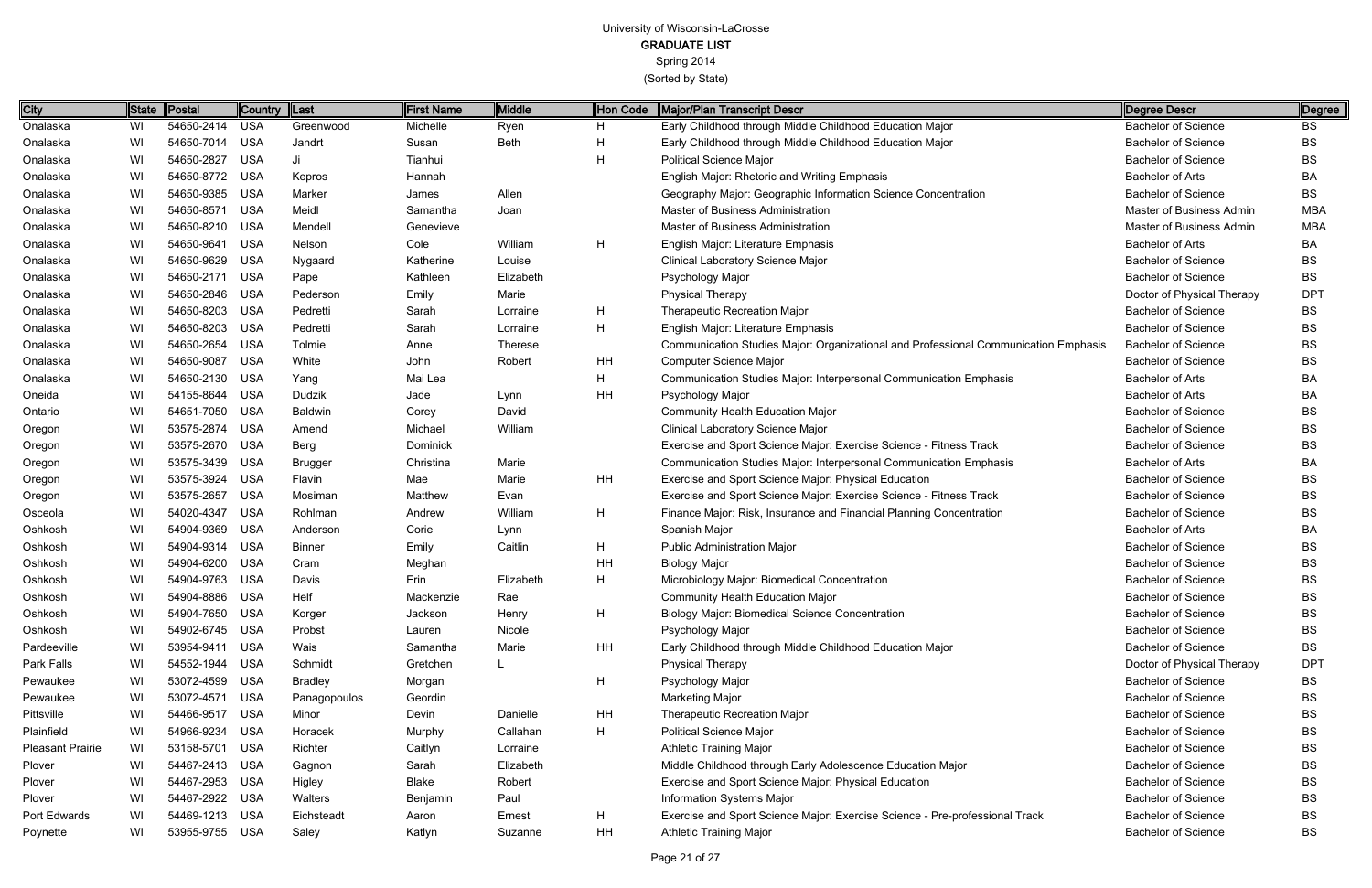Spring 2014

(Sorted by State)

Page 22 of 27

| City                   | ∥State | Postal         | Country  Last |                | First Name      | Middle       | Hon Code | Major/Plan Transcript Descr                                                         | Degree Descr                   | Degree      |
|------------------------|--------|----------------|---------------|----------------|-----------------|--------------|----------|-------------------------------------------------------------------------------------|--------------------------------|-------------|
| Prairie du Chien       | WI     | 53821-8082     | <b>USA</b>    | Forrer         | Casey           |              |          | <b>Political Science Major</b>                                                      | <b>Bachelor of Arts</b>        | BA          |
| Prairie du Chien       | WI     | 53821-8009     | <b>USA</b>    | Lorenz         | Katie           | Jo           |          | Management Major                                                                    | <b>Bachelor of Science</b>     | <b>BS</b>   |
| Prairie du Chien       | WI     | 53821-8467     | <b>USA</b>    | Marfilius      | Megan           | Marie        | H        | <b>Accountancy Major</b>                                                            | <b>Bachelor of Science</b>     | <b>BS</b>   |
| Prairie du Chien       | WI     | 53821-1816     | <b>USA</b>    | Waller         | Michael         | John         |          | <b>Physical Therapy</b>                                                             | Doctor of Physical Therapy     | <b>DPT</b>  |
| Prairie du Sac         | WI     | 53578-9545     | <b>USA</b>    | Diehl          | Abigail         |              | HH       | <b>Community Health Education Major</b>                                             | <b>Bachelor of Science</b>     | <b>BS</b>   |
| Prairie du Sac         | WI     | 53578-9713     | <b>USA</b>    | Enerson        | <b>Brittany</b> | Lynne        | H        | Middle Childhood through Early Adolescence Education Major                          | <b>Bachelor of Science</b>     | ВS          |
| Prairie du Sac         | WI     | 53578-9707     | <b>USA</b>    | Jackson        | Joseph          | Bertschinger |          | Marketing Major                                                                     | <b>Bachelor of Science</b>     | ВS          |
| Prairie du Sac         | WI     | 53578-2019     | <b>USA</b>    | Kerska         | Gerald          | Scott        |          | Philosophy Major                                                                    | <b>Bachelor of Arts</b>        | BA          |
| Prairie du Sac         | WI     | 53578-9550     | <b>USA</b>    | Kindschi       | Nicole          | Christine    |          | Marketing Major                                                                     | <b>Bachelor of Science</b>     | ВS          |
| Prairie du Sac         | WI     | 53578-1003     | <b>USA</b>    | Wills          | Emma            | Margaret     | H.       | <b>Management Major</b>                                                             | <b>Bachelor of Science</b>     | ВS          |
| Prescott               | WI     | 54021-7634     | <b>USA</b>    | Johnson        | Krystina        | Marie        |          | Management Major                                                                    | <b>Bachelor of Science</b>     | ВS          |
| Prescott               | WI     | 54021-1123     | <b>USA</b>    | Krings         | Benjamin        | Michael      |          | Exercise and Sport Science: Human Performance                                       | <b>Master of Science</b>       | MS          |
| Prescott               | WI     | 54021-7701     | <b>USA</b>    | Langer         | Emily           | Virginia     | H        | Communication Studies Major: Organizational and Professional Communication Emphasis | <b>Bachelor of Arts</b>        | BA          |
| Prescott               | WI     | 54021-7718     | <b>USA</b>    | Peloquin       | Maria           | Sophie       |          | <b>Physical Therapy</b>                                                             | Doctor of Physical Therapy     | <b>DPT</b>  |
| Racine                 | WI     | 53402-4244     | <b>USA</b>    | Ackerman       | Emily           | Ann          |          | <b>Political Science Major</b>                                                      | <b>Bachelor of Science</b>     | <b>BS</b>   |
| Racine                 | WI     | 53402-2847     | <b>USA</b>    | Castor         | Sally           | Ann          |          | Finance Major                                                                       | <b>Bachelor of Science</b>     | <b>BS</b>   |
| Racine                 | WI     | 53403-2834     | <b>USA</b>    | Demet          | Jackson         | Daniel       |          | Finance Major                                                                       | <b>Bachelor of Science</b>     | BS          |
| Racine                 | WI     | 53404-1123     | <b>USA</b>    | Dupuis         | <b>Tyler</b>    | Storm        | HH       | Recreation Management Major                                                         | <b>Bachelor of Science</b>     | BS          |
| Racine                 | WI     | 53405-3470     | <b>USA</b>    | Marquez        | Samantha        | Michelle     |          | Nuclear Medicine Technology Major                                                   | <b>Bachelor of Science</b>     | <b>BS</b>   |
| Racine                 | WI     | 53402-2234     | <b>USA</b>    | McCarthy       | Alyssa          | Rose         | H        | Exercise and Sport Science Major: Exercise Science - Pre-professional Track         | <b>Bachelor of Science</b>     | BS          |
| Racine                 | WI     | 53403-2637     | <b>USA</b>    | Munoz          | Emmanuel        | Garcia       |          | Marketing Major                                                                     | <b>Bachelor of Science</b>     | ВS          |
| Racine                 | WI     | 53402-3845     | <b>USA</b>    | Nelson         | Emily           | Margaret     | H        | <b>Therapeutic Recreation Major</b>                                                 | <b>Bachelor of Science</b>     | BS          |
| Racine                 | WI     | 53406-1637     | <b>USA</b>    | Scholzen       | Samantha        | Kate         |          | <b>Community Health Education Major</b>                                             | <b>Bachelor of Science</b>     | BS          |
| Reedsburg              | WI     | 53959-9050     | <b>USA</b>    | Cusack         | Kevin           | James        |          | <b>Political Science Major</b>                                                      | <b>Bachelor of Arts</b>        | BA          |
| Rhinelander            | WI     | 54501-9470     | <b>USA</b>    | Hare           | Jared           | Levi         |          | Finance Major                                                                       | <b>Bachelor of Science</b>     | BS          |
| Rhinelander            | WI     | 54501-9171     | <b>USA</b>    | Schoneboom     | Leah            | Morgan       |          | Exercise and Sport Science Major: Exercise Science - Fitness Track                  | <b>Bachelor of Science</b>     | BS          |
| <b>Rice Lake</b>       | WI     | 54868-1507     | <b>USA</b>    | Cupp           | Chanelle        | Kay          | H        | Communication Studies Major: Advocacy and Communication Criticism Emphasis          | <b>Bachelor of Arts</b>        | BA          |
| <b>Rice Lake</b>       | WI     | 54868-8531     | <b>USA</b>    | Fjelstad       | Jennifer        | Lynn         |          | Psychology Major                                                                    | <b>Bachelor of Arts</b>        | BA          |
| Rice Lake              | WI     | 54868-1737 USA |               | <b>McNitt</b>  | Seth            | Austin       |          | Communication Studies Major: Broadcast and Digital Media Emphasis                   | <b>Bachelor of Arts</b>        | ВA          |
| Rice Lake              | WI     | 54868-1014 USA |               | McWalter       | Ashley          | Jo           |          | <b>Physician Assistant Studies</b>                                                  | <b>Master of Science</b>       | MS          |
| <b>Rice Lake</b>       | WI     | 54868-9025     | <b>USA</b>    | Miller         | Krista          | Rae          |          | Software Engineering                                                                | Master of Software Engineering | <b>MSE</b>  |
| <b>Rice Lake</b>       | WI     | 54868-1244     | USA           | Schieffer      | Sydney          | Ann          | H        | <b>Political Science Major</b>                                                      | <b>Bachelor of Science</b>     | BS          |
| <b>Rice Lake</b>       | WI     | 54868-1341     | <b>USA</b>    | Smith          | Taylor          | Frances      |          | Management Major                                                                    | <b>Bachelor of Science</b>     | BS          |
| Rice Lake              | WI     | 54868-9721     | <b>USA</b>    | Tomesh         | Rachel          | Lynn         | H        | <b>Biology Major</b>                                                                | <b>Bachelor of Science</b>     | BS          |
| <b>Rice Lake</b>       | WI     | 54868-9750     | <b>USA</b>    | Willger        | Vanessa         | Frances      |          | Clinical Laboratory Science Major                                                   | <b>Bachelor of Science</b>     | BS          |
| Richfield              | WI     | 53076-9619     | <b>USA</b>    | Schley         | Thomas          | Winfield     |          | <b>Biology Major: Biomedical Science Concentration</b>                              | <b>Bachelor of Science</b>     | BS          |
| <b>Richland Center</b> | WI     | 53581-1036     | <b>USA</b>    | <b>Beranek</b> | Christina       |              |          | Marketing Major                                                                     | <b>Bachelor of Science</b>     | BS          |
| <b>Richland Center</b> | WI     | 53581-6726     | USA           | Kelleher       | Crystal         | Lynn         | HH       | English Major: Literature Emphasis                                                  | <b>Bachelor of Arts</b>        | BA          |
| <b>Richland Center</b> | WI     | 53581-8643     | USA           | Noble          | <b>Brandon</b>  | Thomas       | H        | <b>English Education Major</b>                                                      | <b>Bachelor of Science</b>     | BS          |
| <b>Richland Center</b> | WI     | 53581-8978     | USA           | Vigil          | Erick           | Alejandro    |          | Philosophy Major                                                                    | <b>Bachelor of Science</b>     | BS.         |
| Ripon                  | WI     | 54971-9507     | <b>USA</b>    | Kemnitz        | Cory            | Kenneth      |          | Middle Childhood through Early Adolescence Education Major                          | <b>Bachelor of Science</b>     | BS          |
| Ripon                  | WI     | 54971-1033     | <b>USA</b>    | Kubisiak       | Kathleen        | Ann          | HH       | Psychology Major                                                                    | <b>Bachelor of Science</b>     | <b>BS</b>   |
| <b>River Falls</b>     | WI     | 54022-3436     | USA           | Berkoben       | Michal          | Linnea       |          | Student Affairs Administration in Higher Education                                  | Master of Science in Education | <b>MSED</b> |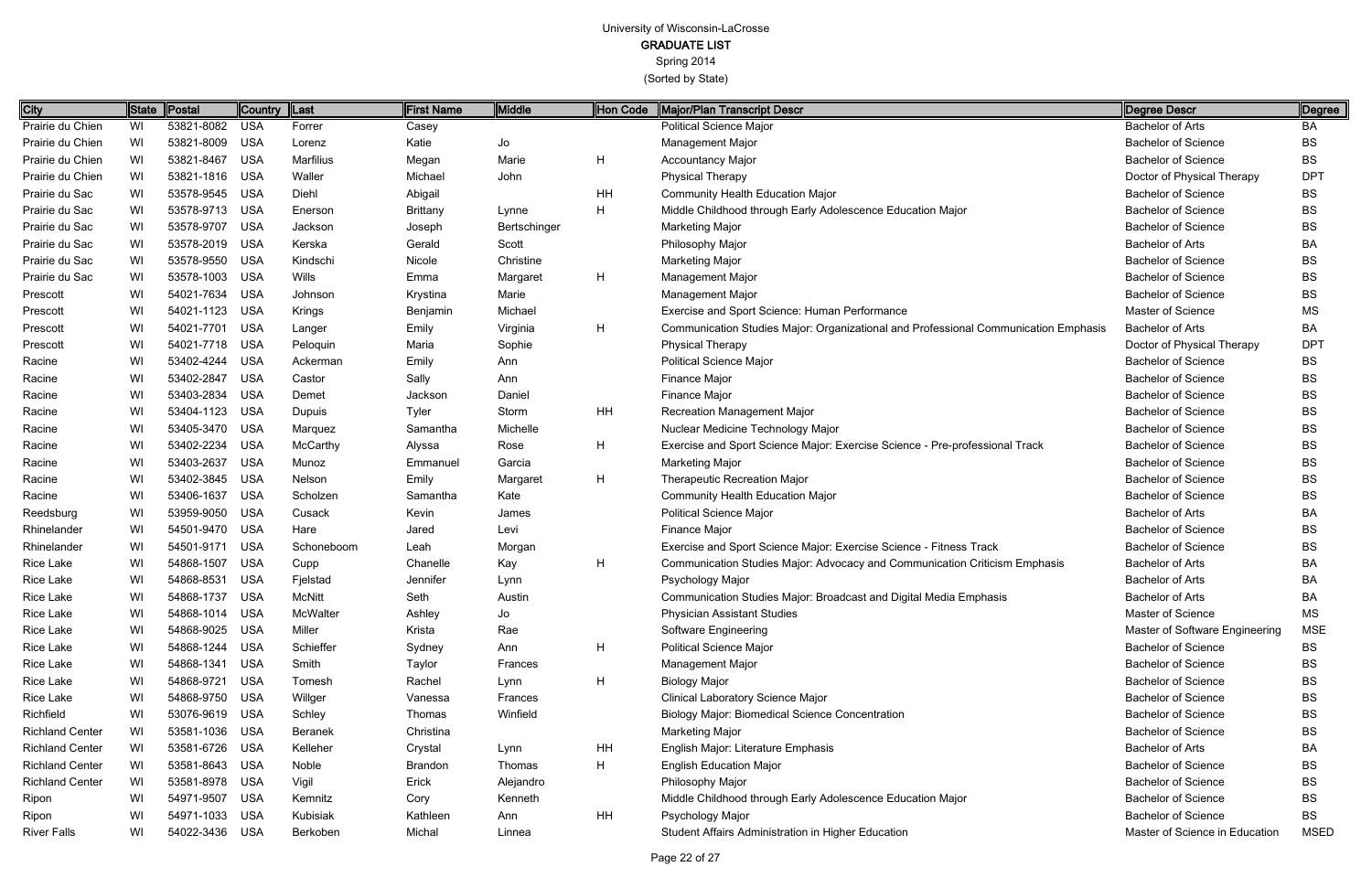(Sorted by State)

Page 23 of 27

| City                  | ∥State | Postal         | Country  Last |               | <b>First Name</b> | Middle      | Hon Code | Major/Plan Transcript Descr                                                         | Degree Descr                   | $\parallel$ Degree |
|-----------------------|--------|----------------|---------------|---------------|-------------------|-------------|----------|-------------------------------------------------------------------------------------|--------------------------------|--------------------|
| <b>River Falls</b>    | WI     | 54022-4414     | <b>USA</b>    | Branigan      | Ashley            | Elizabeth   | HH       | Middle Childhood through Early Adolescence Education Major                          | <b>Bachelor of Science</b>     | BS                 |
| <b>River Falls</b>    | WI     | 54022-8289     | USA           | <b>Buss</b>   | Jamison           | R           |          | <b>Computer Science Major</b>                                                       | <b>Bachelor of Science</b>     | <b>BS</b>          |
| <b>River Falls</b>    | WI     | 54022-3087     | USA           | Rystrom       | Trevor            | Chance      | HH       | History Major: Regional Emphasis                                                    | <b>Bachelor of Arts</b>        | BA                 |
| <b>River Falls</b>    | WI     | 54022-5714     | <b>USA</b>    | Zenk          | Amanda            | Marie       |          | Women's Studies Major                                                               | <b>Bachelor of Arts</b>        | BA                 |
| Rockland              | WI     | 54653-9701     | USA           | Lenser        | Shinae            | Nicole      |          | Finance Major                                                                       | <b>Bachelor of Science</b>     | BS                 |
| Rockland              | WI     | 54653-8008 USA |               | Mason         | Heather           |             | H        | Finance Major                                                                       | <b>Bachelor of Science</b>     | BS                 |
| Rudolph               | WI     | 54475-9414 USA |               | Kolo          | Kade              | Riley       | H        | <b>Management Major</b>                                                             | <b>Bachelor of Science</b>     | BS                 |
| Rudolph               | WI     | 54475-9302 USA |               | Moran         | Jenna             | Marie       |          | Communication Studies Major: Interpersonal Communication Emphasis                   | <b>Bachelor of Arts</b>        | BA                 |
| Saint Francis         | WI     | 53235-5758 USA |               | Wozniak       | Rachel            | Marie       |          | Geography Major: Environmental Science Concentration                                | <b>Bachelor of Science</b>     | BS                 |
| Salem                 | WI     | 53168-9339 USA |               | Fox           | Ryan              | Jon         |          | Communication Studies Major: Organizational and Professional Communication Emphasis | <b>Bachelor of Science</b>     | BS                 |
| Salem                 | WI     | 53168-9554     | USA           | Leonard       | Lisha             | Mary        |          | Clinical Laboratory Science Major                                                   | <b>Bachelor of Science</b>     | BS.                |
| Sarona                | WI     | 54870-9209     | USA           | Kleven        | Shawny            | Marie       |          | Psychology Major                                                                    | <b>Bachelor of Arts</b>        | BA                 |
| Sauk City             | WI     | 53583-1618 USA |               | <b>Myhre</b>  | Lilah             | Rae         | HH       | Spanish Major                                                                       | <b>Bachelor of Arts</b>        | BA                 |
| Sauk City             | WI     | 53583-1528 USA |               | Peters        | Jordan            | James       | HH       | Middle Childhood through Early Adolescence Education Major                          | <b>Bachelor of Science</b>     | BS                 |
| Sauk City             | WI     | 53583-1352 USA |               | Wardwell      | Joseph            | E           |          | <b>Physics Major</b>                                                                | <b>Bachelor of Science</b>     | BS                 |
| Saukville             | WI     | 53080-2433     | USA           | Curtis        | David             | Thomas      | H        | Psychology Major                                                                    | <b>Bachelor of Arts</b>        | BA                 |
| Saukville             | WI     | 53080-2444     | <b>USA</b>    | Gall          | Lindsey           | Ann         | H        | Social Studies Education Major (Broad Field Option B)                               | <b>Bachelor of Science</b>     | BS                 |
| Schofield             | WI     | 54476-1308 USA |               | <b>Bauman</b> | Matthew           | Thomas      |          | English Major: Literature Emphasis                                                  | <b>Bachelor of Arts</b>        | BA                 |
| Seneca                | WI     | 54654-0002 USA |               | Redman        | Garrett           |             |          | Exercise and Sport Science Major: Physical Education                                | <b>Bachelor of Science</b>     | BS                 |
| Sharon                | WI     | 53585-9757     | <b>USA</b>    | Waller        | Matthew           | Scott       | H        | Sociology Major                                                                     | <b>Bachelor of Arts</b>        | BA                 |
| Sheboygan             | WI     | 53081-8556     | USA           | Eirich        | <b>Brittney</b>   | A           |          | <b>Management Major</b>                                                             | <b>Bachelor of Science</b>     | BS                 |
| Sheboygan             | WI     | 53083-6101 USA |               | Eirich        | Marissa           | Lynn        | HH       | Spanish Major                                                                       | <b>Bachelor of Arts</b>        | BA                 |
| Sheboygan             | WI     | 53083-2183 USA |               | Fromm         | Alyssa            | Marie       |          | Middle Childhood through Early Adolescence Education Major                          | <b>Bachelor of Science</b>     | BS                 |
| Sheboygan             | WI     | 53082-1245     | USA           | Hermann       | Luke              | D           |          | Nuclear Medicine Technology Major                                                   | <b>Bachelor of Science</b>     | <b>BS</b>          |
| Sheboygan             | WI     | 53081-6506 USA |               | Jacobs        | <b>Brent</b>      | Steven      |          | <b>Community Health Education Major</b>                                             | <b>Bachelor of Science</b>     | BS                 |
| Sheboygan             | WI     | 53081-6506 USA |               | Jacobs        | Elizabeth         | Mary        | H        | <b>Community Health Education Major</b>                                             | <b>Bachelor of Science</b>     | <b>BS</b>          |
| Sheboygan             | WI     | 53083-1745 USA |               | Kissinger     | Evan              | Jon         |          | <b>Marketing Major</b>                                                              | <b>Bachelor of Science</b>     | <b>BS</b>          |
| Sheboygan             | WI     | 53083-5800 USA |               | Lee           | Tevelung          |             |          | Student Affairs Administration in Higher Education                                  | Master of Science in Education | <b>MSED</b>        |
| Sheboygan Falls       | WI     | 53085-2503     | <b>USA</b>    | <b>Bimmel</b> | Jennifer          | Ann         |          | <b>Physical Therapy</b>                                                             | Doctor of Physical Therapy     | <b>DPT</b>         |
| Sheboygan Falls       | WI     | 53085-1091 USA |               | Depagter      | Kyle              | Christopher |          | <b>Information Systems Major</b>                                                    | <b>Bachelor of Science</b>     | BS                 |
| Sheboygan Falls       | WI     | 53085-3379 USA |               | Szadziewicz   | Edward            | Alexander   |          | English Major: Literature Emphasis                                                  | <b>Bachelor of Arts</b>        | BA                 |
| Sherwood              | WI     | 54169-9791 USA |               | Leffler       | Alena             | Sue         |          | Psychology Major                                                                    | <b>Bachelor of Science</b>     | BS                 |
| Shullsburg            | WI     | 53586-9772 USA |               | Scott         | Katelynn          | Mae         |          | <b>Therapeutic Recreation Major</b>                                                 | <b>Bachelor of Science</b>     | <b>BS</b>          |
| Sobieski              | WI     | 54171-9694 USA |               | Halla         | Kristin           | Marie       |          | <b>Biology Major: Biomedical Science Concentration</b>                              | <b>Bachelor of Science</b>     | BS                 |
| Sobieski              | WI     | 54171-9661 USA |               | Sell          | Shawn             | Steven      | HH       | <b>Biology Major: Biomedical Science Concentration</b>                              | <b>Bachelor of Science</b>     | BS                 |
| <b>Soldiers Grove</b> | WI     | 54655-8515 USA |               | Drew          | Martha            | Elizabeth   |          | Geography Major                                                                     | <b>Bachelor of Science</b>     | BS                 |
| Solon Springs         | WI     | 54873-8160 USA |               | Zosel         | Jaclyn            | Maisey      | H        | <b>Clinical Laboratory Science Major</b>                                            | <b>Bachelor of Science</b>     | BS                 |
| Somerset              | WI     | 54025-6930 USA |               | Sheridan      | Lacey             | E           |          | Middle Childhood through Early Adolescence Education Major                          | <b>Bachelor of Science</b>     | BS                 |
| South Milwaukee       | WI     | 53172-3725 USA |               | Lehrer        | Benjamin          | Andrew      |          | <b>Biology Major</b>                                                                | <b>Bachelor of Science</b>     | BS                 |
| Sparta                | WI     | 54656-8088 USA |               | Mack          | Drew              | Michael     |          | Information Systems Major                                                           | <b>Bachelor of Science</b>     | BS                 |
| Sparta                | WI     | 54656-1047 USA |               | Steinhoff     | Shane             | Miles       |          | <b>Management Major</b>                                                             | <b>Bachelor of Science</b>     | BS                 |
| Sparta                | WI     | 54656-4547 USA |               | Ubrig         | Laura             |             | H        | Psychology Major                                                                    | <b>Bachelor of Arts</b>        | BA                 |
| Spooner               | WI     | 54801-8491 USA |               | Ackerson      | Logan             | Arthur      |          | <b>Political Science Major</b>                                                      | <b>Bachelor of Science</b>     | <b>BS</b>          |
|                       |        |                |               |               |                   |             |          |                                                                                     |                                |                    |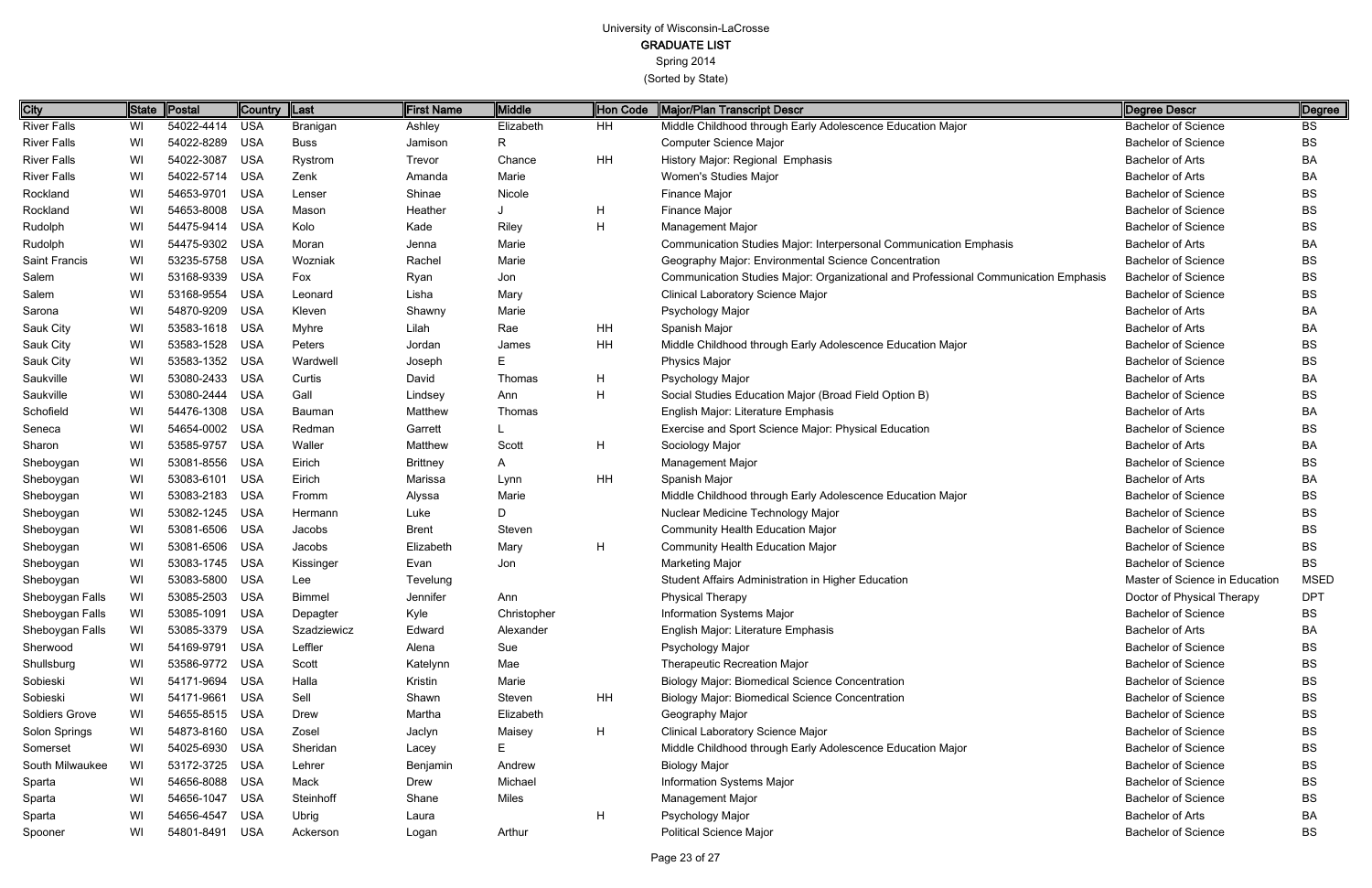Spring 2014

| City                 |    | State Postal   | Country Last |                | <b>First Name</b> | Middle          | <b>Hon Code</b> | Major/Plan Transcript Descr                                                         | Degree Descr                   | Degree      |
|----------------------|----|----------------|--------------|----------------|-------------------|-----------------|-----------------|-------------------------------------------------------------------------------------|--------------------------------|-------------|
| Spooner              | WI | 54801-7668 USA |              | Posso          | Sam               | Michael         |                 | Art Major                                                                           | Bachelor of Science            | BS          |
| Stanley              | WI | 54768-9210 USA |              | Fitzsimmons    | Alec              |                 |                 | <b>Biology Major: Biomedical Science Concentration</b>                              | <b>Bachelor of Science</b>     | BS          |
| <b>Stevens Point</b> | WI | 54482-9176 USA |              | Kaster         | Kyle              | Nicholas        | HH              | <b>Biochemistry Major</b>                                                           | <b>Bachelor of Science</b>     | BS          |
| <b>Stevens Point</b> | WI | 54481-5654 USA |              | Matthias       | Kaleb             | David           |                 | Exercise and Sport Science Major: Exercise Science - Fitness Track                  | <b>Bachelor of Science</b>     | ВS          |
| Stoddard             | WI | 54658-9001     | USA          | Paletta        | Casey             | Jeanne          |                 | Psychology Major                                                                    | <b>Bachelor of Science</b>     | BS          |
| Stoddard             | WI | 54658-9571     | <b>USA</b>   | Tully          | Benjamin          | James           |                 | Management Major                                                                    | <b>Bachelor of Science</b>     | BS          |
| Stoughton            | WI | 53589-1835 USA |              | Reeves         | Alyssa            | Kathleen        |                 | Psychology Major                                                                    | <b>Bachelor of Arts</b>        | BA          |
| Stratford            | WI | 54484-9734 USA |              | Frodl          | Benjamin          | Donald          |                 | Psychology Major                                                                    | <b>Bachelor of Science</b>     | BS          |
| Sturgeon Bay         | WI | 54235-1397 USA |              | <b>Nesbitt</b> | Alaina            |                 |                 | School Psychology                                                                   | Master of Science in Education | <b>MSED</b> |
| Suamico              | WI | 54313-7768 USA |              | Bowman         | Melissa           | A               |                 | <b>Biology Major: Biomedical Science Concentration</b>                              | <b>Bachelor of Science</b>     | ВS          |
| Suamico              | WI | 54313-8181 USA |              | Kleimenhagen   | Anne              |                 |                 | Communication Studies Major: Interpersonal Communication Emphasis                   | <b>Bachelor of Arts</b>        | BA          |
| Suamico              | WI | 54313-8184 USA |              | Kozelek        | Jacob             | Jeffrey         |                 | Communication Studies Major: Organizational and Professional Communication Emphasis | <b>Bachelor of Science</b>     | ВS          |
| Suamico              | WI | 54313-8745 USA |              | Linskens       | Eric              | Joseph          | HH              | <b>Biology Major</b>                                                                | <b>Bachelor of Science</b>     | BS          |
| Sun Prairie          | WI | 53590-1340 USA |              | <b>Baldwin</b> | Casey             | David           |                 | <b>Marketing Major</b>                                                              | <b>Bachelor of Science</b>     | BS          |
| Sun Prairie          | WI | 53590-1555 USA |              | <b>Breuer</b>  | Aspyn             | Marie           | H               | Art Major                                                                           | <b>Bachelor of Arts</b>        | ВA          |
| Sun Prairie          | WI | 53590-3537     | USA          | Ell            | Eric              | William         |                 | <b>Management Major</b>                                                             | <b>Bachelor of Science</b>     | ВS          |
| Sun Prairie          | WI | 53590-3574 USA |              | Frederickson   | Daniel            | Dean            |                 | Finance Major                                                                       | <b>Bachelor of Science</b>     | BS          |
| Sun Prairie          | WI | 53590-2378 USA |              | Hanrahan       | Clare             | Louise          |                 | Psychology Major                                                                    | <b>Bachelor of Arts</b>        | ВA          |
| Sun Prairie          | WI | 53590-3865 USA |              | Jefferson      | Cavan             | <b>Bruce</b>    |                 | <b>Management Major</b>                                                             | <b>Bachelor of Science</b>     | BS          |
| Sun Prairie          | WI | 53590-2408 USA |              | Kostka         | Karissa           | Ann             | H               | Communication Studies Major: Organizational and Professional Communication Emphasis | <b>Bachelor of Arts</b>        | ВA          |
| Sun Prairie          | WI | 53590-4666 USA |              | Schenck        | Kyle              | Patrick         |                 | <b>Biology Major: Biomedical Science Concentration</b>                              | <b>Bachelor of Science</b>     | BS          |
| Sun Prairie          | WI | 53590-4589 USA |              | Swiney         | Angelique         | Rose            |                 | Psychology Major                                                                    | <b>Bachelor of Arts</b>        | ВA          |
| Sun Prairie          | WI | 53590-9501 USA |              | Wiegan         | <b>Briana</b>     | Rose            |                 | <b>History Major</b>                                                                | <b>Bachelor of Arts</b>        | ВA          |
| Superior             | WI | 54880-5533 USA |              | Cummings       | Nathan            | Kyle            | H               | Archaeological Studies Major                                                        | <b>Bachelor of Arts</b>        | ВA          |
| Superior             | WI | 54880-3600 USA |              | Gotelaere      | Abigail           | Marie Elisabeth | H               | Middle Childhood through Early Adolescence Education Major                          | <b>Bachelor of Science</b>     | BS          |
| Sussex               | WI | 53089-2342 USA |              | Day            | Lindsey           | Marie           |                 | Psychology Major                                                                    | <b>Bachelor of Science</b>     | BS          |
| Sussex               | WI | 53089-1955 USA |              | Fischer        | Chelsea           | Marie           | HH              | <b>Political Science Major</b>                                                      | <b>Bachelor of Science</b>     | BS          |
| Sussex               | WI | 53089-1049 USA |              | Mason          | Sean              | Robert          |                 | Communication Studies Major: Broadcast and Digital Media Emphasis                   | <b>Bachelor of Arts</b>        | ВA          |
| Sussex               | WI | 53089-4427 USA |              | Otto           | Matthew           | Richard         |                 | English Major: Rhetoric and Writing Emphasis                                        | <b>Bachelor of Arts</b>        | ВA          |
| Sussex               | WI | 53089-3417 USA |              | Payleitner     | Allison           | Anne            | H               | <b>Biology Major</b>                                                                | <b>Bachelor of Science</b>     | ВS          |
| Sussex               | WI | 53089-1659 USA |              | Spangenberg    | Chelsea           | Lee             |                 | Exercise and Sport Science Major: Exercise Science - Pre-professional Track         | <b>Bachelor of Science</b>     | BS          |
| Sussex               | WI | 53089-2739 USA |              | Taylor         | Meghan            | Caroline        | H               | <b>Therapeutic Recreation Major</b>                                                 | <b>Bachelor of Science</b>     | BS          |
| Sussex               | WI | 53089-2355 USA |              | Ziegler        | Daniel            | М               |                 | Marketing Major                                                                     | <b>Bachelor of Science</b>     | BS          |
| Theresa              | WI | 53091-9530 USA |              | <b>Burns</b>   | Elizabeth         | Sally           |                 | <b>Biology Major</b>                                                                | <b>Bachelor of Science</b>     | ВS          |
| Thiensville          | WI | 53092-1712 USA |              | McClendon      | Lauren            | Ashley          |                 | <b>Clinical Laboratory Science Major</b>                                            | <b>Bachelor of Science</b>     | BS          |
| Thorp                | WI | 54771-9209 USA |              | Weiler         | Alison            | Dianne          |                 | Early Childhood through Middle Childhood Education Major                            | <b>Bachelor of Science</b>     | BS          |
| Tomah                | WI | 54660-5245 USA |              | <b>Bloom</b>   | Michael           | Robert          |                 | Social Studies Education Major (Broad Field Option B)                               | <b>Bachelor of Science</b>     | BS          |
| Tomah                | WI | 54660-8145 USA |              | Culpitt        | Tanner            |                 | H               | <b>Chemistry Major</b>                                                              | <b>Bachelor of Science</b>     | ВS          |
| Tomah                | WI | 54660-4246 USA |              | Hoeft          | Shelby            | Anne            |                 | Management Major                                                                    | <b>Bachelor of Science</b>     | BS          |
| Tomah                | WI | 54660-7582 USA |              | Olsen          | Brandon           | Charles         |                 | <b>Biochemistry Major</b>                                                           | <b>Bachelor of Science</b>     | BS          |
| Tomah                | WI | 54660-1659 USA |              | Pampuch        | MacKensie         | Paige           |                 | <b>Community Health Education Major</b>                                             | <b>Bachelor of Science</b>     | BS          |
| Tomah                | WI | 54660-4434 USA |              | Pintarro       | Vanessa           | Jean            |                 | Middle Childhood through Early Adolescence Education Major                          | <b>Bachelor of Science</b>     | BS          |
| Tomah                | WI | 54660-6678 USA |              | Salvo          | Matt              | Taylor          | HH              | Music Major: Performance Emphasis                                                   | Bachelor of Arts               | ВA          |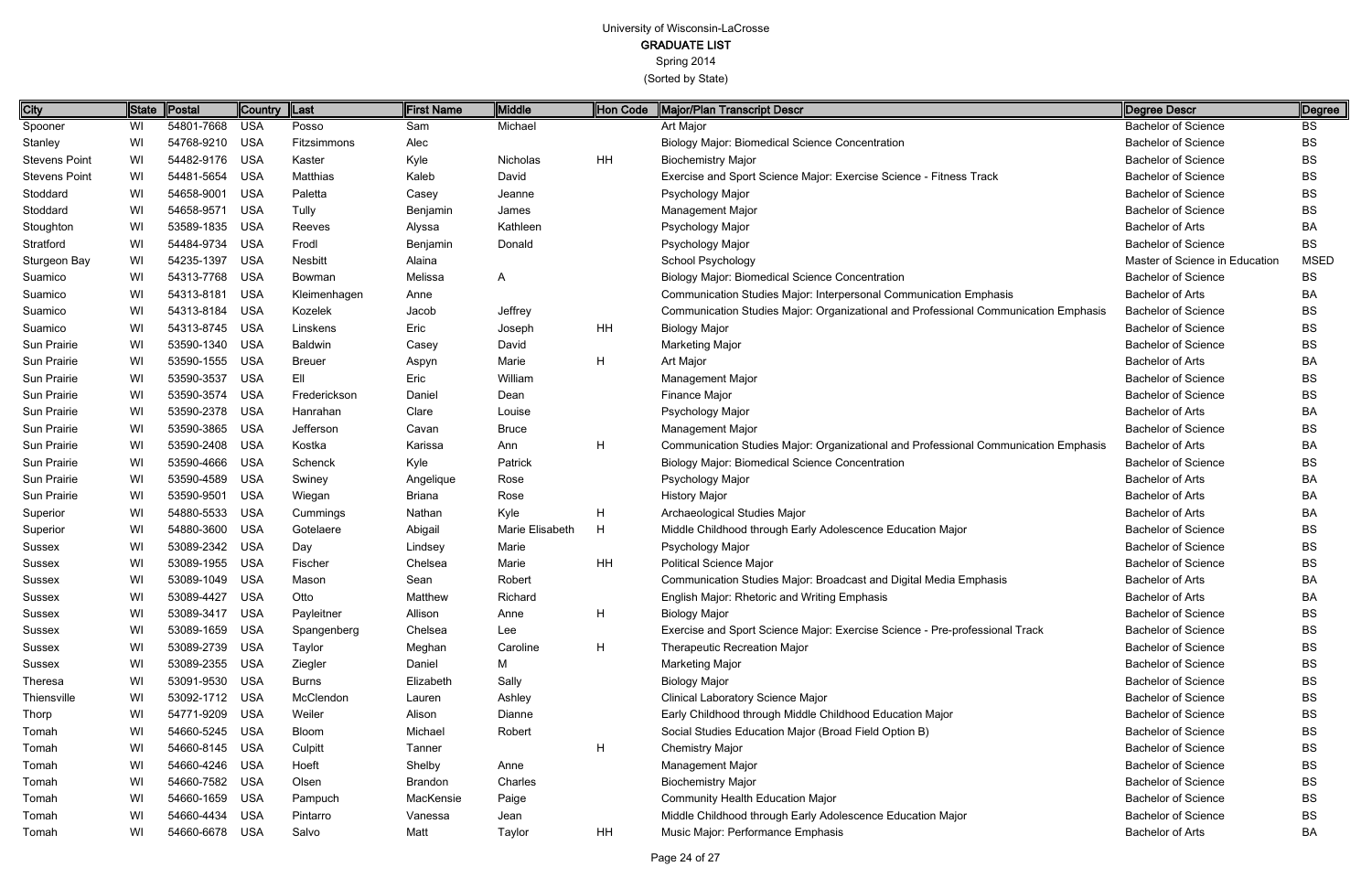Spring 2014

| City               | ∥State | Postal         | Country  Last |                | <b>First Name</b> | <b>Middle</b> | Hon Code | Major/Plan Transcript Descr                                                         | Degree Descr                   | <b>Degree</b> |
|--------------------|--------|----------------|---------------|----------------|-------------------|---------------|----------|-------------------------------------------------------------------------------------|--------------------------------|---------------|
| Tomah              | WI     | 54660-3258     | <b>USA</b>    | Teclaw         | Mary              |               |          | <b>Special Education</b>                                                            | Master of Science in Education | <b>MSED</b>   |
| Trempealeau        | WI     | 54661-9264 USA |               | Poppe          | Jonathan          | $\mathsf{C}$  | H        | <b>Political Science Major</b>                                                      | <b>Bachelor of Science</b>     | <b>BS</b>     |
| Trempealeau        | WI     | 54661-7218 USA |               | Weeks          | Alicia            | Marie         |          | <b>Biology Major: Environmental Science Concentration</b>                           | <b>Bachelor of Science</b>     | <b>BS</b>     |
| <b>Twin Lakes</b>  | WI     | 53181-9158 USA |               | Knapp          | Katheryn          |               | H        | Psychology Major                                                                    | <b>Bachelor of Science</b>     | <b>BS</b>     |
| <b>Two Rivers</b>  | WI     | 54241-1254 USA |               | Schmeichel     | Nicole            | Susan         |          | <b>Biology Major</b>                                                                | <b>Bachelor of Science</b>     | <b>BS</b>     |
| <b>Two Rivers</b>  | WI     | 54241-1117 USA |               | Wettstein      | Christopher       | D             |          | Exercise and Sport Science Major: Physical Education                                | <b>Bachelor of Science</b>     | <b>BS</b>     |
| <b>Union Grove</b> | WI     | 53182-1901     | USA           | Pirlot         | Andrew            | Thomas        | H        | Sociology Major                                                                     | <b>Bachelor of Science</b>     | <b>BS</b>     |
| Verona             | WI     | 53593-8013 USA |               | Flickinger     | Claire            | Elizabeth     |          | Finance Major                                                                       | <b>Bachelor of Science</b>     | <b>BS</b>     |
| Verona             | WI     | 53593-1213 USA |               | Kissinger      | Jared             | Alan          |          | <b>Chemistry Major: Business Concentration</b>                                      | <b>Bachelor of Science</b>     | <b>BS</b>     |
| Verona             | WI     | 53593-1716 USA |               | Means          | Adam              | Joseph        |          | Information Systems Major                                                           | <b>Bachelor of Science</b>     | <b>BS</b>     |
| Verona             | WI     | 53593-8310 USA |               | Rasmussen      | Evan              | Jon           |          | <b>Marketing Major</b>                                                              | <b>Bachelor of Science</b>     | <b>BS</b>     |
| Viroqua            | WI     | 54665-1133 USA |               | Larson         | Jordan            |               |          | Finance Major: Risk, Insurance and Financial Planning Concentration                 | <b>Bachelor of Science</b>     | BS            |
| Viroqua            | WI     | 54665-7691     | USA           | Slack          | Aryn              | Leslie        |          | <b>Physical Therapy</b>                                                             | Doctor of Physical Therapy     | <b>DPT</b>    |
| Washburn           | WI     | 54891-5863 USA |               | Matheus        | <b>Brooke</b>     | Erin          | H        | Psychology Major                                                                    | <b>Bachelor of Arts</b>        | BA            |
| Waterford          | WI     | 53185-1224     | USA           | <b>Bresson</b> | Hannah            | Michal        |          | <b>Political Science Major</b>                                                      | <b>Bachelor of Science</b>     | <b>BS</b>     |
| Waterford          | WI     | 53185-4866     | USA           | DeCamp         | Max               | Andrew        | H        | <b>Biology Major: Biomedical Science Concentration</b>                              | <b>Bachelor of Science</b>     | <b>BS</b>     |
| Waterford          | WI     | 53185-4274 USA |               | Lewis          | Kailey            | Courtney      |          | Psychology Major                                                                    | <b>Bachelor of Science</b>     | <b>BS</b>     |
| Waterford          | WI     | 53185-4566 USA |               | Novak          | Jandrea           | Jean          | HH       | Theatre Arts Major: Music Theatre Emphasis                                          | <b>Bachelor of Arts</b>        | <b>BA</b>     |
| Waterford          | WI     | 53185-3386 USA |               | Travis         | Austin            | Anthony       |          | Finance Major                                                                       | <b>Bachelor of Science</b>     | <b>BS</b>     |
| Waterloo           | WI     | 53594-9614 USA |               | Crave          | Marlee            | Rose          |          | <b>Political Science Major</b>                                                      | <b>Bachelor of Science</b>     | <b>BS</b>     |
| Waukesha           | WI     | 53189-8027     | <b>USA</b>    | Ballo          | <b>Brian</b>      | James         |          | <b>Biology Major</b>                                                                | <b>Bachelor of Science</b>     | <b>BS</b>     |
| Waukesha           | WI     | 53188-4035 USA |               | Bernhardt      | Matthew           | Robert        |          | Exercise and Sport Science Major: Sport Management                                  | <b>Bachelor of Science</b>     | <b>BS</b>     |
| Waukesha           | WI     | 53186-6048 USA |               | Collins        | <b>Brianna</b>    |               |          | <b>Physician Assistant Studies</b>                                                  | <b>Master of Science</b>       | MS            |
| Waukesha           | WI     | 53186-6427     | <b>USA</b>    | Como           | Laura             | Rose          | H        | Psychology Major                                                                    | <b>Bachelor of Science</b>     | <b>BS</b>     |
| Waukesha           | WI     | 53189-7760 USA |               | Durham         | Erica             | Jane          |          | <b>Biology Major: Biomedical Science Concentration</b>                              | <b>Bachelor of Science</b>     | <b>BS</b>     |
| Waukesha           | WI     | 53188-4021     | <b>USA</b>    | Felten         | DelRae            | Elizabeth     | HH       | French Education Major (Early Childhood - Adolescence)                              | <b>Bachelor of Science</b>     | <b>BS</b>     |
| Waukesha           | WI     | 53188-4106     | USA           | Geboy          | Joseph            | Richard       |          | Exercise and Sport Science Major: Exercise Science - Pre-professional Track         | <b>Bachelor of Science</b>     | <b>BS</b>     |
| Waukesha           | WI     | 53188-4106 USA |               | Geboy          | Joseph            | Richard       |          |                                                                                     | <b>Bachelor of Science</b>     | <b>BS</b>     |
| Waukesha           | WI     | 53189-6866 USA |               | Moncada        | Ryan              |               | H        | <b>Biology Major</b>                                                                | <b>Bachelor of Science</b>     | <b>BS</b>     |
| Waukesha           | WI     | 53186-6853 USA |               | O'Hara         | Connor            | James         | HH       | Theatre Arts Major: Music Theatre Emphasis                                          | <b>Bachelor of Arts</b>        | BA            |
| Waukesha           | WI     | 53188-2352 USA |               | Schmidt        | Kaitlyn           | Ann           | HH       | <b>Community Health Education Major</b>                                             | <b>Bachelor of Science</b>     | <b>BS</b>     |
| Waukesha           | WI     | 53189-9755 USA |               | Zutavern       | Kristin           | Sue           | H        | <b>Biology Major: Biomedical Science Concentration</b>                              | <b>Bachelor of Science</b>     | <b>BS</b>     |
| Waunakee           | WI     | 53597-2378 USA |               | Childers       | Megan             | Lindsay       |          | <b>Marketing Major</b>                                                              | <b>Bachelor of Science</b>     | <b>BS</b>     |
| Waunakee           | WI     | 53597-2108 USA |               | Fischer        | Kyle              | Joseph        | H        | <b>Biology Major: Biomedical Science Concentration</b>                              | <b>Bachelor of Science</b>     | <b>BS</b>     |
| Waunakee           | WI     | 53597-9194 USA |               | Gilmore        | Jenna             | Lea           | н        | Art Education Major                                                                 | <b>Bachelor of Science</b>     | <b>BS</b>     |
| Waunakee           | WI     | 53597-9224 USA |               | Hetzer         | Anna              | Noelle        | H        | <b>Biology Major</b>                                                                | <b>Bachelor of Science</b>     | <b>BS</b>     |
| Waunakee           | WI     | 53597-9551 USA |               | Maier          | Elizabeth         | Donna         | н        | Spanish Major                                                                       | <b>Bachelor of Arts</b>        | BA            |
| Waunakee           | WI     | 53597-1829 USA |               | Thering        | Luke              |               | HH       | Music Major: Jazz Performance Emphasis                                              | <b>Bachelor of Arts</b>        | BA            |
| Waupaca            | WI     | 54981-1704 USA |               | Jansen         | Olivia            | Christine     |          | Psychology Major                                                                    | <b>Bachelor of Science</b>     | <b>BS</b>     |
| Waupaca            | WI     | 54981-8629 USA |               | Nasberg        | Megan             | Rae           | H        | Psychology Major                                                                    | <b>Bachelor of Arts</b>        | BA            |
| Waupaca            | WI     | 54981-1074 USA |               | Neuville       | Avery             | Rose          |          | Communication Studies Major: Broadcast and Digital Media Emphasis                   | <b>Bachelor of Arts</b>        | <b>BA</b>     |
| Waupaca            | WI     | 54981-9638 USA |               | Singer         | Samantha          | Marie         | H        | <b>Biology Major: Biomedical Science Concentration</b>                              | <b>Bachelor of Science</b>     | <b>BS</b>     |
| Waupaca            | WI     | 54981-8322 USA |               | Warren         | Kirstie           | Leigh         | H        | Communication Studies Major: Organizational and Professional Communication Emphasis | <b>Bachelor of Arts</b>        | BA            |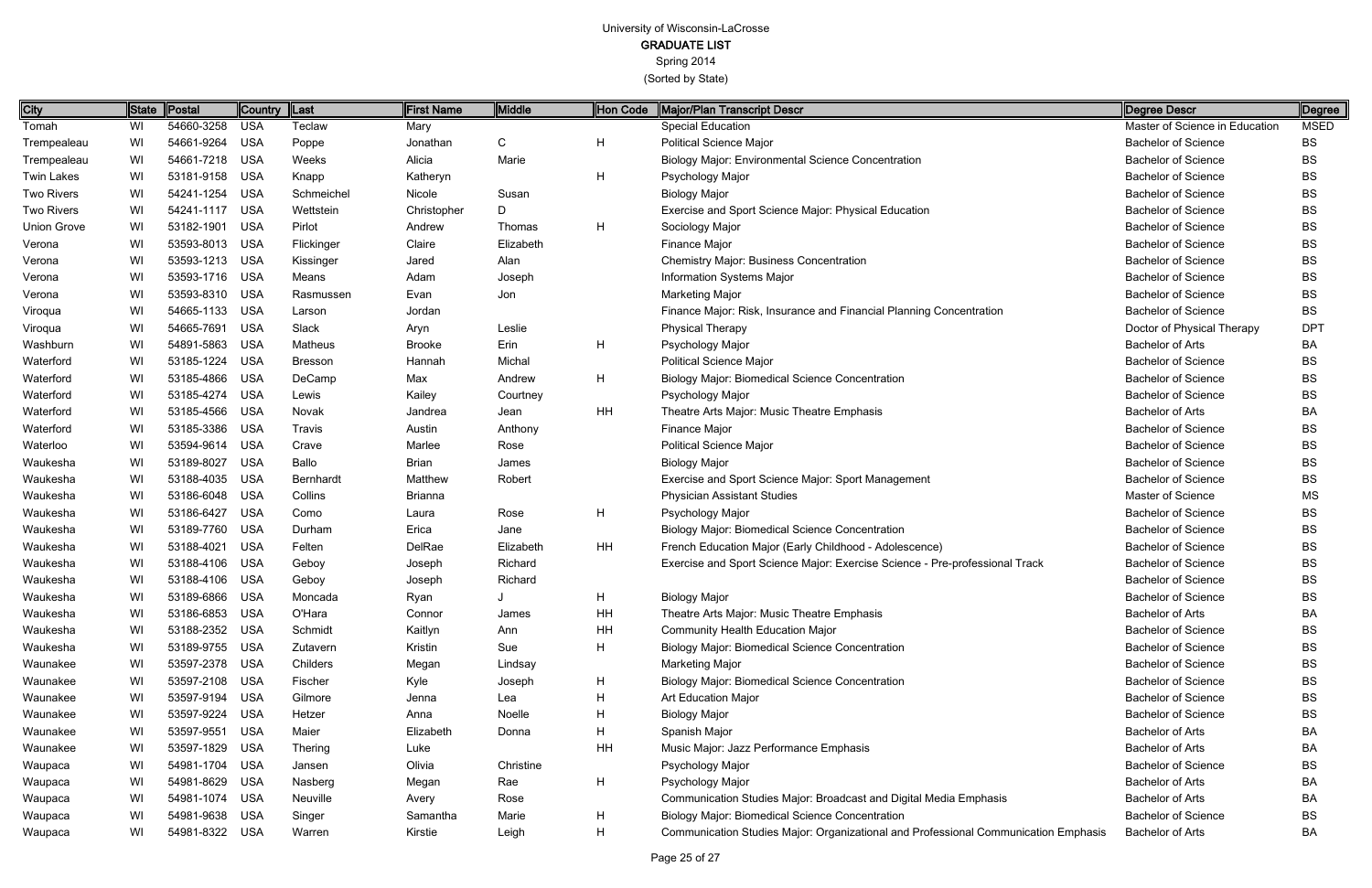Spring 2014

| <b>City</b>       | State | Postal         | <b>Country</b> | $\ $ Last     | First Name  | Middle    | Hon Code | Major/Plan Transcript Descr                                                         | Degree Descr                   | Degree      |
|-------------------|-------|----------------|----------------|---------------|-------------|-----------|----------|-------------------------------------------------------------------------------------|--------------------------------|-------------|
| Wausau            | WI    | 54403-9148     | <b>USA</b>     | <b>Birkey</b> | Trevor      | Lee       | HH       | <b>Biochemistry Major</b>                                                           | <b>Bachelor of Science</b>     | <b>BS</b>   |
| Wausau            | WI    | 54401-9015     | <b>USA</b>     | <b>Bortz</b>  | Sean        | Nelson    |          | <b>Biology Major: Environmental Science Concentration</b>                           | <b>Bachelor of Science</b>     | <b>BS</b>   |
| Wausau            | WI    | 54403-6860     | <b>USA</b>     | Drew          | Christopher | Jon       |          | Geography Major: Environmental Science Concentration                                | <b>Bachelor of Science</b>     | <b>BS</b>   |
| Wausau            | WI    | 54403-8163     | <b>USA</b>     | Hackworth     | Samuel      | Allen     | HH       | English Major: Literature Emphasis                                                  | <b>Bachelor of Arts</b>        | BA          |
| Wausau            | WI    | 54403-6378     | USA            | Her           | Chong       |           |          | Psychology Major                                                                    | <b>Bachelor of Science</b>     | BS          |
| Wausau            | WI    | 54403-9668     | <b>USA</b>     | Homolka       | Kailee      | Jane      |          | <b>Biology Major: Biomedical Science Concentration</b>                              | <b>Bachelor of Science</b>     | <b>BS</b>   |
| Wausau            | WI    | 54401-8884     | <b>USA</b>     | Kannenberg    | Scott       | Paul      |          | <b>Management Major</b>                                                             | <b>Bachelor of Science</b>     | BS          |
| Wausau            | WI    | 54401-2518     | <b>USA</b>     | Moua          | Mai Yia     |           |          | Sociology Major                                                                     | <b>Bachelor of Science</b>     | <b>BS</b>   |
| Wausau            | WI    | 54401-6708     | USA            | Punzenberger  | Mark        | Raymond   |          | Exercise and Sport Science Major: Exercise Science - Fitness Track                  | <b>Bachelor of Science</b>     | <b>BS</b>   |
| Wausau            | WI    | 54403-1104     | <b>USA</b>     | Rapp          | Laura       | Rebecca   |          | School Psychology                                                                   | <b>Education Specialist</b>    | <b>EDS</b>  |
| Wausau            | WI    | 54401-5267     | <b>USA</b>     | Rol           | Susan       | Maria     |          | Spanish Major                                                                       | <b>Bachelor of Arts</b>        | BA          |
| Wausau            | WI    | 54403-2321     | <b>USA</b>     | Sorenson      | Adam        | David     | HH       | <b>Biochemistry Major</b>                                                           | <b>Bachelor of Science</b>     | <b>BS</b>   |
| Wausau            | WI    | 54401-5216     | <b>USA</b>     | Vang          | Chee        |           | H        | Exercise and Sport Science Major: Exercise Science - Pre-professional Track         | <b>Bachelor of Science</b>     | <b>BS</b>   |
| Wausaukee         | WI    | 54177-8907     | <b>USA</b>     | Gauthier      | Kayla       | Marie     |          | <b>Physical Therapy</b>                                                             | Doctor of Physical Therapy     | <b>DPT</b>  |
| Wautoma           | WI    | 54982-5268     | <b>USA</b>     | Simos         | Krystal     | Leigh     |          | <b>Biology Major: Biomedical Science Concentration</b>                              | <b>Bachelor of Science</b>     | BS          |
| Wauwatosa         | WI    | 53226-1917     | <b>USA</b>     | Gehred        | Madeleine   | Ann       | H        | Communication Studies Major: Organizational and Professional Communication Emphasis | <b>Bachelor of Arts</b>        | BA          |
| Wauwatosa         | WI    | 53226-1601     | <b>USA</b>     | Merriman      | Michael     | Paul      |          | <b>Biology</b>                                                                      | Master of Science              | <b>MS</b>   |
| Wauwatosa         | WI    | 53226-3100     | <b>USA</b>     | Zastrow       | Keali       | Kailyn    |          | Clinical Laboratory Science Major                                                   | <b>Bachelor of Science</b>     | <b>BS</b>   |
| <b>West Allis</b> | WI    | 53227-2815 USA |                | Gullicksrud   | Lindsey     | Soerens   |          | Student Affairs Administration in Higher Education                                  | Master of Science in Education | <b>MSED</b> |
| <b>West Allis</b> | WI    | 53219-1258     | <b>USA</b>     | Jens          | Justin      | Norman    |          | Chemistry Major: ACS Certification                                                  | <b>Bachelor of Science</b>     | <b>BS</b>   |
| <b>West Allis</b> | WI    | 53219-1131 USA |                | Kingsley      | Alexander   | Patrick   |          | Exercise and Sport Science Major: Sport Management                                  | <b>Bachelor of Science</b>     | BS          |
| <b>West Allis</b> | WI    | 53227-2728     | <b>USA</b>     | Neary         | Matthew     | Ryan      |          | Exercise and Sport Science Major: Physical Education                                | <b>Bachelor of Science</b>     | <b>BS</b>   |
| <b>West Allis</b> | WI    | 53227-1211 USA |                | Sanger        | Erin        | Elizabeth |          | Middle Childhood through Early Adolescence Education Major                          | <b>Bachelor of Science</b>     | BS          |
| <b>West Allis</b> | WI    | 53227-2319     | <b>USA</b>     | Towle         | Regina      | Rose      |          | <b>Recreation Management Major</b>                                                  | <b>Bachelor of Science</b>     | <b>BS</b>   |
| <b>West Allis</b> | WI    | 53227-1617     | <b>USA</b>     | Wolf          | Sarah       | Danielle  | H        | Theatre Arts Major: General Studies Emphasis                                        | <b>Bachelor of Arts</b>        | BA          |
| West Bend         | WI    | 53090-9005     | <b>USA</b>     | Fischer       | Nikki       | Rose      |          | <b>Marketing Major</b>                                                              | <b>Bachelor of Science</b>     | BS.         |
| West Bend         | WI    | 53090-5400 USA |                | Gardon        | Sean        | Patrick   |          | <b>Biology Major</b>                                                                | <b>Bachelor of Science</b>     | BS          |
| West Bend         | WI    | 53090-7509     | <b>USA</b>     | Konstanz      | Danielle    | Marie     | H        | <b>English Education Major</b>                                                      | <b>Bachelor of Science</b>     | <b>BS</b>   |
| West Bend         | WI    | 53090-2212     | <b>USA</b>     | Lambrecht     | Krista      | Nicole    |          | <b>Marketing Major</b>                                                              | <b>Bachelor of Science</b>     | BS          |
| West Bend         | WI    | 53090-9441 USA |                | Pollnow       | Nathan      |           | H        | Middle Childhood through Early Adolescence Education Major                          | <b>Bachelor of Science</b>     | <b>BS</b>   |
| West Bend         | WI    | 53095-3518 USA |                | Schuelke      | Amanda      |           |          | Psychology Major                                                                    | Bachelor of Arts               | BA          |
| West Bend         | WI    | 53090-8630 USA |                | Wenzlaff      | Scott       |           |          | Geography Major: Geographic Information Science Concentration                       | <b>Bachelor of Science</b>     | BS          |
| West Bend         | WI    | 53095-8702 USA |                | Wilke         | Alyssa      | Jill      |          | Psychology Major                                                                    | <b>Bachelor of Science</b>     | BS          |
| West Bend         | WI    | 53095-4593 USA |                | Zurowski      | Sarah       | Nicole    | H        | Exercise and Sport Science Major: Physical Education                                | <b>Bachelor of Science</b>     | <b>BS</b>   |
| West Salem        | WI    | 54669-1908 USA |                | Cook          | Elissa      | Marie     | H        | <b>Marketing Major</b>                                                              | <b>Bachelor of Science</b>     | <b>BS</b>   |
| <b>West Salem</b> | WI    | 54669-1505 USA |                | Foreman       | Ashley      | Ann       |          | Management Major                                                                    | <b>Bachelor of Science</b>     | <b>BS</b>   |
| West Salem        | WI    | 54669-1313 USA |                | Metcalf       | Molly       | Christine |          | Spanish Major                                                                       | <b>Bachelor of Arts</b>        | ВA          |
| West Salem        | WI    | 54669-9129 USA |                | Nuttelman     | Jessica     | Mary      |          | Microbiology Major: Biomedical Concentration                                        | <b>Bachelor of Science</b>     | BS          |
| West Salem        | WI    | 54669-1211 USA |                | Quinn         | Rachel      | Louise    |          | Women's Studies Major                                                               | <b>Bachelor of Science</b>     | BS          |
| <b>West Salem</b> | WI    | 54669-9206 USA |                | Tourville     | Aaron       | Leif      |          | Management Major                                                                    | <b>Bachelor of Science</b>     | <b>BS</b>   |
| Westby            | WI    | 54667-1018 USA |                | <b>Breuer</b> | Aaron       | R.        |          | <b>Political Science Major</b>                                                      | <b>Bachelor of Science</b>     | BS          |
| Westby            | WI    | 54667-8205     | <b>USA</b>     | Hanratty      | Katey       | Linn      | H        | Therapeutic Recreation Major                                                        | <b>Bachelor of Science</b>     | <b>BS</b>   |
| Westby            | WI    | 54667          | <b>USA</b>     | Holen         | Shaynan     | Maria     |          | <b>History Major</b>                                                                | Bachelor of Arts               | BA          |